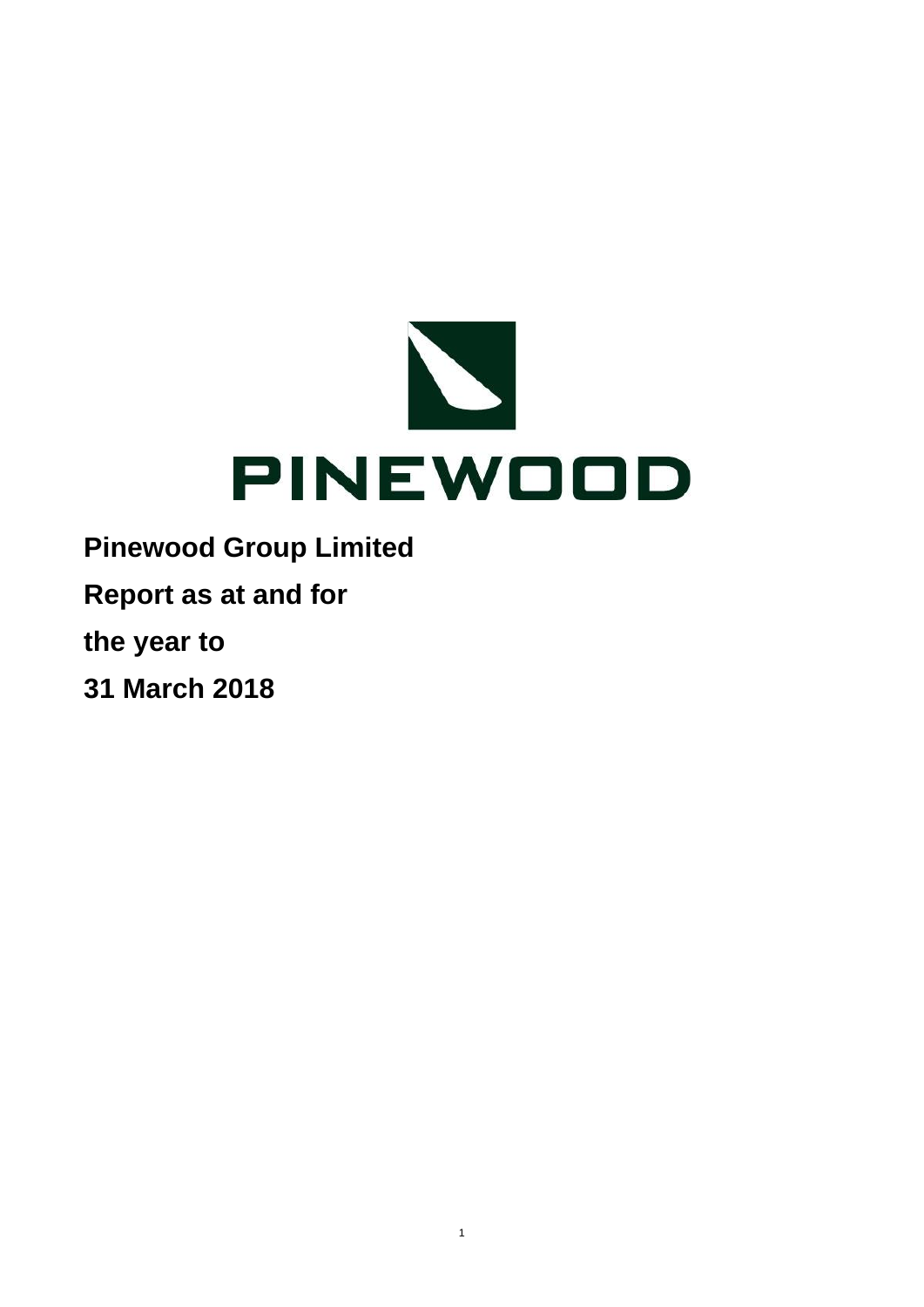## **Full Year 2017/18 and fourth quarter highlights**

## **Operational and industry highlights**

Demand for production space continues to exceed capacity at Pinewood and Shepperton thereby supporting the need for expansion.

- Stage occupancy of 93% in FY18 at our UK studios; highest on record over the last 10 years.
- Production spend in the UK had a record year in 2017, according to BFI data.
- HM Government forecasts annual UK spend on feature films and high-end TV programmes produced in the UK will double from £2bn to £4bn between 2017-2025.

## **Strategic highlights**

A number of strategic initiatives were completed over the FY18,

- Land acquisitions: In 2017, the Group (being Pinewood Group Limited and its subsidiaries) acquired c. 40 acres of land taking our total land bank adjacent to Shepperton Studios to c. 100 acres, in addition to the c. 26 acres currently occupied by the existing studio. Following these acquisitions, the Group is seeking planning consent to modernise existing facilities and expand on the undeveloped land (see below for more detail).
- Focus on core activities: In line with its strategy, the Group ceased certain peripheral activities, principally, Media Investment and Pinewood Creative, and sold its entire interest in the Pinewood TV joint venture. In addition, a loss-making lease on Pinewood Wales studio was replaced with a studio management agreement.
- Refinancing: In December 2017, the Group issued £250m of Senior Secured Notes maturing in December 2023 with a fixed coupon of 3.75% and arranged a £50m SS RCF facility expiring in June 2023 with a margin between 1.325%-2.325% based on the applicable leverage ratio<sup>1</sup>. The new capital structure provides flexibility and liquidity to grow the business. Further detail is provided below.
- Reinforcement of management team: Strengthened management team with 4 new directors including Commercial, Legal, Technology and HR.

A number of strategic initiatives are currently underway,

- Construction of Pinewood East phase 2: Full planning consent was achieved during FY18 for phase 2 of Pinewood East. The development will deliver c. 200,000 sq ft of new lettable area comprising 4 sound stages totalling 90,000 sq ft and c. 110,000 sq ft of workshop / office space. Pre-construction work progressing with buildings expected to be available for occupation 2H 2019.
- New Shepperton masterplan: Following the land acquisitions at Shepperton in FY18 (as commented above), in June 2018, the Group announced a consultation process with the local authority in advance of the potential submission of a planning application for the expansion of Shepperton Studios. If obtained, planning permission will secure the potential for future growth at Shepperton.
- Real estate optimisation programme: with the objective of improving the existing estate by redeveloping and / or refurbishing certain assets to improve the yield. 25 projects have been identified at Pinewood West of which 2 projects are currently underway and a further 2 currently in design stage. The Group expects to continue implementing projects in phases over the coming years.

 $\overline{\phantom{a}}$ <sup>1</sup> Margin on the SS RCF facility varies based on the Consolidated Senior Secured Net Leverage Ratio as set out in the relevant facility agreement.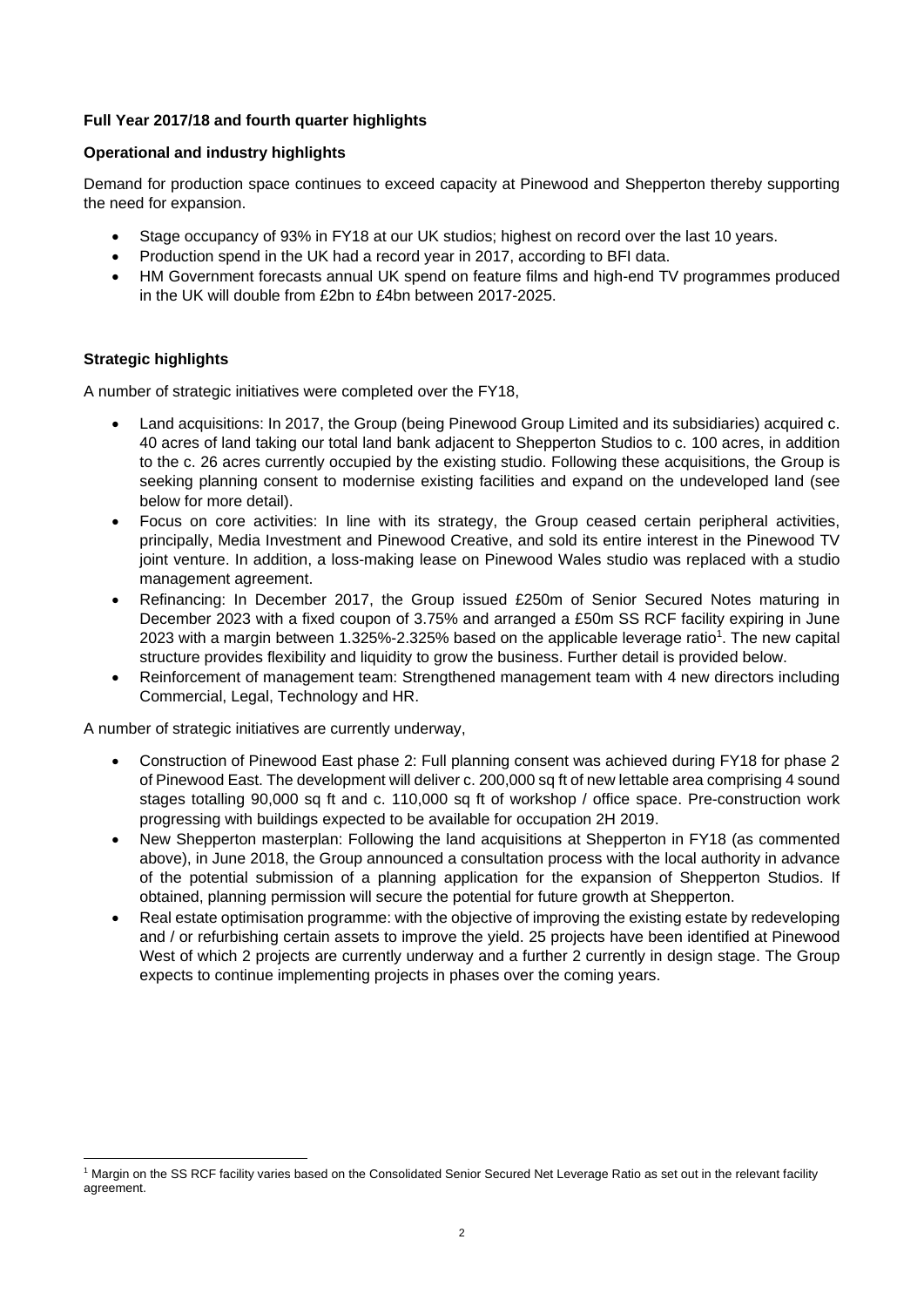## **Financial highlights**

The table below provides an overview of key performance indicators for the period:

|                                      |               |               | 3 month       | 3 month       |
|--------------------------------------|---------------|---------------|---------------|---------------|
|                                      | Year ended    | Year ended    | period ended  | period ended  |
|                                      | 31 March 2018 | 31 March 2017 | 31 March 2018 | 31 March 2017 |
|                                      | £'000         | £'000         | £'000         | £'000         |
| Revenue (excluding Media Investment) | 79,690        | 76,082        | 19,160        | 21,101        |
| <b>Adjusted EBITDA</b>               | 42,338        | 34,062        | 10,545        | 11,315        |
| Adjusted EBITDA margins              | 53.1%         | 44.8%         | 55.0%         | 53.6%         |
| Cash generated from operations       | 23,624        | 34,971        | 9,078         | 21,714        |
| Capital expenditure                  | 6,482         | 31,632        | 1,458         | 3,351         |
| Adjusted net debt                    | 207,681       | 73,040        | 207,681       | 73,040        |

## *Turnover*

Turnover attributable to the Media Services segment increased by 4.7% to £79.7 million in FY 2017/18 compared to £76.1 million in FY 2016/17 which we primarily attribute to (i) a full year of Pinewood East Phase 1, (ii) higher stage occupancy (93% vs. 81%), partly offset by (iii) the cessation of certain non-core activities within the Media Services segment.

In Q4 FY18, Media Services turnover dropped by 9.2% (or £1.9m) vs. Q4 FY17. The decrease, from a strong performance in Q4 FY17, is principally due to changes in production scheduling resulting in lower revenues on workshops, offices and ancillary revenue. This resulted from changes in production schedules as a result of which productions that had previously booked and paid for stages in advance did not ultimately book workshop and offices space.

## *Adjusted EBITDA*

Adjusted EBITDA increased to £42.3 million in FY 2017/18 from £34.1 million in FY 2016/17 principally due to (i) the increase in revenue commented above, coupled with (ii) an improvement in gross margins resulting from the cessation of a number of non-core, loss making activities, and (iii) a decrease in administrative expenses attributable to reduced staff costs including the expiry of our long-term incentive plan.

Adjusted EBITDA in the Q4 FY18 stood at £10.5 million, a decrease from a strong performance in Q4 FY17 at £11.3 million. This decrease is mostly driven by (i) reduced turnover in the given quarter, and (ii) lower income from Atlanta, partly offset by (iii) an improvement in margins in the quarter and more generally over the year as explained above. Despite the decrease, Q4 FY18 EBITDA is in line with 25% of the FY18 EBITDA of £42m.

## *Cash flow and capital expenditure*

Cash generated from operations decreased to £23.6 million in FY 2017/18 from £35.0 million in FY 2016/17. This is principally driven by changes in working capital in both years, as a consequence of the timing of receipts from some of our leases around the financial year end dates. The principal timing differences were unwound shortly after 31 March 2018.

The same factors explain the difference between cash generated from operations in Q4 FY18 of £9.0 million and £21.7 million in Q4 FY17.

Capital expenditure decreased to £6.4 million in FY 2017/18 from £28.5 million in FY 2016/17. This is principally driven by the completion of the Pinewood East phase I construction.

## *Adjusted Net Debt and liquidity*

On 13 December 2017, a refinancing of the Group was completed. At this date, the Group's existing drawn senior facilities, which were £97.5 million, were repaid in full and £250 million of new 3.75% Senior Secured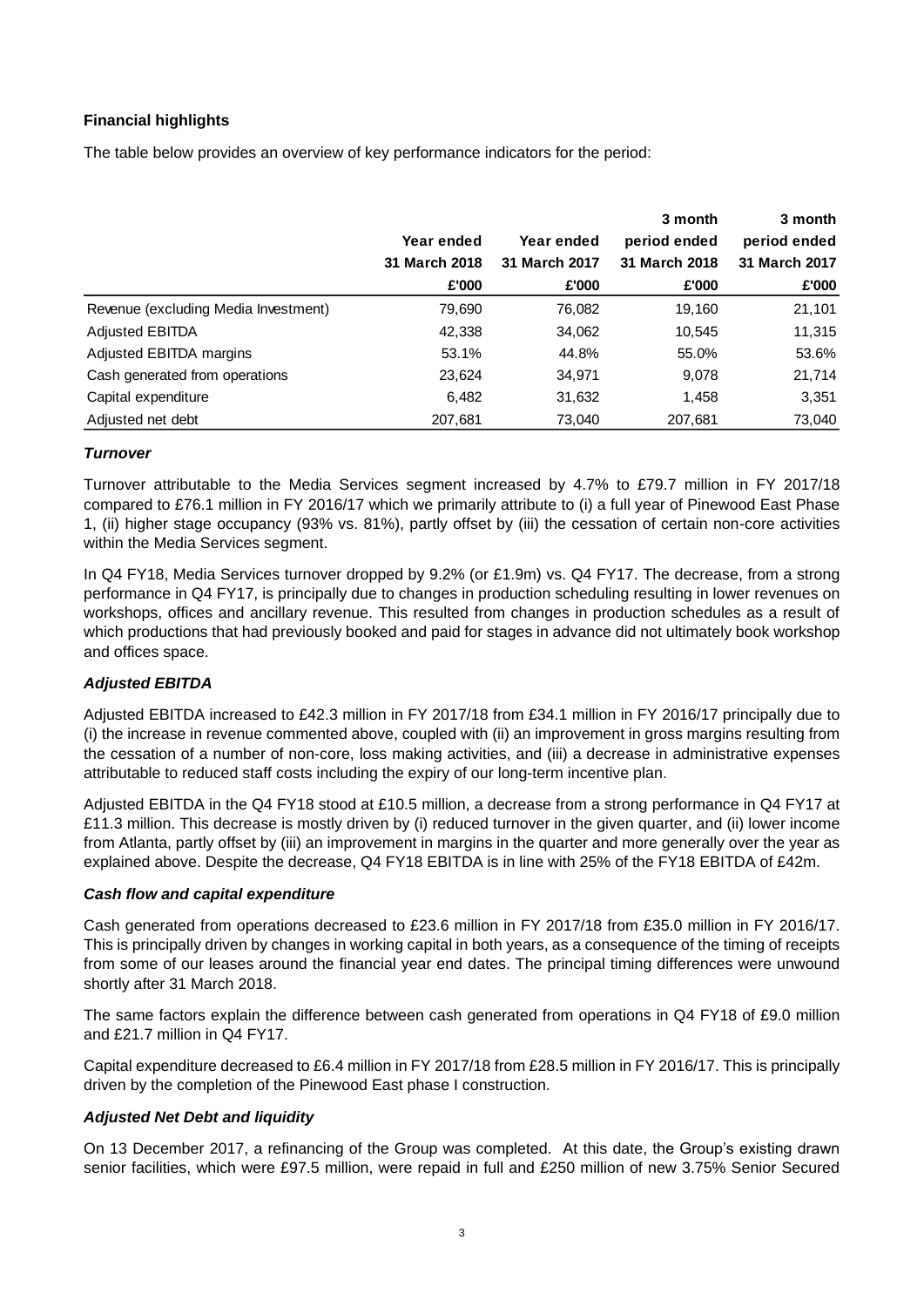Notes due 1 December 2023 were issued. Pinewood Group Limited advanced a £127.5 million loan to its Parent.

On 13 December 2017, the Group completed a super senior revolving credit facility of £50m which is available to draw down until 1 May 2023 with Barclays Bank plc, Credit Suisse AG London Branch, HSBC Bank plc and Lloyds Bank plc. The Group terminated its existing £35 million multi-currency revolving credit facility and its £5m overdraft facility.

Interest-bearing loans and borrowings are stated net of accrued interest and unamortised issue costs using the effective interest rate method.

Adjusted Net Debt as at 31<sup>st</sup> March 2018 stood at £207.7 million with a cash balance of £43.0 million vs. the position on the previous quarter as at 31<sup>st</sup> December 2017 when Adjusted Net Debt stood at £210.7 million and cash balance at £40.2 million.

## **Paul Golding, CEO, commented**

As expected, the demand for our UK facilities at Pinewood and Shepperton Studios continues to remain strong as demonstrated by the growth in Media Services' turnover. The results of the fourth quarter are in line with our expectations.

The film and high-end television industry in the UK continues to flourish. Latest data from the BFI show production spend in the UK reached record levels in 2017 with 211 feature films and 91 high-end television programmes starting principal photography, together spending £2.8 billion, up 12% year on year. Of this, inward investment accounted for 89% (£2.4 billion), an increase of 24% year on year. This trend continued in Q1 2018 with total spend on 25 feature films in the UK reaching £386 million, the second highest since records began and 18 high-end television programmes started principal photography with a spend in the UK of £152 million.

I am delighted to see continued progress in our core business and strategic initiatives. Having obtained the necessary consents for the development of Phase 2 of Pinewood East – a c. 200,000 square foot expansion – we ran a tender process and have selected a preferred contractor. We expect the accommodation to be ready for occupation in the fourth quarter of 2019.

The Group continues to perform well with good visibility for the year ahead.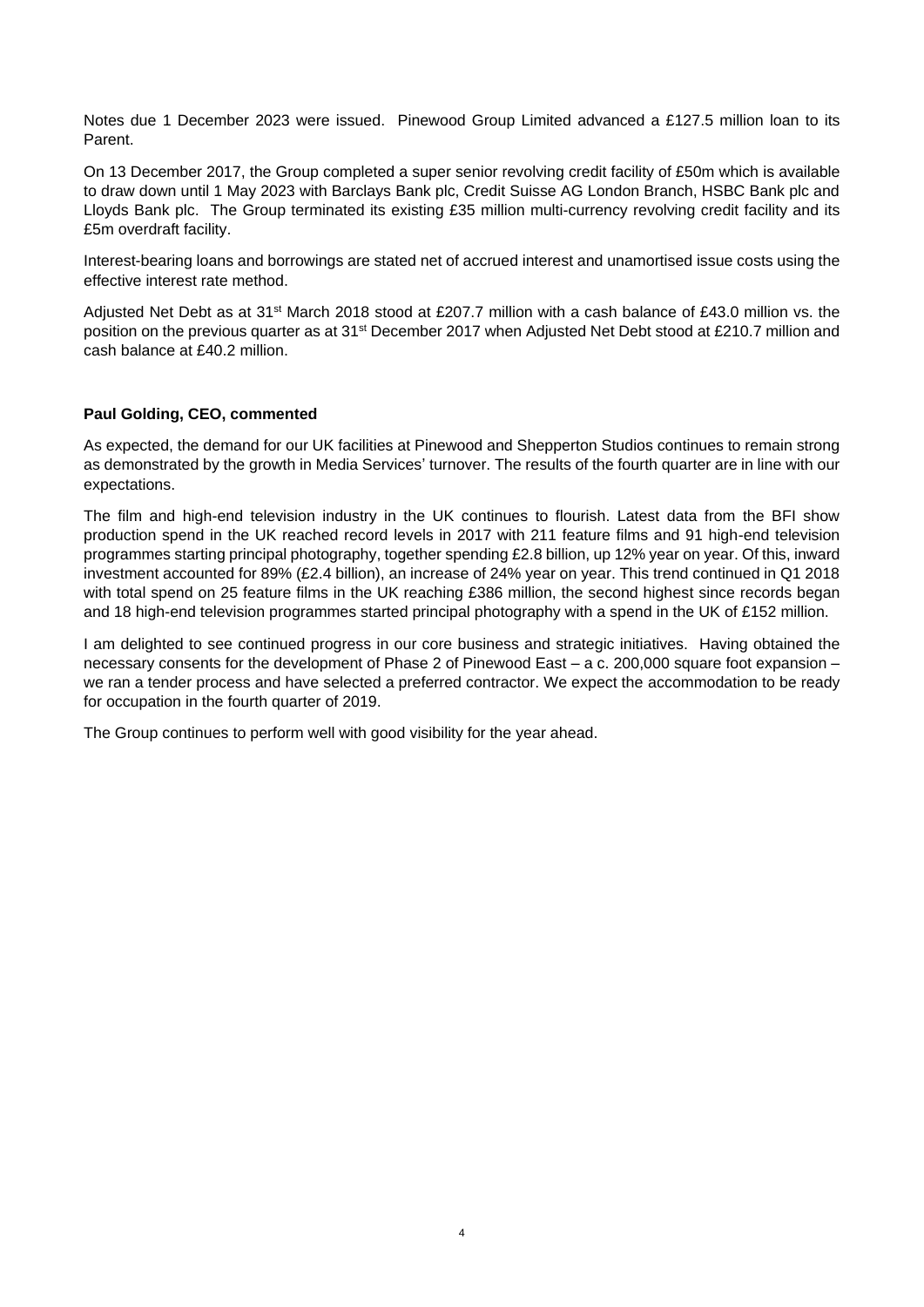## **General information**

Pinewood is the leading independent provider of the real estate that is required for the production of film and television content. Founded in 1936 and headquartered in the United Kingdom, Pinewood owns premium, large-scale facilities also known as studios, for hosting film, television and other media productions. Our freehold studios are located in prime locations near London and make Pinewood a preferred choice for major film production companies, including Disney, Universal Studios and Warner Bros. Pinewood branded studios have hosted over 2,000 films, among them at least 145 Oscar winners, 201 BAFTA winners and numerous blockbuster film productions with budgets of over \$100.0 million.

## **Change of control**

On 4 October 2016, Pinewood Group plc was acquired by Picture Holdco Limited, which is indirectly wholly owned by PW Real Estate Fund III LP, a fund advised by Aermont.

On 5 October 2016, Pinewood Group plc re-registered from a public company to a private limited company and was renamed Pinewood Group Limited.

## **Presentation of financial information**

Unless otherwise indicated, the financial information presented in this report is the historical consolidated financial information of the Group.

This report includes or derives information from the following financial sources:

- The unaudited consolidated financial information of the Group as of and for the 3 months ended 31 March 2018 ("Fourth Quarter 2017/18", "Q4 2017/18", or "the Quarter"), and the comparative period as of and for the 3 months ended 31 March 2017 ("Fourth Quarter 2016/17" or "Q4 2016/17"), prepared in accordance with FRS 102.
- The audited consolidated financial information of the Group as of and for the year ended 31 March 2018 ("FY 2017/18") and the comparative period as of and for the year ended 31 March 2017 ("FY 2016/17") prepared in accordance with FRS 102. The financial year for the Group runs form 1 April following the previous financial year end to 31 March each calendar year.

## **Further information for the noteholders**

This report was prepared in accordance with the indenture dated 13 December 2017 among Pinewood Finco PLC, as issuer, the guarantors named therein, Deutsche Trustee Company Limited, as Trustee, and Deutsche Bank AG London Branch, as security agent and as paying agent.

This report may include forward-looking statements. All statements other than statements of historical fact included in this report, including those regarding the Group's financial position, business and acquisition strategy, plans and objectives of management for future operations are forward-looking statements. Such forward-looking statements involve known and unknown risks, uncertainties and other factors which may cause the actual results, performance or achievements of the Group, or industry results, to be materially different from any future results, performance or achievements expressed or implied by such forward-looking statements.

Such forward-looking statements are based on numerous assumptions regarding the Group's present and future business strategies and the environment in which the Group will operate in the future. Many factors could cause the Group's actual results, performance or achievements to differ materially from those in the forwardlooking statements. Forward-looking statements should, therefore, be construed in light of such risk factors and undue reliance should not be placed on forward-looking statements. These forward-looking statements speak only as of the date of this report. The Group expressly disclaims any obligations or undertaking, except as required by applicable law and regulations to release publicly any updates or revisions to any forward-looking statement contained herein to reflect any change in the Group's expectations with regard thereto or any changes in events, conditions or circumstances on which any such statement is based.

The financial results presented in this presentation are preliminary and may change. This financial information includes calculations or figures that have been prepared internally by management and have not been reviewed or audited by our independent chartered accounting firm. There can be no assurance that the Group's actual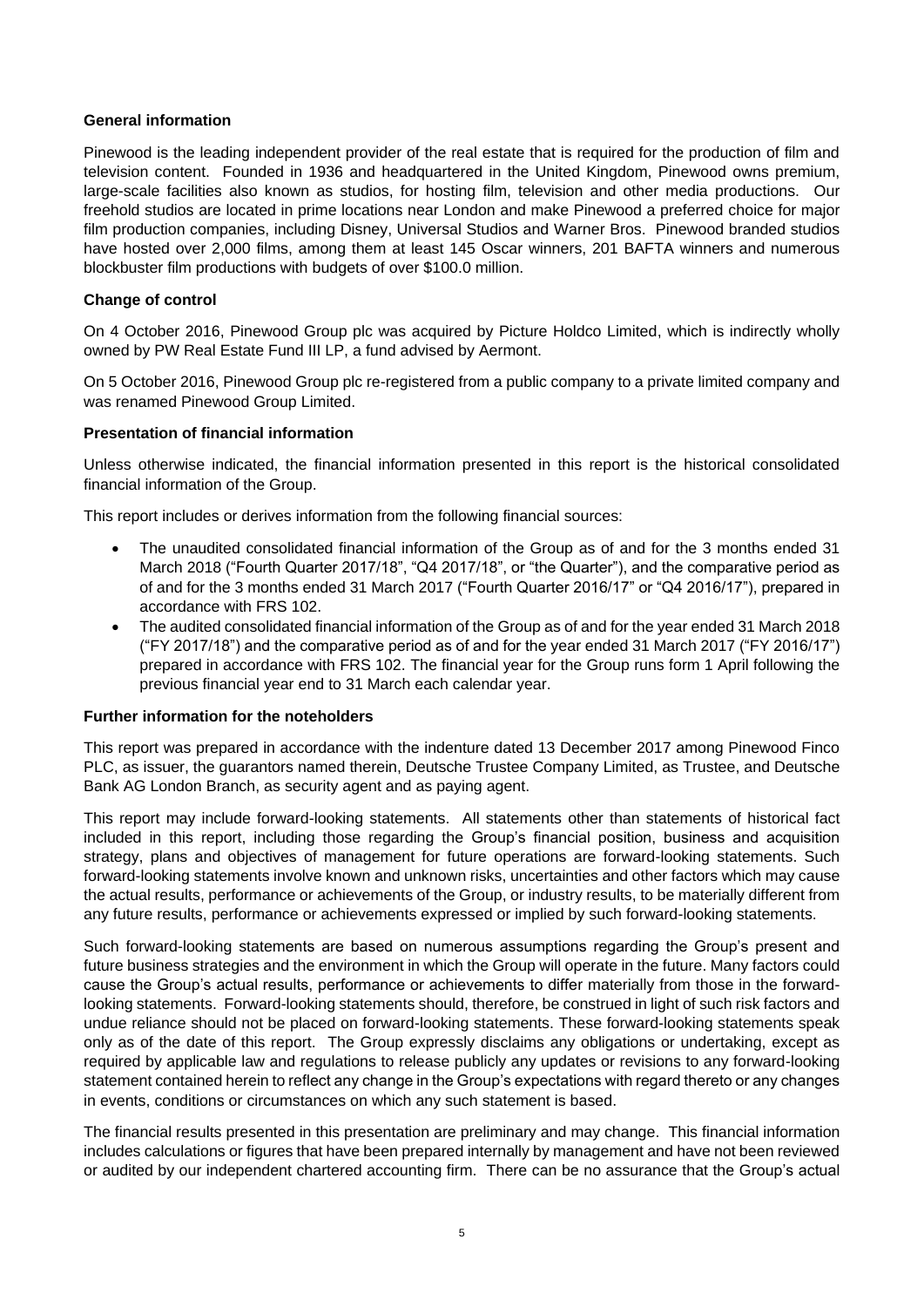results for the period presented herein will not differ from the preliminary financial data presented herein and such changes could be material. This preliminary financial data should not be viewed as a substitute for full financial statements prepared in accordance with FRS 102 and is not necessarily indicative of the results to be achieved for any future periods. This preliminary financial information, and previously reported amounts, could be impacted by the effects of further review by the Board of Directors.

## **Use of non-FRS 102 financial information**

This report contains certain non-UK GAAP and non-IFRS financial measures and ratios, including, Adjusted EBITDA, Adjusted EBITDA margin, cash conversion, and certain other measures (collectively, "**Non-GAAP Measures**") that are not required by, or presented in accordance with UK GAAP, IFRS or the accounting measures of any other jurisdiction.

In this report, "Adjusted EBITDA" is calculated as profit on ordinary activities before interest receivable and similar income, interest payable and similar charges, tax (credit)/charge on profit on ordinary activities, depreciation of property, plant and equipment, depreciation of investment property, impairment of long-term assets, amortization of goodwill, amortization of long-term assets, exceptional items, operating loss attributable to Media Investment (ceased) and (gain)/loss on disposal of property, plant and equipment.

In this report, "Adjusted EBITDA margin" is calculated as Adjusted EBITDA (which includes the impact of income from participating interests and based on financial statements prepared in accordance with UK GAAP) divided by turnover (excluding Media Investment (ceased)) (which does not include the impact of income from participating interests).

In this report, "adjusted net debt" is calculated as net debt less the loan to parent and unamortised loan issue costs.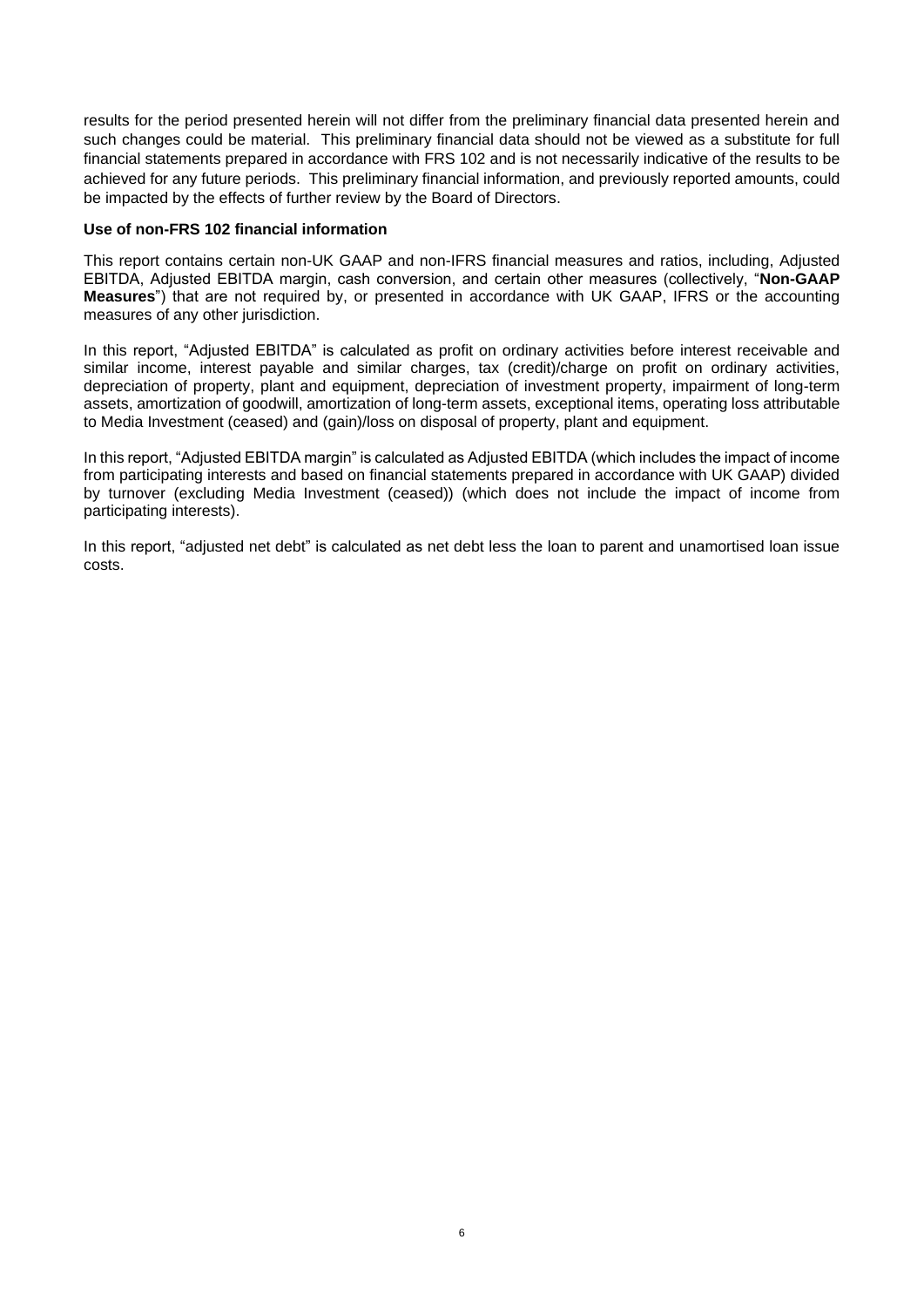## **Results of operation**

## **Fourth Quarter 2017/18 compared with Fourth Quarter 2016/17**

## *Turnover*

| £ thousands           | Q4 2017/18 | Q4 2016/17 | % Change |
|-----------------------|------------|------------|----------|
| Media Services        | 19.160     | 21.101     | (9%)     |
| Media Investment      | 19         | 1.877      | (99%     |
| <b>Group Turnover</b> | 19,179     | 22,978     | (17%)    |

Turnover attributable to the Media Services of £19.2 million in Q4 FY18 compares to £21.1 million in Q4 FY17 a decrease of 9%. Both quarters reflect a full period of utilisation of Pinewood East Phase 1 albeit Q4 FY18 was under a long-term lease. The year on year decrease is principally due to changes in production scheduling resulting in lower other production accommodation revenues (and consequently energy consumption revenues) whereby productions paid for the utilisation of stages they had booked but did not book workshops and offices. Additional factors include a reduced level of other international activity and the cessation of certain non-core activities.

Group Turnover decreased by £3.8 million (17%) to £19.2 million in Q4 FY18 from £23.0 million in Q4 FY17 principally due to the reasons set out above and the ceasing of the activities in the Media Investment segment.

## *Cost of sales*

Cost of sales expenses decreased by £1.7 million (16%) to £9.4 million in Q4 FY18 from £11.2 million in Q4 FY17. The cessation of non-core activities was the primary cause of this decrease, offset by increased estate running costs.

## *Gross Profit*

Gross profit decreased from £11.8 million in Q4 FY17 to £9.8 million in Q4 FY18 for the reasons set out above. Gross margin marginally decreased from 51.4% in Q4 FY17 to 50.8% in Q4 FY18.

## *Selling and distribution*

Selling and distribution expenses before exceptional items increased 51% to £0.6 million in Q4 FY18 from £0.4 million in Q4 FY17. This was primarily attributable to additional professional fees incurred.

## *Administrative expenses*

Administrative expenses decreased 6% to £1.0 million in Q4 FY18 from £1.1 million in Q4 FY17 which we primarily attribute to i) a decrease of £1.1 million or 43% attributable to reduced staff costs in relation to reduced employee headcount, performance incentive costs and the expiry of our long-term incentive plan, ceased activities and reduced professional fees, and ii) a movement in exceptional items of £1.0 million which we primarily attribute to the recognition of a fair value gain on the carrying value of the Group's interest in PMBS Holdings Limited.

## *Income from Participating Interests*

Income from participating interests in Q4 FY18 was a loss of £0.1 million compared to a profit £0.4 million in Q4 FY17. This primarily due to reduced activity in Atlanta.

## *Interest receivable and similar income*

Interest receivable and similar income increased from £0.3 million in Q4 FY17 to £3.3 million in Q4 FY18 reflecting receipts on loan notes related to Pinewood MBS and interest on the Group's loan to its parent.

## *Interest payable and similar charges*

Interest payable and similar charges increased from £0.7 million in Q4 FY17 to £3.4 million in Q4 FY18 which we primarily attribute to the Group's refinancing.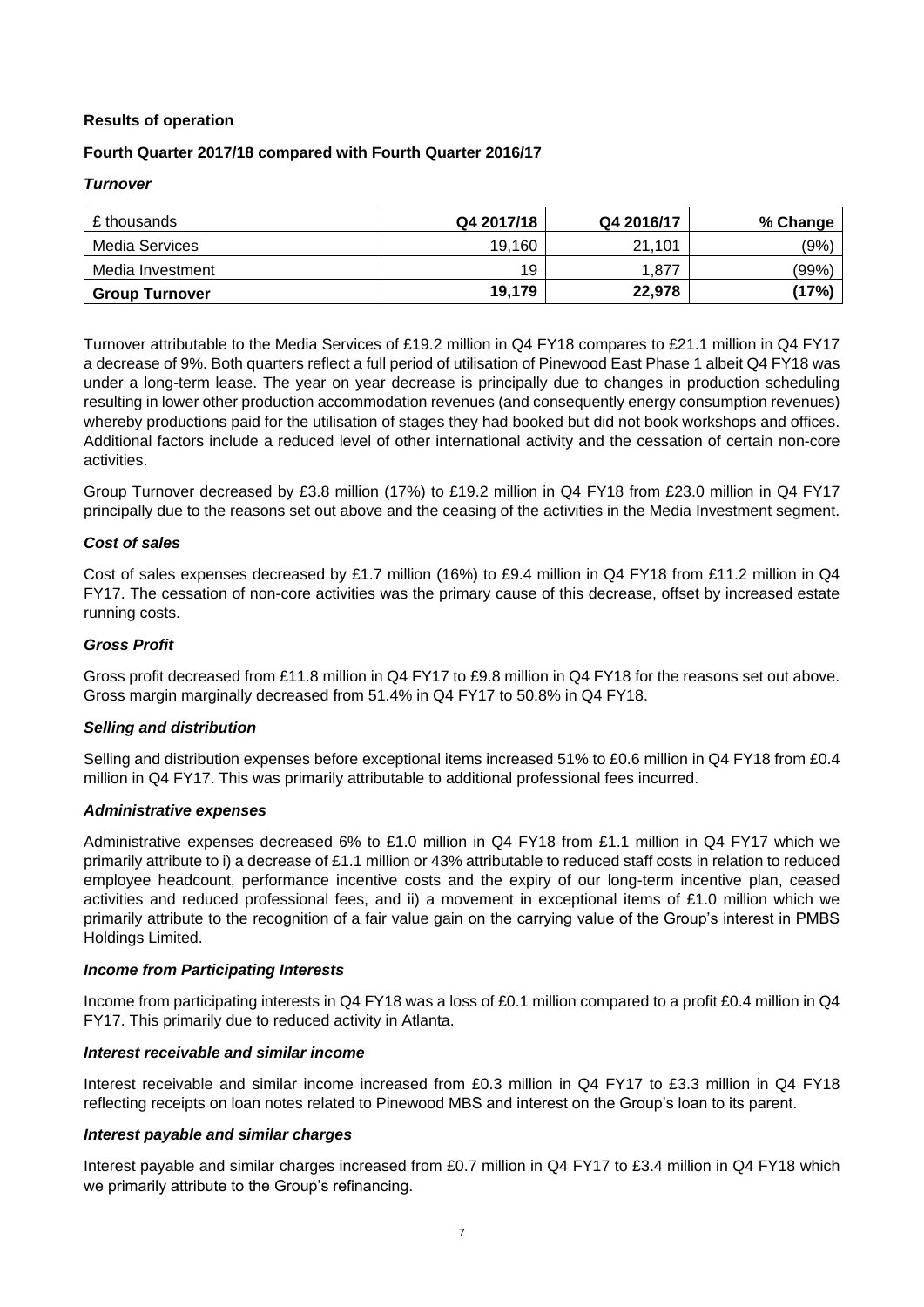## *Tax charge on profit on ordinary activities*

The tax charge on profit on ordinary activities decreased from a £1.6 million in Q4 FY17 to £0.7 million in Q4 FY18 primarily attributable to the reduction in taxable profit.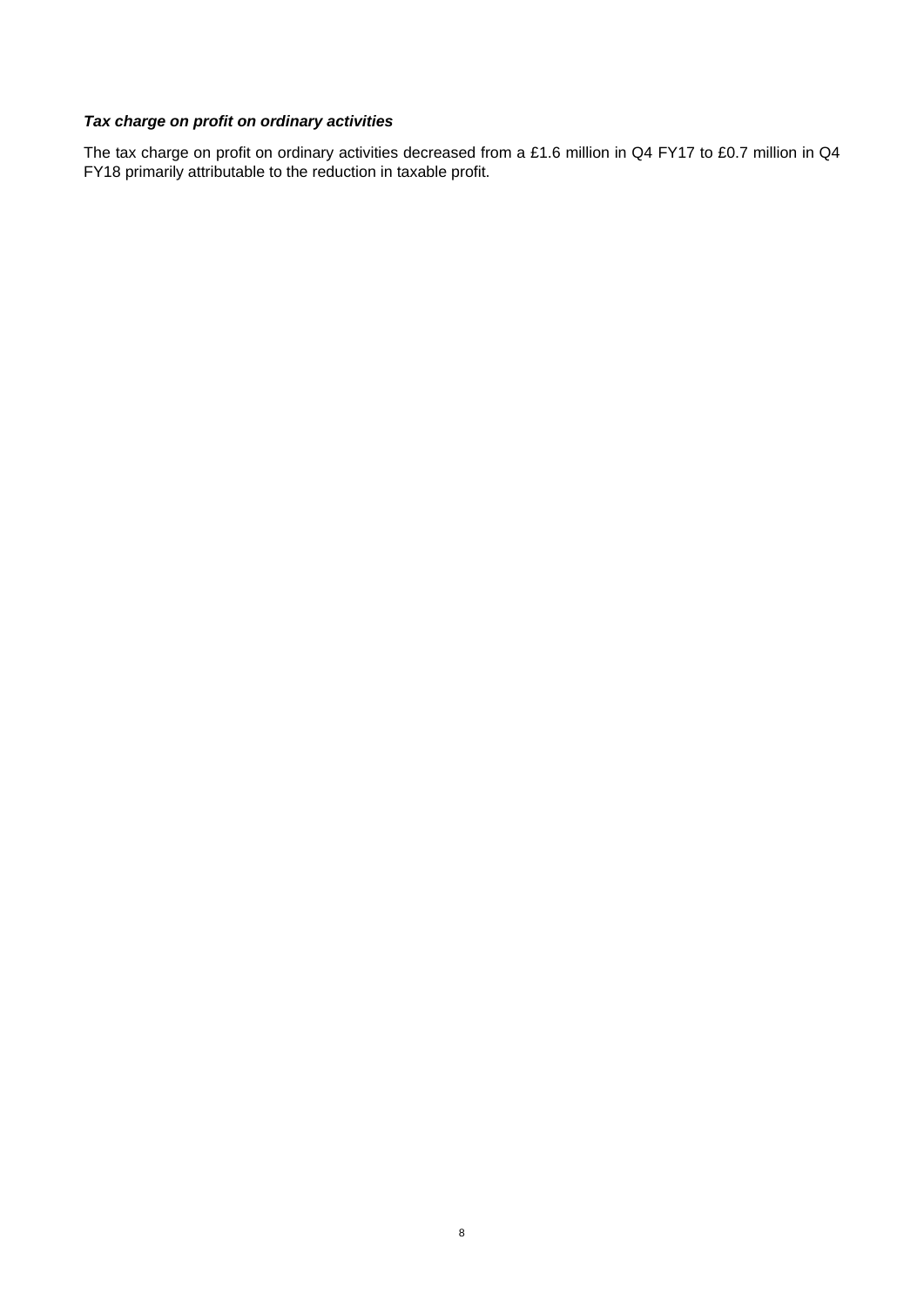## **Full Year 2017/18 compared with Full Year 2016/17**

## *Turnover*

| £ thousands           | FY 2017/18 | FY 2016/17 | % Change |
|-----------------------|------------|------------|----------|
| Media Services        | 79,690     | 76,082     | 5%       |
| Media Investment      | 1.973      | 22.226     | $(91\%)$ |
| <b>Group Turnover</b> | 81,663     | 98,348     | (17%)    |

Turnover attributable to the Media Services segment increased by 5% to £79.7 million in FY 2017/18 compared to £76.1 million in FY 2016/17 which we primarily attribute to the opening of Pinewood East Phase 1, along with higher stage occupancy and the cessation of certain non-core activities offset by lower Other Production Accommodation revenues.

Group Turnover decreased 17% to £81.7 million in FY 2017/18 from £98.3 million in FY 2016/17 principally due to the discontinuation of Media Investment activity.

## *Cost of sales*

Cost of sales expenses decreased 33% to £42.9 million in FY 2017/18 from £63.9 million in FY 2016/17. The cessation of the Media Investment activity offset by the increased estate running costs and depreciation due to Pinewood East Phase 1 were the primary causes of this decrease.

## *Gross Profit*

Gross profit has increased from £34.5 million in FY 2016/17 to £38.7 million in FY 2017/18 for the reasons set out above.

Gross margin has increased from 35.1% in FY 2016/17 to 47.4% in FY 2017/18. The cessation of the Media Investment segment activity which was loss making at the gross profit level is the principal driver for the increased margin as well as the cessation of other loss-making activities.

## *Selling and distribution*

Selling and distribution expenses before exceptional items decreased 6% to £2.1 million in FY 2017/18 from £2.3 million in FY 2016/17. This was primarily due to a reduction in staff costs and professional fees.

## *Administrative expenses*

Administrative expenses decreased 56% to £7.1 million in FY 2017/18 from £13.3 million in FY 2016/17, which we primarily attribute to i) a decrease of £2.5 million or 24% attributable to reduced staff costs in relation to reduced employee headcount, and the expiry of our long-term incentive plan, and ii) a movement in exceptional items of £3.7 million which we primarily attribute to professional fees in FY 2016/17 relating to a strategic review of the Group.

## *Income from Participating Interests*

Income from participating interests in FY 2017/18 was £3.1m compared to £1.1m in FY 2016/17. Expansions in Atlanta along with the calculation of income from participating interests being on a gross, as opposed to net of tax, basis are the primary reasons for the increase.

## *Interest receivable and similar income*

Interest receivable and similar income increased from £0.3m in FY 2016/17 to £3.8 million in FY 2017/18 reflecting interest chargeable on the loan to parent and receipts on loan notes related to Pinewood MBS.

## *Interest payable and similar charges*

Interest payable and similar charges increased from £5.3 million in FY 2016/17 to £6.1 million in FY 2017/18 which we primarily attribute to loan interest payable on the Groups debt and includes the impact of the refinancing.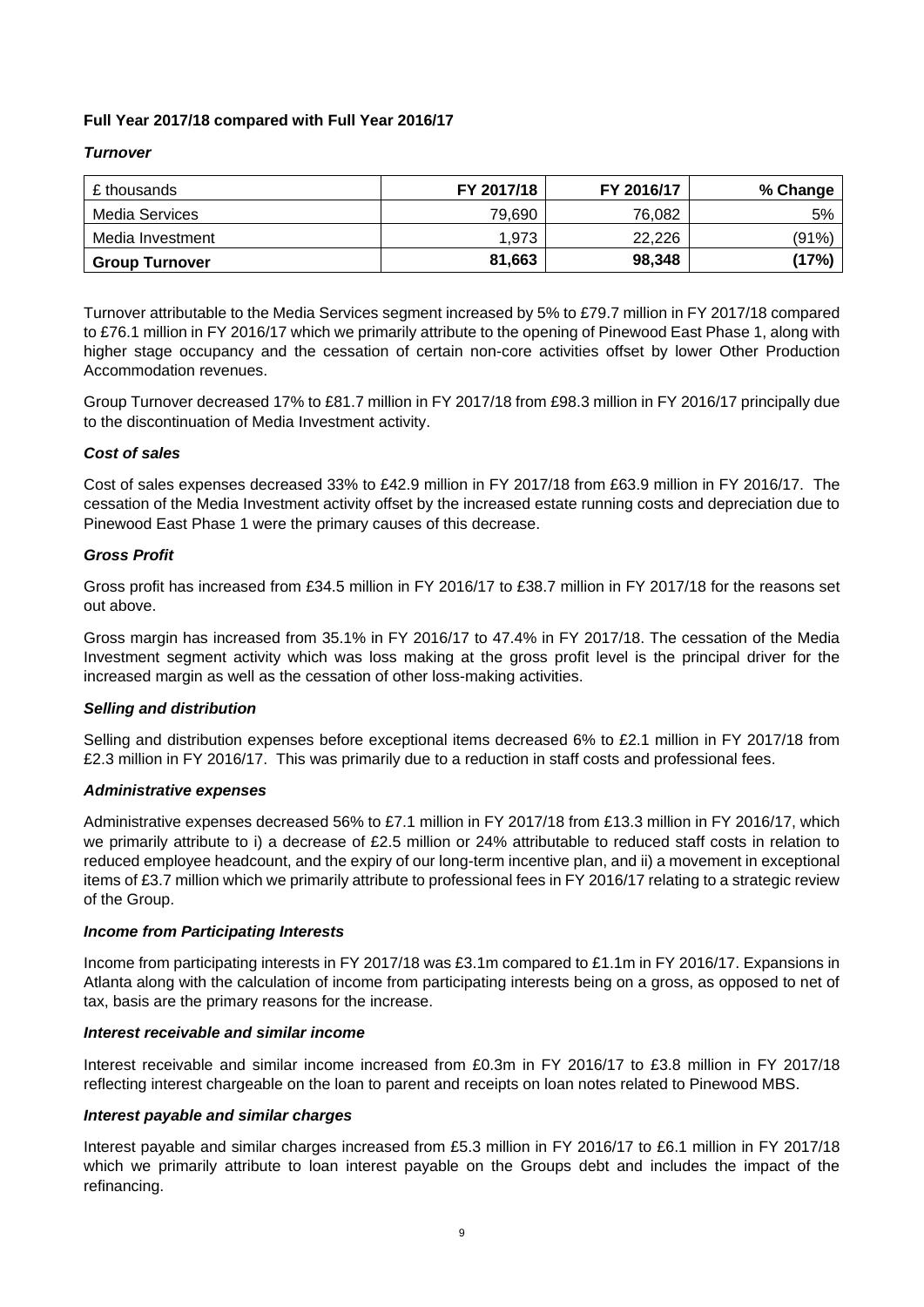## *Tax (charge)/credit on profit on ordinary activities*

The tax charge on profit on ordinary activities increased from £1.4 million in FY 2016/17 to a £5.9 million charge in FY 2017/18 primarily attributable to the reduction of the UK Film Tax Relief credit receivable due to the cessation of the Media Investment activity, increased taxable profit and income from participating interests being on a gross, as opposed to net of tax basis.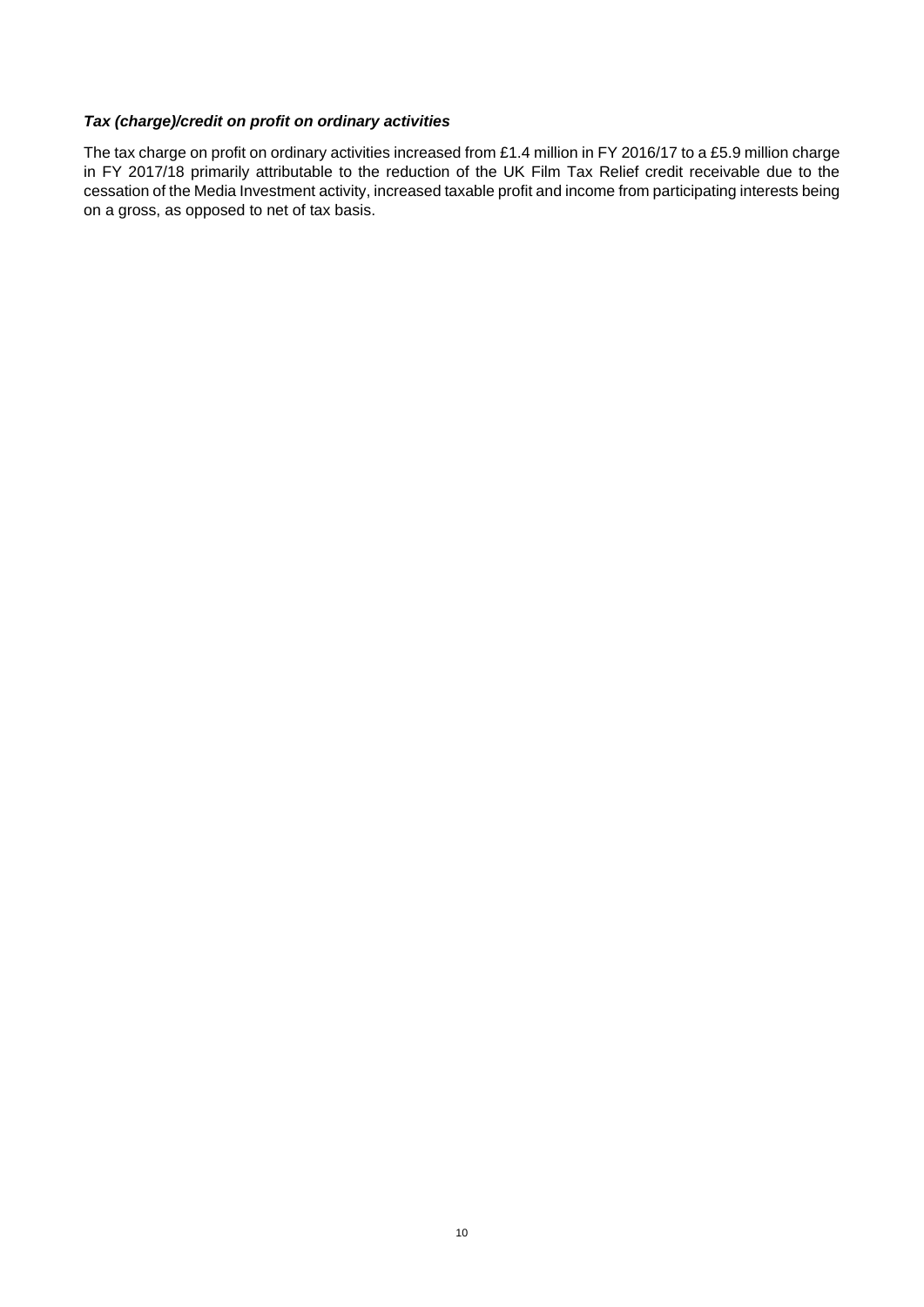## **Liquidity and capital resources**

## *Cash flow*

The cash balance at the end of FY 2017/18 was £43.0 million compared to a balance of £28.5 million at the end of 2016/17.

The cash inflow of £2.8 million in Q4 FY18 decreased from an inflow of £20.5 million in Q4 FY17principally reflecting a reduction in the cash inflow from operating activities driven by the timing of cash receipts from customers in relation to their lease commitments (the majority of which were received immediately post yearend).

The cash inflow of £14.6 million in FY 2017/18 decreased from £27.1 million in FY 2016/17 principally reflecting reduced cash inflow from operating activities as described above offset by the impact of a lower level of capital expenditure, following the completion of Pinewood East Phase 1.

## *Net cash inflow from operating activities*

Net cash inflow from operating activities decreased to £7.7 million in Q4 FY18 from £23.7 million in Q4 FY17. This was due to reduced profit before tax and the movements in working capital described above.

Net cash inflow from operating activities decreased by 44% to £18.3 million in FY 2017/18 from £32.9 million in FY 2016/17.

## *Net cash outflow from investing activities*

Net cash outflow from investing activities decreased to £1.2 million in Q4 FY18 from £1.3 million in Q4 FY17.

Net cash outflow from investing activities increased by 370% to £133.9 million in FY 2017/18 from £28.5 million in FY 2016/17. This was principally driven by the advance of a loan to the Group's parent offset by a lower level of capital expenditure, following the completion of Pinewood East Phase 1.

## *Net cash inflow/outflow from financing*

Net cash outflow from financing increased to £3.7 million in Q4 FY18 from £2.0 million in Q4 FY17 principally due to the refinancing and payment of loan issue fees.

Net cash inflow from financing increased to £130.2 million in FY 2017/18 from £22.6 million in FY 2016/17 due to the refinancing and a higher dividend payment.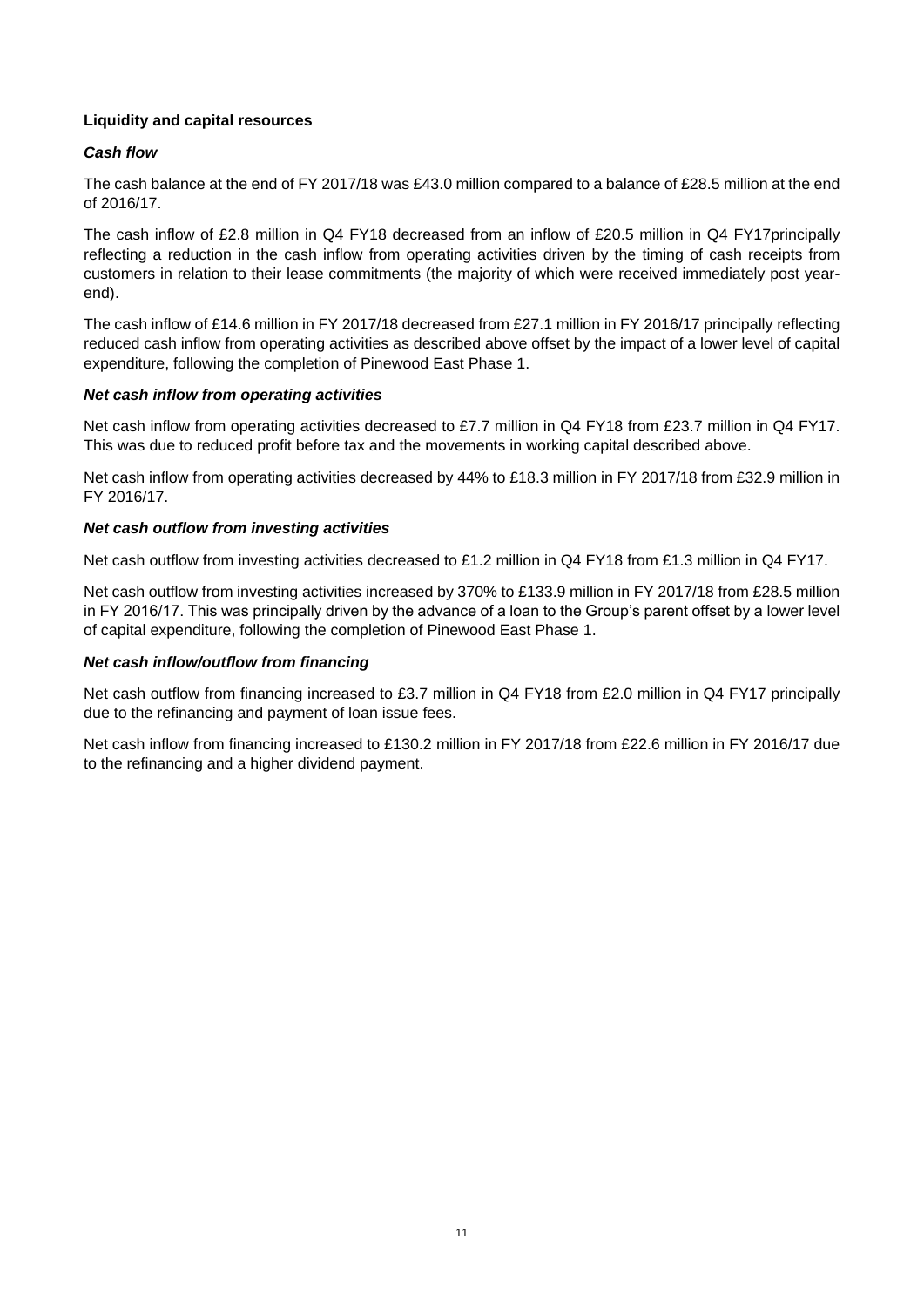# **Report and financial statements**

Year ended 31 March 2018

Company Registration Number: 03889552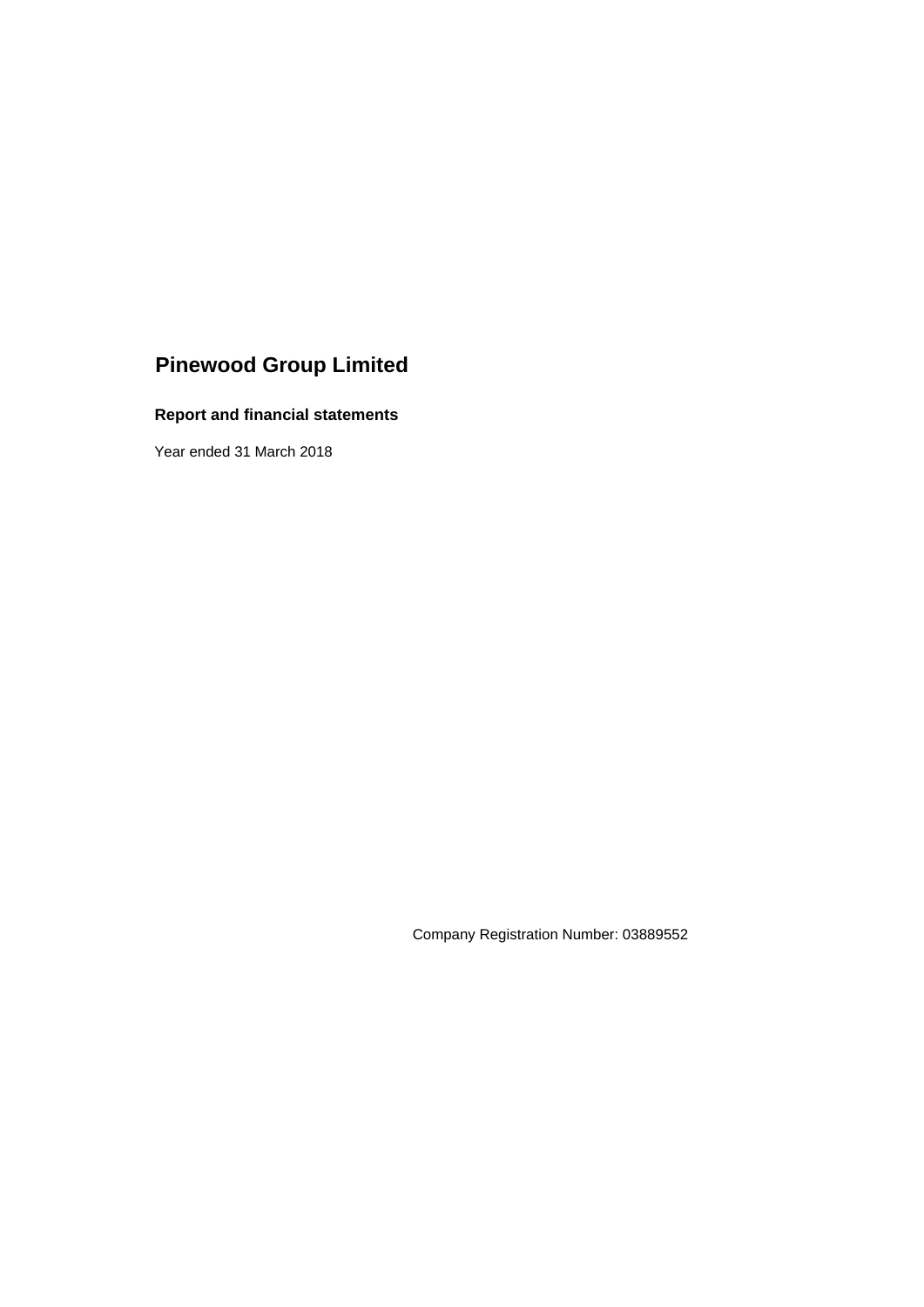## **Registered No:** 03889552

## **Directors**

Paul Golding Luis Moner Parra Christopher Naisby Nathan Shike Andrew Smith Alison Trewartha

#### **Secretary**

Bridget Sheldon-Hill

#### **Auditor**

Deloitte LLP Statutory Auditor Abbott's House Abbey Street Reading RG1 3BD

#### **Registered Office**

Pinewood Studios Pinewood Road Iver Heath Buckinghamshire SL0 0NH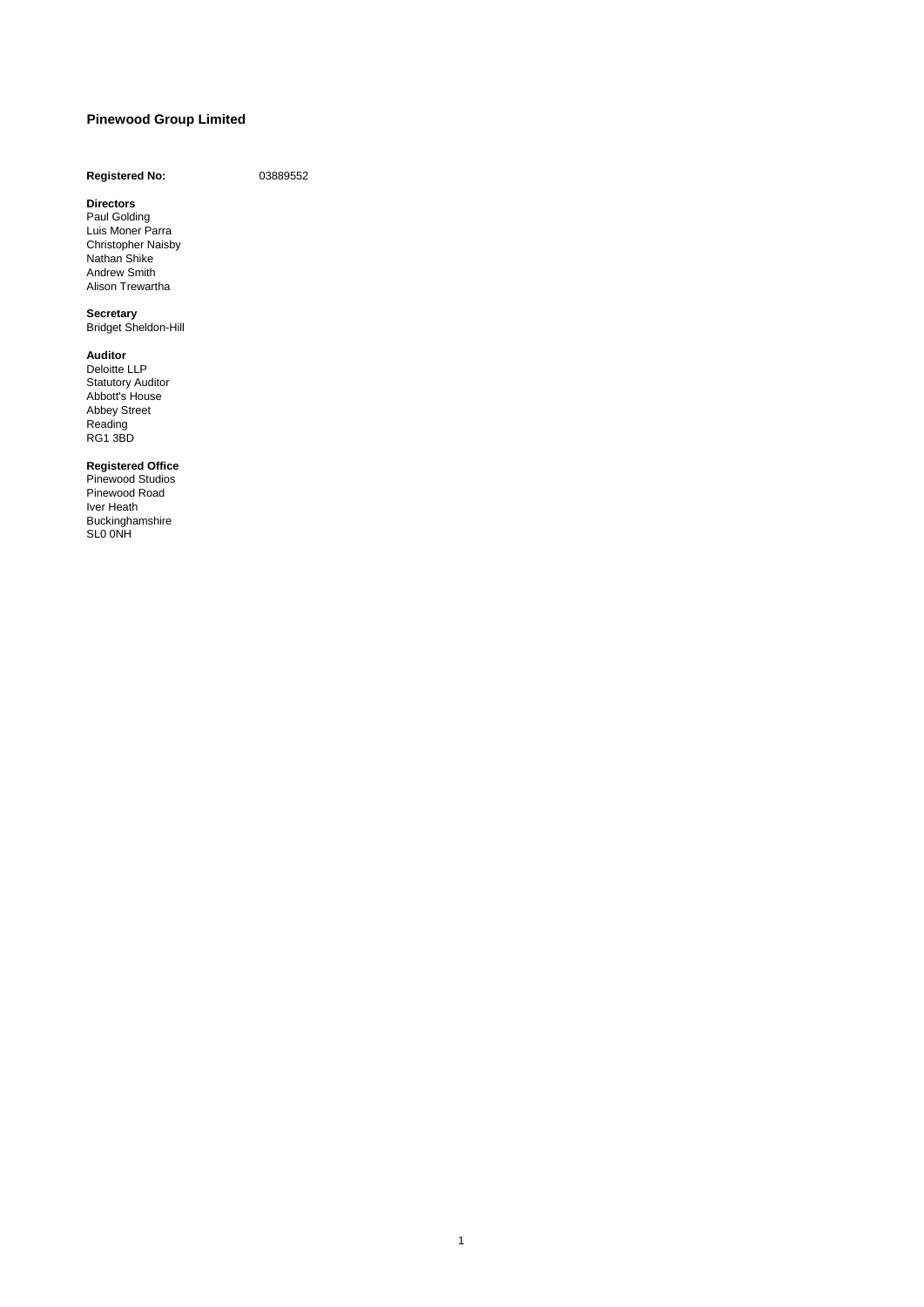### **Strategic Report**

### **Business overview**

Pinewood Group Limited ("Pinewood" or the "Group") is the leading independent provider of the real estate required to produce screen based content. In addition, Pinewood offers services that support the screen based industries including digital content services.

The Group has historically had two reporting segments – Media Services, which provides studio facilities and related production services to the screen-based industries; and Media Investment, which provides investment funding and production services to the screen-based industries.

The Media Services segment principally generates revenue from Film, Television and Media Hub activities through the provision of rental, ancillary and other production services.

In line with its strategy to focus on the core business, in year ending 31 March 2017 the Group ceased certain activities, namely, the Media Investment segment activities and Pinewood Creative and sold its entire interest in the Pinewood TV joint venture.

The ceased activities do not meet the definition of discontinued operations as they have not been disposed of.

### **Business review**

#### *Media Services turnover:*

Media Services had total turnover within this segment of £79.7m for the year (year ended 31 March 2017: £76.1m), excluding £0.3m of intersegment turnover (year ended 31 March 2017: £0.6m). Intersegment turnover relates to turnover generated from the utilisation of the Company's core services by the Group's wholly-owned Film Production Companies ("FPCs"). Stage occupancy for the year ended 31 March 2018 was 93% (year ended 31 March 2017: 81%). The largest film production at Pinewood Studios was *Solo: A Star Wars Story* (Lucasfilm) and at Shepperton Studios was *Mamma Mia! Here We Go Again*  (Universal).

#### *Media Investment turnover:*

The Media Investment segment (trading as "Pinewood Pictures") included an agreement to source and advise on film, high-end television and video game investment opportunities for two media development funds; a £25m fund established by the Isle of Man Treasury and a £30m fund established by the Welsh Government. In addition, the segment involves identification and investment by the Group in British qualifying film and high-end television productions.

Media Investment turnover for the year was £2.0m (year ended 31 March 2017: £22.3m).

The year on year decrease is principally driven by a decrease in Film Production Company ("FPC") activity (£1.3m in the year ending 31 March 2018 versus £20.0m in 2017). A FPC is considered active from the close of film financing until the production is completed and delivered. The operating loss from FPC activity of £0.3m (year ended 31 March 2017: £2.2m) was offset by UK film tax relief of £0.3m (year ended 31 March 2017: £1.8m) as expected.

In 2017, management decided to cease all activities relating to Media Investment.

On 31 October 2017 the Group's Collaboration agreement with the Welsh Government was terminated and on 25 October 2017 the Group ceased providing investment advisory services to the Isle of Man Treasury.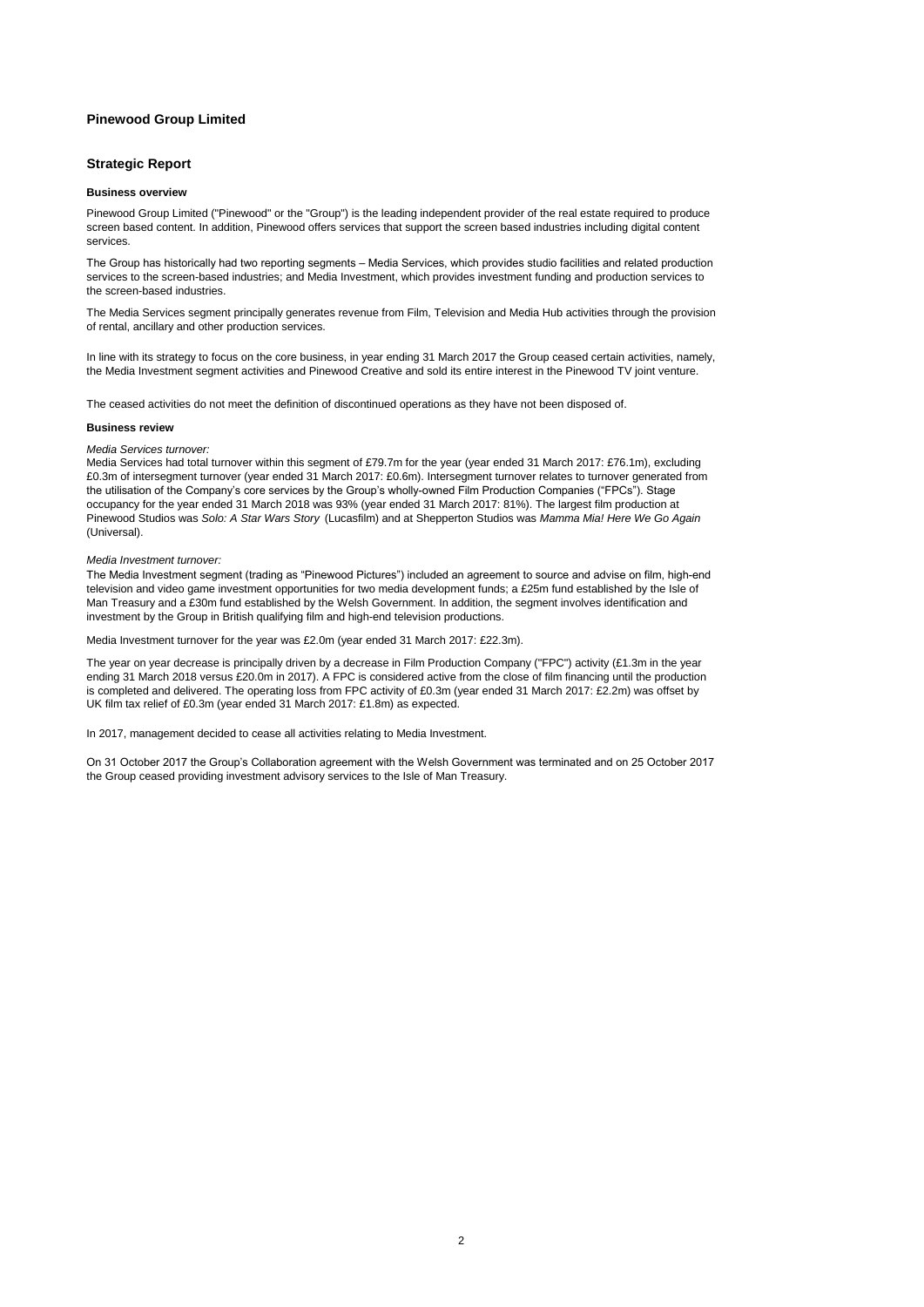### **Strategic Report (continued)**

### **Business review (continued)**

#### *Cost of sales*

Cost of sales expenses decreased from £63.9m in the year ending 31 March 2017 to £42.9m in the year ending 31 March 2018 predominantly due to the cessation of the Media Investment activity.

#### *Selling & Distribution costs*

Selling and Distribution expenses decreased to £2.1 million in the year ending 31 March 2018 from £2.3 million in the year ending 31 March 2017. This was primarily due a decrease in staff costs and professional fees.

#### *Administrative expenses from recurring activiities*

Administrative expenses decreased to £7.7 million in the year ending 31 March 2018 from £10.2 million in the year ending 31 March 2017, which we primarily attribute to a decrease in staff costs in relation to reduced employee headcount, and the expiry of our long-term incentive plan.

#### *Exceptional items*

The Group discloses as exceptional items on the face of the income statement those items which, because of the nature and expected infrequency of the events giving rise to them, merit separate disclosure to allow users of the financial statements to better understand the elements of financial performance in the year, so as to facilitate comparison with prior periods and to better assess trends in financial performance.

The Company generated net exceptional operating income of £0.5m (year ended 31 March 2017: costs of £3.2m), as detailed in Note 3.

#### *Income from Participating Interests*

Income from participating interests in the year ending 31 March 2018 was £3.1m compared to £1.1m in the year ending 31 March 2017. Expansions in Atlanta along with the calculation of income from participating interests being on a gross, as opposed to net of tax, basis are the primary reasons for the increase, see note 8.

#### *Interest receivable and similar income*

Interest receivable and similar income increased from £0.3m in the year ending 31 March 2017 to £3.8 million in the year ending 31 March 2018 reflecting interest chargeable on the loan to parent and receipts on loan notes related to Pinewood MBS.

#### *Interest payable and similar charges*

Interest payable and similar charges increased from £5.3 million in the year ending 31 March 2017 to £6.1 million in the year ending 31 March 2018 which we primarily attribute to loan interest payable on the Groups debt and includes the impact of the refinancing.

#### *Tax on profit on ordinary activities*

The tax charge on profit on ordinary activities increased from £1.4 million in the year ending 31 March 2017 to a £5.9 million charge in the year ending 31 March 2018 primarily attributable to the reduction of the UK Film Tax Relief credit receivable due to the cessation of the Media Investment activity, increased taxable profit and income from participating interests being on a gross, as opposed to net of tax basis, see note 8.

#### *Exchange differences on translation of foreign operations on consolidation*

Exchange differences resulted in an other comprehensive loss of £0.6m in the year ending 31 March 2018 (2017: gain £1.3m) predominantly from translation of the Atlanta joint venture.

#### *Property plant and equipment*

The Group had property, plant and equipment with a net book value of £233.4m as at 31 March 2018 (as at 31 March 2017: £236m). The movement relates to additions of £6.3m offset by depreciation of £8.8m.

In June 2017, the Group acquired Laleham Nurseries, 3 ha of land adjacent to Shepperton Studio's backlot. Together with the purchase of 13 ha of land earlier in the year, the acquisition provides the Group with a total of 50 ha for the design of a new masterplan for Shepperton Studios.

In September 2017, South Bucks District Council granted full planning permission for Pinewood East Phase 2. In December 2017, three construction firms participated in a tender process to appoint the main contractor for the Pinewood East Phase 2 development. The preferred contractor was selected in February 2018.

*Interests in joint ventures* For details see note 8.

### *Financial instruments held at fair value through profit and loss*

For details of financial instruments which includes other investments of £1.7m at 31 March 2018 (2017: £1.2m), loan notes receivable of £2.7m as at 31 March 2018 (2017: £2.5m) and derivative financial instruments £1.8m payable as at 31 March 2018 (2017: £3.7m payable) see note 16.

#### *Trade and other receivables*

Trade and other receivables have increased from £19.7m as at 31 March 2017 to £155.6m as at 31 March 2018 predominantly due to a £129m loan issued to the parent, an increase on trade receivables in the Media Services segment of £14.6m due to the timing of cash receipts partially offset by the reduced receivables in the media investment segment of £4m following the cessation of activities.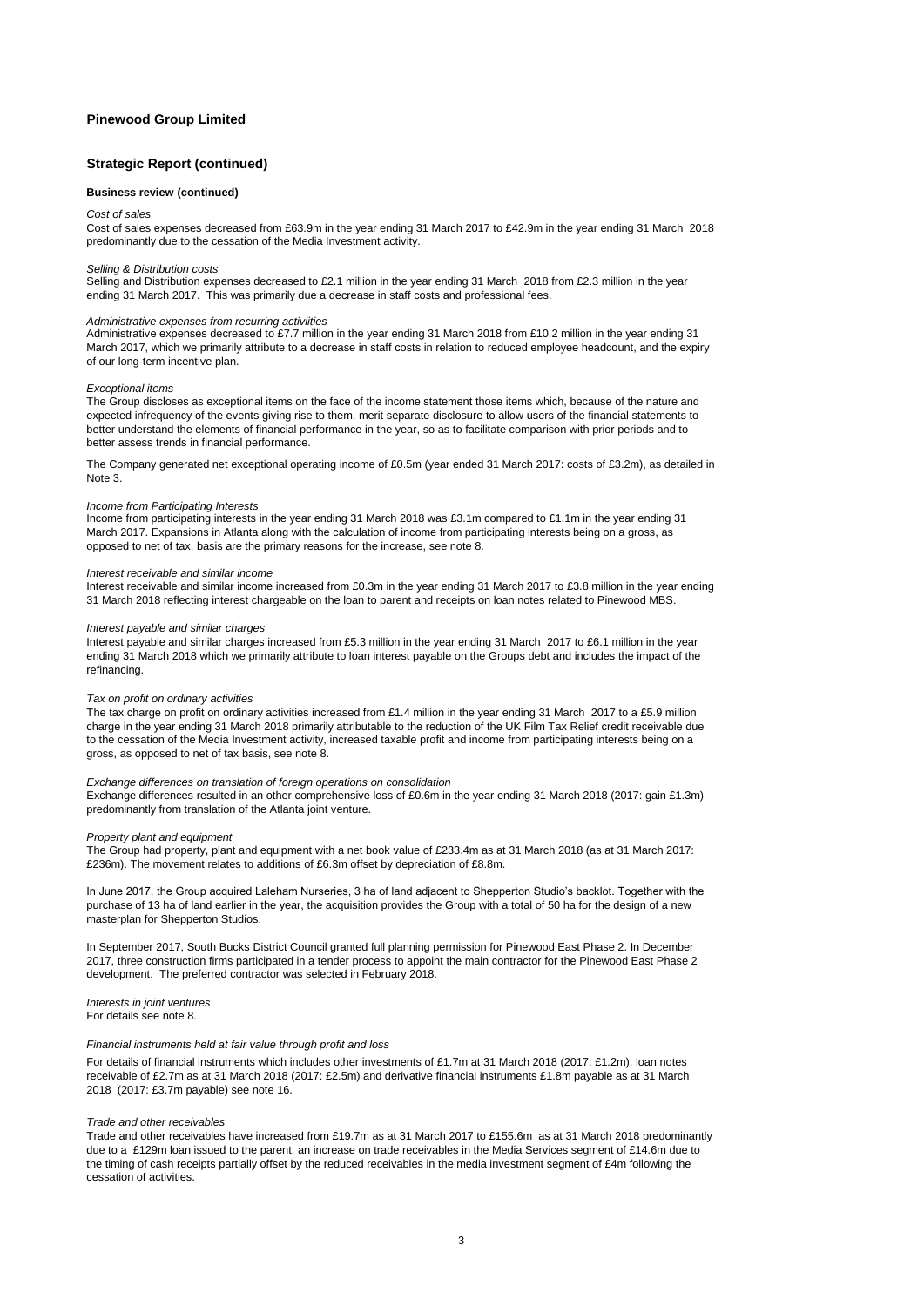### **Strategic Report (continued)**

### *Trade and other payables*

Trade and other payables have decreased by £4.9m as at 31 March 2018 to £48.8m from £53.7m as at 31 March 2017 predominantly due to the cessation of Media Investment activity, the settlement of previously accrued loss of office payments and the exceptional release of a rent free accrual offset by an increase in deferred income.

#### *Refinancing*

On 13 December 2017, a refinancing of the Group was completed. At this date, the Group's existing drawn senior facilities, which were £97.5 million, were repaid in full and £250 million of new 3.75% Senior Secured Notes due 1 December 2023 were issued. Pinewood Group Limited advanced a £127.5 million loan on to its Parent (Picture Holdco Limited). On 13 December 2017, the Group secured a super senior revolving credit facility of £50m which is available to draw down until 1 May 2023 with Barclays plc, Credit Suisse AG London Branch, HSBC Bank plc and Lloyds Bank plc. The Group terminated its existing £35 million multi-currency revolving credit facility and its £5m overdraft facility.

#### *Cash and cash equivalents*

Cash and cash equivalents increased to £43.0m at 31 March 2018 from £28.5m at 31 March 2017. Cash flow from operating activities, before changes in working capital, in the year to 31 March 2018 of £38.5m (2017: £24.3m) has been partially offset by the movements in working capital described above. Cash flow from investing activities of £133.9m in the year ending 31 March 2018 (2017: £28.5m) principally includes the payments for purchase of property, plant and equipment along with a £127.5m loan to the Parent. Cash flow from financing activities of £130.2m in the year ending 31 March 2018 compares to £22.6m in the year ending 31 March 2017 principally reflecting the impact of the refinancing detailed above and dividend payments of £12.0m in the year ending 31 March 2018 (2017: £3.6m).

### **Key performance indicators**

The Group uses a number of key performance indicators ("KPIs") to monitor the Group's performance, as well as to measure progress against the Group's objectives. The KPIs used are:

|                                              | 31 March   | 31 March |
|----------------------------------------------|------------|----------|
|                                              | 2018       | 2017     |
|                                              | £'000      | £'000    |
| Stage Occupancy                              | 93%        | 81%      |
| Turnover (excluding Media Investment ceased) | 79.690     | 76.082   |
| Adjusted EBITDA (see below)                  | 42.338     | 34.062   |
| Adjusted EBITDA margins                      | 53.1%      | 44.8%    |
| Cash generated from operations               | 23.624     | 34.971   |
| Adjusted net debt (see below)                | (207, 681) | (73,040) |
| Capital expenditure                          | 6.482      | 31.632   |

Group profit on ordinary activities after taxation for the year ended 31 March 2018 was £24.4m (2017: £13.6m), including the impact of exceptional items and the movement on fair value of financial derivatives.

Capital expenditure represents the total purchase of property, plant and equipment, investment acquisitions and investment in joint ventures as disclosed in the statement of cash flows adjusted for the movement in capital creditor.

### **Reconciliation of profit on ordinary activities after taxation to adjusted EBITDA**

|                                                                  | 31 March | 31 March |
|------------------------------------------------------------------|----------|----------|
|                                                                  | 2018     | 2017     |
|                                                                  | £'000    | £'000    |
| Profit on ordinary activities after taxation                     | 24.358   | 13,607   |
| Other interest receivable and similar income                     | (3,773)  | (344)    |
| Interest payable and similar expenses                            | 6.067    | 5.294    |
| Tax charge on profit on ordinary activities                      | 5,905    | 1,436    |
| Depreciation of property, plant and equipment                    | 8.811    | 8.111    |
| Amortisation of goodwill                                         | 560      | 560      |
| Amortisation of long-term assets                                 |          | 166      |
| <b>Exceptional items</b>                                         | (549)    | 3.170    |
| Operating loss attributable to Media Investment - FPC            | 257      | 2.164    |
| Operating loss/(profit) attributable to Media Investment - other | 648      | (150)    |
| Loss on disposal of property, plant and equipment                | 54       | 48       |
| <b>Adiusted EBITDA</b>                                           | 42,338   | 34,062   |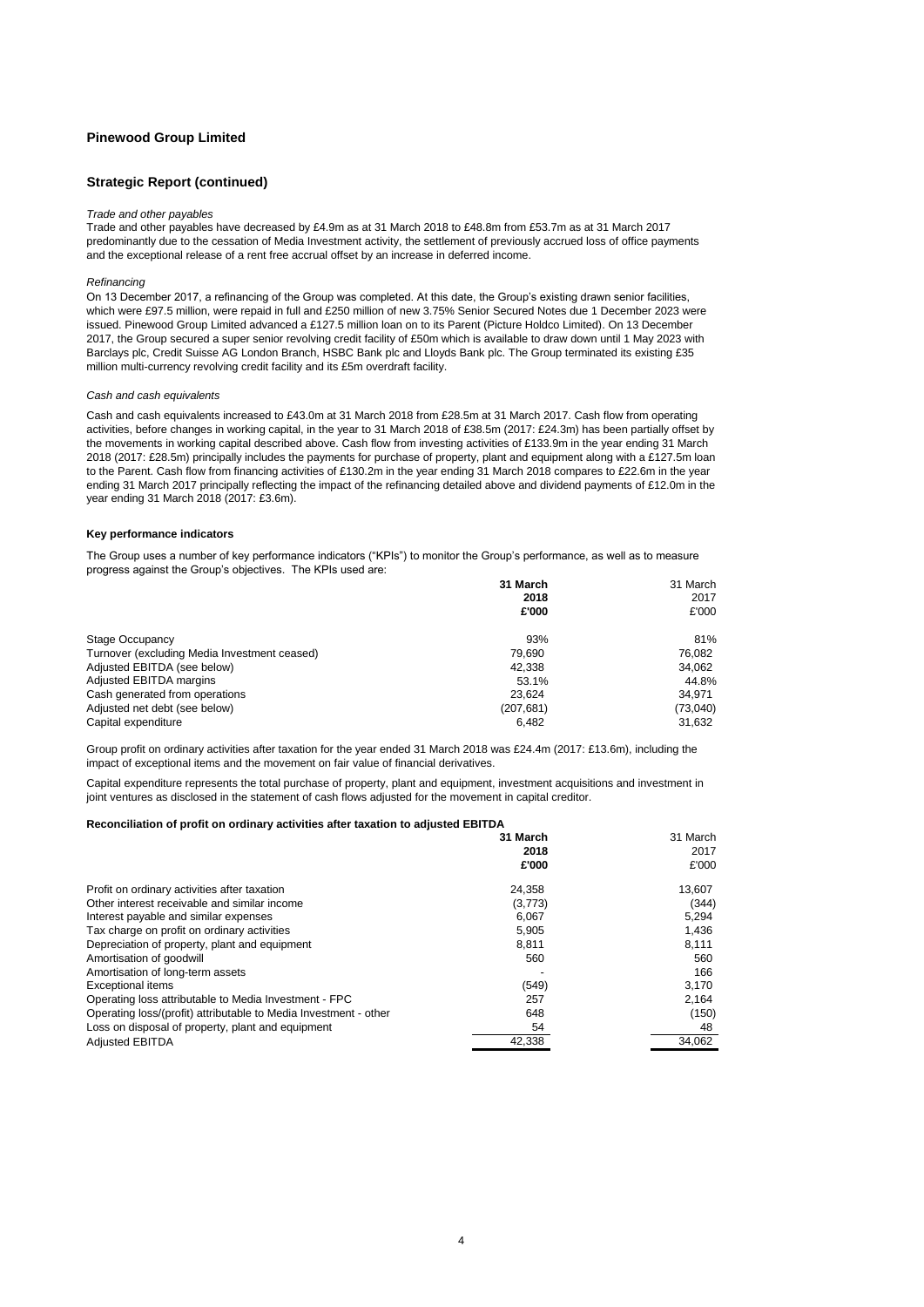### **Strategic Report (continued)**

#### **Reconciliation of adjusted net debt**

|                                                        | 31 March   | 31 March  |
|--------------------------------------------------------|------------|-----------|
|                                                        | 2018       | 2017      |
|                                                        | £'000      | £'000     |
| Current assets                                         |            |           |
| Cash and cash equivalents                              | 43.043     | 28,464    |
| Non-current borrowings                                 |            |           |
| Term loan facility                                     |            | (100,000) |
| High yield bond                                        | (246, 681) |           |
| Asset financing                                        | (724)      | (1,504)   |
| Non-current drawn loan facilities, less current assets | (204, 362) | (73,040)  |
| Secured loan arrangement costs                         | 1,282      | 438       |
| Net debt                                               | (203,080)  | (72, 602) |
| Adjustments:                                           |            |           |
| Interest accrued                                       | 3.042      |           |
| Loan issue costs                                       | (7,643)    | (438)     |
| Adjusted net debt                                      | (207,681)  | (73,040)  |

#### **Principal risks and uncertainties**

The Group's principal risks and uncertainties are as follows:

#### *Commercial and general risk*

The Group is dependent on demand for production of new screen content and film productions. Any changes in demand for these productions or technological developments resulting in decreased demand for our studios could have a material adverse effect on our business.

#### *Exit from the European Union*

The Board is continuing to monitor ongoing Brexit negotiations and the potential implications for the Group.

#### *Development risk*

The Group may undertake a number of capital expenditures, including in connection with the further development and expansion of its existing studios; the inability to obtain the necessary permits, the inability to complete such projects on time or at all, the inability to generate the desired returns therefrom or the inability to raise additional capital as might be required to complete such projects could have a material adverse effect on our business, financial condition and results of operations.

The Group engages advisors with the necessary experience to complement the Group's in-house teams and manage this risk.

#### *Business continuity and disaster recovery*

A major incident such as a fire or an explosion could put people and/or the sites of operation at risk, result in a loss of turnover and damage the Group's reputation.

A dedicated health, safety and fire team carries out regular risk evaluation. A Business Continuity Team is also in place to ensure that the operational business continues as far as possible in the event of a major incident. The Group has an insurance portfolio, which looks to mitigate potential incidents described. It also invests in information technology and monitors the adequacy of its applications in use on an ongoing basis.

### *Regulatory and environmental risk*

We are exposed to risks relating to regulations and liabilities arising from our operations and assets including environmental, health and safety laws and liabilities.

#### *Financial risk management*

The main risk currently arising from the Group's financial instruments is liquidity risk. Interest rate risk, credit risk, foreign exchange risk and fiscal incentives are also considered below.

#### *Liquidity risk*

The Group manages its exposure to liquidity risk at Group level. The Group's objective is to maintain a balance between the continuity of operating and development funding and flexibility using cash and a revolving credit facility.

As at the Statement of financial position date, the Group has banking facilities of up to £300.7m, comprising a £50m revolving credit facility, a £250m high yield bond and an asset financing facility of £0.7m. These facilities are secured on certain of the principal assets of the Group. The revolving credit facility has one covenant and a range of events of default together with variable margins between 132.5 and 232.5 basis points over LIBOR. The asset financing is covenant free and has a fixed interest rate of 620 basis points.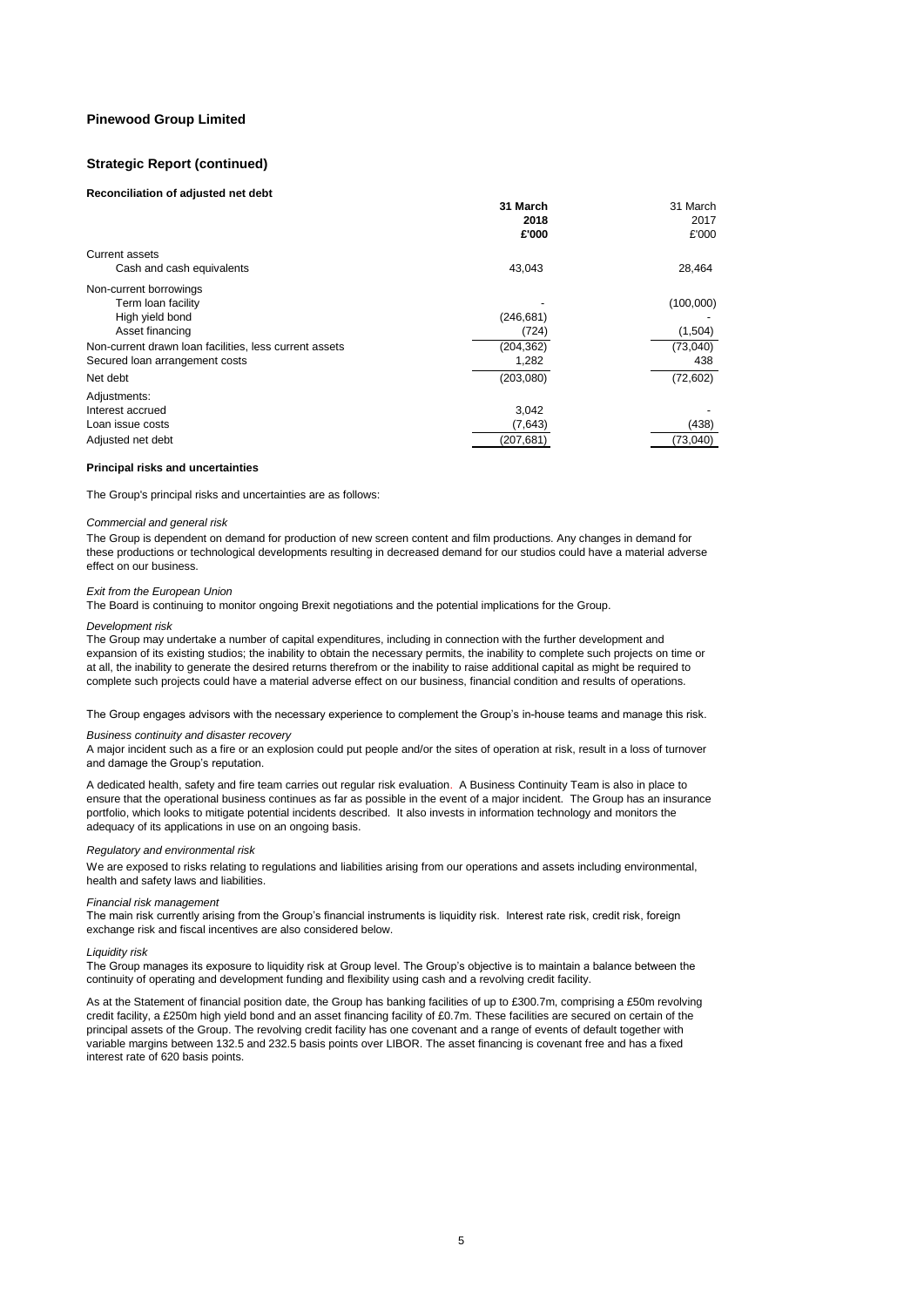### **Strategic Report (continued)**

### **Principal risks and uncertainties (continued)**

#### *Interest rate risk*

Interest rate risk is the risk that the fair value or future values of a financial instrument will fluctuate because of changes in market interest rates. The Group's exposure to the risk of changes in market interest rates relates primarily to the Group's long term debt obligations with floating interest rates. In order to manage its interest rate risk the Group's policy is to have at least 50% of its borrowings at fixed rates of interest.

#### *Credit risk*

Credit risk is the risk that a counter-party will not meet its obligation under a financial instrument or customer contract, leading to a financial loss. The Group is exposed to credit risk from its operating activities, primarily trade receivables, and financial instruments.

Customer credit risk is managed across the Group in accordance with policy, procedures and controls relating to customer credit risk management. The Group trades with recognised, creditworthy third parties and it is the Group's policy that all customers who wish to trade on credit terms are subject to credit verification procedures. In addition, receivable balances are monitored on an ongoing basis to manage the Group's exposure to bad debts.

#### *Foreign exchange risk*

The Group does not hedge against foreign currency exposure due to its minimal exposure to foreign currency movements as its business is conducted primarily in UK sterling. The Board continues to review this area to identify any potential exposure with the increase in international arrangements.

#### *Fiscal incentives*

Changes to the UK's film, animation, video games and high end television tax incentives or an increase of incentives in overseas jurisdictions could damage the attractiveness of the UK as a destination for film content creation.

The Group monitors the cultural and economic contribution that screen-based industries make to the UK economy.

#### *Competition risk*

The Group competes in an international marketplace and film producers are able to choose from a number of studios worldwide.

Were other existing studios to invest significantly, or new studios to be successfully established either in the UK or elsewhere, this may have a material adverse effect on the Group's market share, reduce its bargaining power in commercial negotiations, and threaten profitability due to ongoing operational costs being largely fixed in nature.

The Group continues to invest to ensure that the expectations and demand from the industry are met.

#### **Post balance sheet events and future developments**

In September 2017, the Group obtained full consent from the local planning authorities for the development of c. 200,000 sq ft of additional studio space in what would be the second phase of construction at Pinewood East. Following a competitive tender process, the Group selected a preferred contractor to assist in finalising the design of the scheme in advance of a potential start of the development later in the year.

In June 2018, the Group announced a consultation process with the relevant local authorities in advance of the potential submission of a planning application to secure consent for the expansion of Shepperton Studios. If obtained, the permission will secure the potential for future growth at Shepperton.

In line with its strategy to focus on the core business, in 2017 the Group ceased certain activities, namely, the Media Investment segment activities and Pinewood Creative and sold its entire interest in the Pinewood TV joint venture.

On 26 June 2018, the Group exchanged contracts for the acquisition of c. 80 acres of land adjacent to Pinewood studios.

In respect of the Media Services segment the Directors expect the general level of activity to be maintained in the forthcoming year.

#### **Going Concern**

In assessing the going concern basis, the Directors considered the Group's business activities, the financial position of the Group and the Group's financial risk management objectives and policies. The Group meets its day-to-day working capital requirements through its bank facilities. The Group's forecasts and projections, taking account of reasonably possible changes in trading performance, economic uncertainty and Brexit, show that the Group will be able to operate within the level of its current facilities.

Information on the Group's Financial risk management is included in the Directors' report, and other Principal Risks and Uncertainties are detailed in the Strategic report. The Directors, having made appropriate enquiries, consider that the Group has adequate resources to continue in the operational business for the foreseeable future and have therefore continued to adopt the going concern basis in preparing the financial statements.

Approved by the Board and signed on its behalf by:

**Christopher Naisby Director** 26 June 2018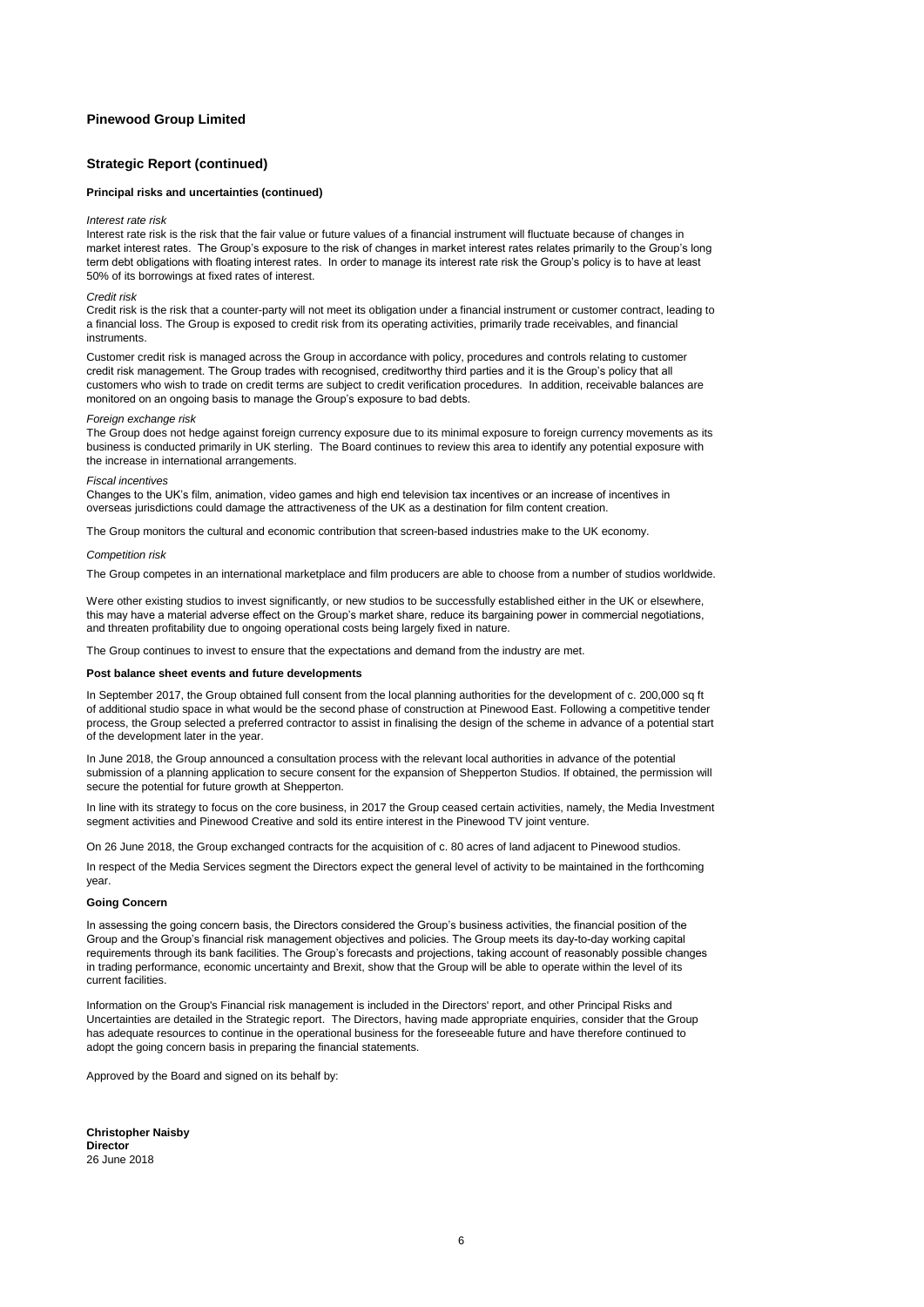### **Directors' Report**

The Directors present their annual report and audited financial statements of the Group for the year ended 31 March 2018.

#### **Results and Dividends**

Group profit on ordinary activities after taxation for the year ended 31 March 2018 was £24.4m (2017: £13.6m), including the impact of exceptional items and the movement on fair value of financial derivatives.

Dividends totalling £12.0m were paid during the year (2017: £3.6m). The Directors do not recommend payment of a final dividend.

#### **Directors**

The Directors, who served during the year and to the date of signing, unless otherwise indicated were as follows:

Ivan Dunleavy (resigned 24 April 2017) Paul Golding Luis Moner Parra Christopher Naisby Nathan Shike Nicholas Smith (resigned 24 April 2017) Andrew Smith Alison Trewartha

### **Directors' Liabilities**

The Company has granted an indemnity to one or more of its Directors against liability brought by third parties, subject to the conditions set out in the Companies Act 2006. Such qualifying third party indemnity provision remains in force as at the date of approving the Directors' Report.

#### **Employees**

The Group actively considers the position of its employees' rights through comprehensive and regularly reviewed employment practices in the areas of recruitment, training, welfare, remuneration and employee relations.

In addition to a published grievance policy, the Group maintains a 'Whistleblower' policy providing an opportunity for employees to raise grievances with senior management.

The Group's stated policy on Equal Opportunities recognises the diversity of individuals and has procedures in place to ensure that recruitment and promotion recognises such diversity and is not biased by consideration of age, gender, disability, colour, racial origin, religion or sexual orientation. We provide employees with reasonable conditions of employment and career prospects.

The Group supports its disabled employees with regular training and support through the equal opportunity and training policies.

The Group has regular contact with employees via its intranet site, *Spotlight* , and via regular catch ups and briefings. These methods are used to ensure employees are kept up to date with the performance of the business. In addition, the Group continuously manages employees' performance.

Investing in skills, training and development remains a high priority for the Company. 21 Pinewood employees have completed the Pinewood Studio Management Diploma course and further 11 are currently studying for the Diploma. The Diploma equips candidates with the knowledge and skills to manage and operate world class studio facilities to the screen-based industries. The course was supported by Creative Skillset's Film Skills Fund, with BFI's Film Forever National Lottery funds. The Group also has a well-developed work apprenticeship scheme providing 'in work' apprenticeships in areas such as plumbing, carpentry and media apprentices. The Company currently has 12 apprentices whose training is paid for by the Apprenticeship Levy.

Pinewood's commitment to skills and training was acknowledged by winning the Apprentice and Young Person Employer of the Year Award at the 2018 Buckinghamshire Business Awards.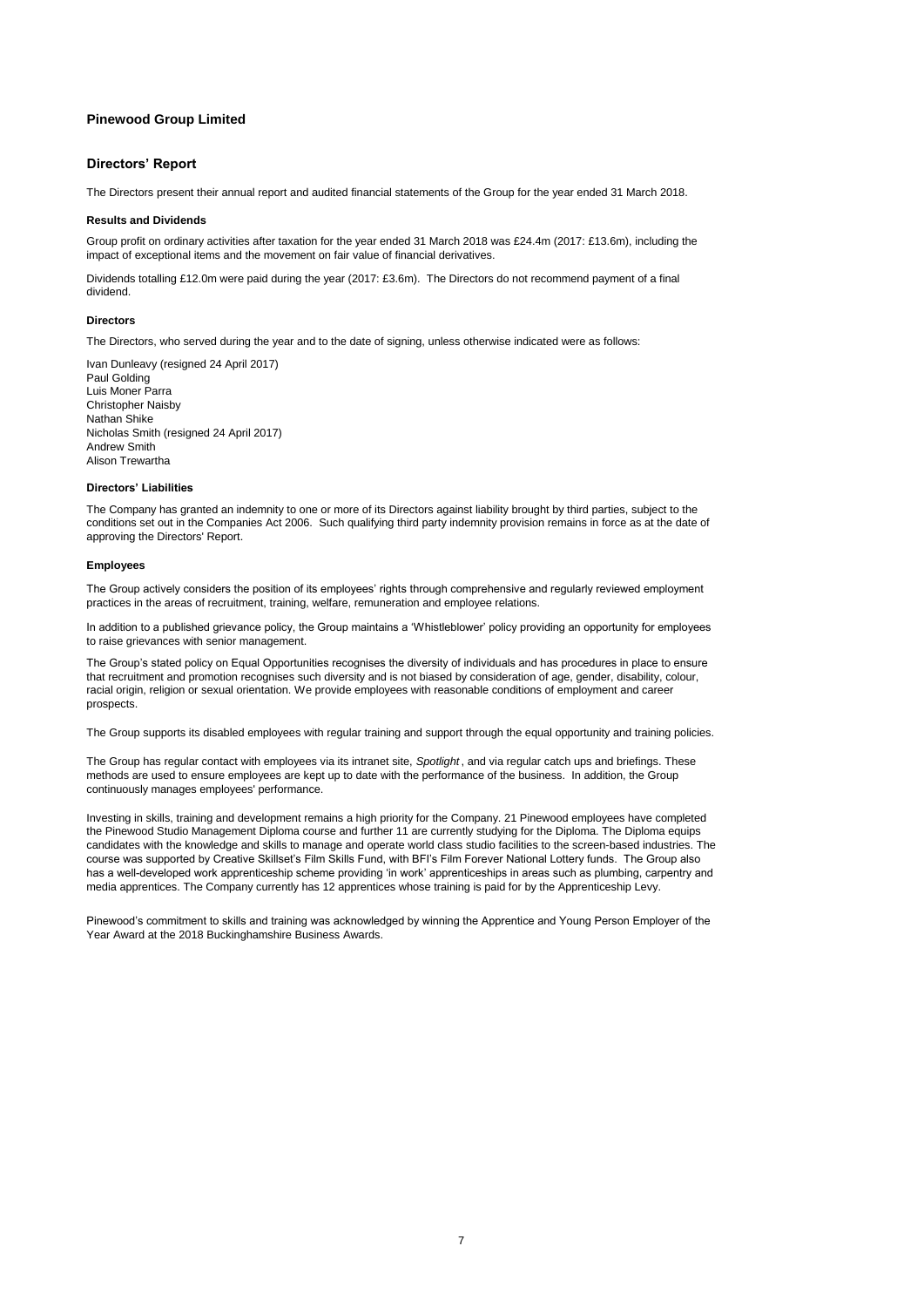### **Directors' Report (continued)**

#### **Branches outside of the United Kingdom**

The Group operates through various subsidiary undertakings in various jurisdictions as disclosed in Note 4 to the Parent Company financial statements. The Company does not have any branches as defined by Section 1046(3) of the Companies Act 2006.

#### **Going Concern**

As outlined within the Strategic Report on page 5, the Directors have a reasonable expectation that the Group has adequate resources to continue in operational existence for the foreseeable future. Thus, they continue to adopt the going concern basis of accounting in preparing the financial statements, as there are no material uncertainties related to events or conditions that may cast doubt on the ability of the Group to continue as a going concern.

### **Other Directors' Report Disclosure Requirements**

Certain disclosures required by s414C(11) of the Companies Act 2006 to be included in the Directors Report have been included elsewhere in this Annual Report, as follows:

- Principal activities Strategic Report, page 2
- Principal risks and uncertainties Strategic Report, pages 5-6
- Post balance sheet events Strategic Report, page 6
- Indication of future developments Strategic Report, page 6

#### **Directors' Statement as to Disclosure of Information to Auditor**

The Directors who were members of the Board at the time of approving the Directors' report are listed on page 6. Having made enquiries of fellow Directors and of the Group's auditor, each of these Directors confirms that:

- o To the best of each Director's knowledge and belief, there is no information relevant to the preparation of their report of which the Group's auditor is unaware; and
- o Each Director has taken all the steps a Director might reasonably be expected to have taken to be aware of relevant audit information and to establish that the Group's auditor is aware of that information.

This confirmation is given and should be interpreted in accordance with the provisions of Section 418 of the Companies Act 2006.

Deloitte LLP have expressed their willingness to continue in office as auditors and a resolution to reappoint them will be proposed at the forthcoming Annual General Meeting.

Approved by the Board and signed on its behalf by:

**Bridget Sheldon-Hill Company Secretary** 26 June 2018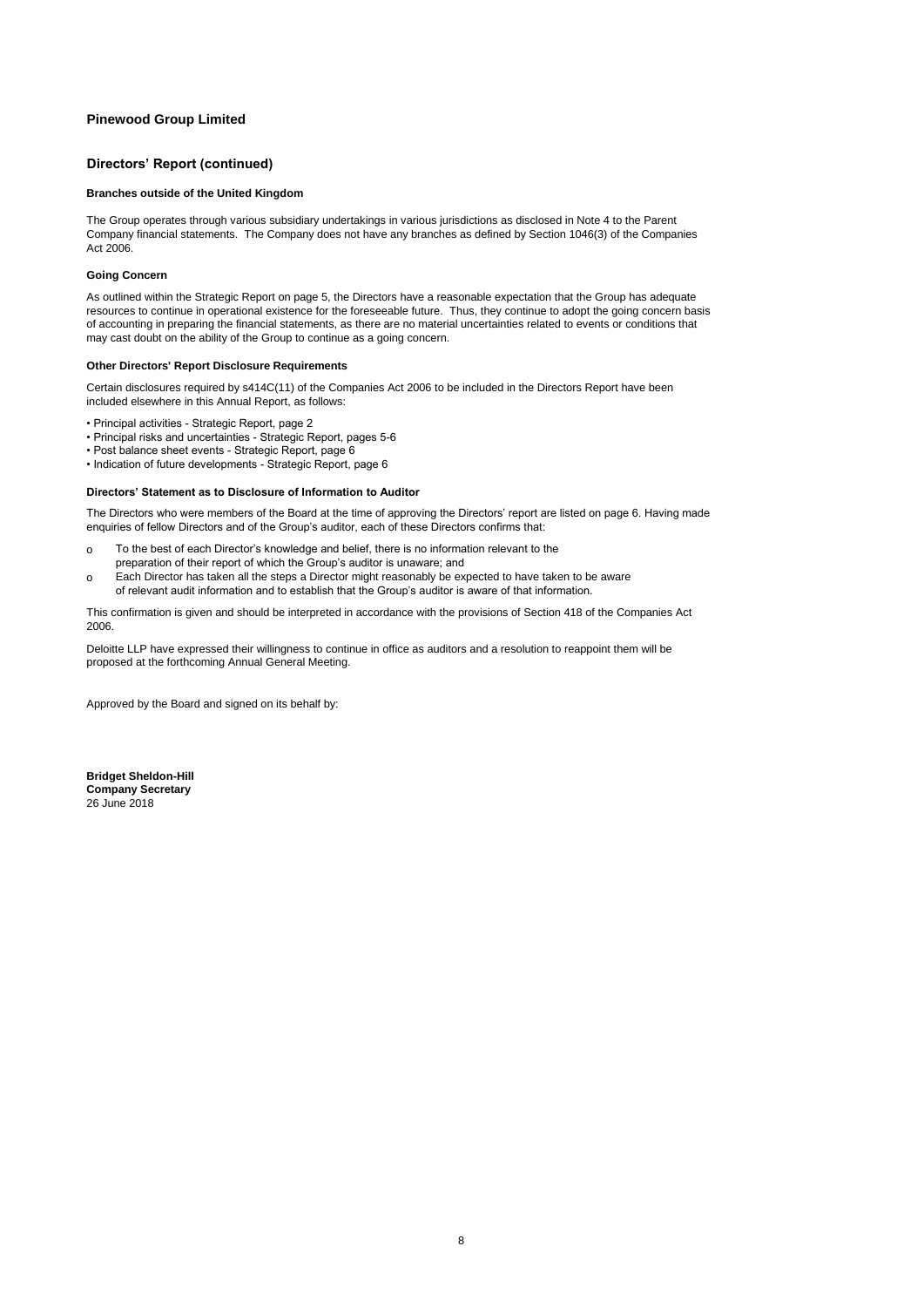### **Statement of Directors' Responsibilities**

The Directors are responsible for preparing the Strategic Report and the Directors' Report and the financial statements in accordance with applicable law and regulations.

Company law requires the Directors to prepare financial statements for each financial year. Under that law the Directors have elected to prepare the financial statements in accordance with United Kingdom Generally Accepted Accounting Practice (United Kingdom Accounting Standards and applicable law) including FRS 102 "The Financial Reporting Standard applicable in the UK and Republic of Ireland. Under company law the Directors must not approve the financial statements unless they are satisfied that they give a true and fair view of the state of affairs of the Group and the Company and of the profit or loss for that period. In preparing those financial statements, the Directors are required to:

- o select suitable accounting policies and then apply them consistently;
- o make judgements and accounting estimates that are reasonable and prudent;
- o subject to any material departures disclosed and explained in the financial statements; and state whether applicable UK Accounting Standards have been followed,
- o prepare the financial statements on the going concern basis unless it is inappropriate to presume that the Group and the Company will continue in business.

The Directors are responsible for keeping adequate accounting records that are sufficient to show and explain the Company's transactions and disclose with reasonable accuracy at any time the financial position of the Company and enable them to ensure that the financial statements comply with the Companies Act 2006. They are also responsible for safeguarding the assets of the Group and hence for taking reasonable steps for the prevention and detection of fraud and other irregularities.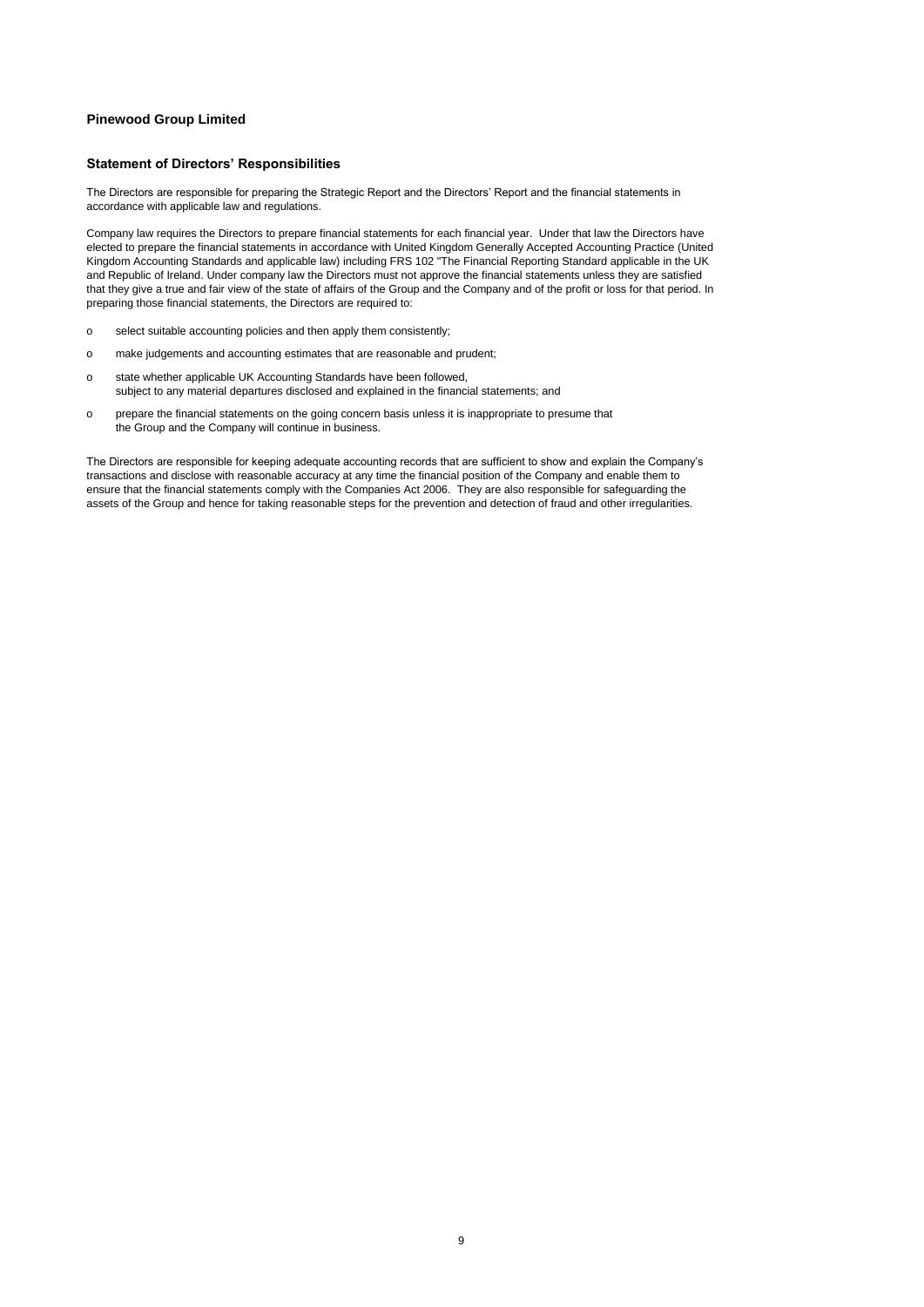### **Independent Auditor's Report**

to the Members of Pinewood Group Limited

#### **Opinion**

In our opinion the financial statements:

• give a true and fair view of the state of the group's and of the parent company's affairs as at 31 December 2018 and of the group's profit for the year then ended;

• have been properly prepared in accordance with United Kingdom Generally Accepted Accounting Practice including Financial Reporting Standard 102 "The Financial Reporting Standard applicable in the UK and Republic of Ireland"; and

• have been prepared in accordance with the requirements of the Companies Act 2006.

We have audited the financial statements of Pinewood Group Limited (the 'parent company') and its subsidiaries (the 'group') which comprise:

- the Group Statement of Comprehensive Income;
- the Group Statement of Financial Position;
- the Group Statement of Cash Flows;
- the Group Statement of Changes in Equity:
- the related notes to the Consolidated Financial Statements 1 to 26;
- the Parent Company Statement of Financial Position;
- the Parent Company Statements of Changes in Equity; and
- the related notes to the Parent Company Financial Statements 1 to 12.

The financial reporting framework that has been applied in their preparation is applicable law and United Kingdom Accounting Standards, including Financial Reporting Standard 102 "The Financial Reporting Standard applicable in the UK and Republic of Ireland" (United Kingdom Generally Accepted Accounting Practice).

### **Basis for opinion**

We conducted our audit in accordance with International Standards on Auditing (UK) (ISAs (UK)) and applicable law. Our responsibilities under those standards are further described in the auditor's responsibilities for the audit of the financial statements section of our report.

We are independent of the group and the parent company in accordance with the ethical requirements that are relevant to our audit of the financial statements in the UK, including the FRC's Ethical Standard, and we have fulfilled our other ethical responsibilities in accordance with these requirements. We believe that the audit evidence we have obtained is sufficient and appropriate to provide a basis for our opinion.

#### **Conclusions relating to going concern**

We are required by ISAs (UK) to report in respect of the following matters where:

• the directors' use of the going concern basis of accounting in preparation of the financial statements is not appropriate; or • the directors have not disclosed in the financial statements any identified material uncertainties that may cast significant doubt about the group's or the parent company's ability to continue to adopt the going concern basis of accounting for a period of at least twelve months from the date when the financial statements are authorised for issue.

We have nothing to report in respect of these matters.

#### **Other information**

The directors are responsible for the other information. The other information comprises the information included in the annual report, other than the financial statements and our auditor's report thereon. Our opinion on the financial statements does not cover the other information and, except to the extent otherwise explicitly stated in our report, we do not express any form of assurance conclusion thereon.

In connection with our audit of the financial statements, our responsibility is to read the other information and, in doing so, consider whether the other information is materially inconsistent with the financial statements or our knowledge obtained in the audit or otherwise appears to be materially misstated. If we identify such material inconsistencies or apparent material misstatements, we are required to determine whether there is a material misstatement in the financial statements or a material misstatement of the other information. If, based on the work we have performed, we conclude that there is a material misstatement of this other information, we are required to report that fact.

We have nothing to report in respect of these matters.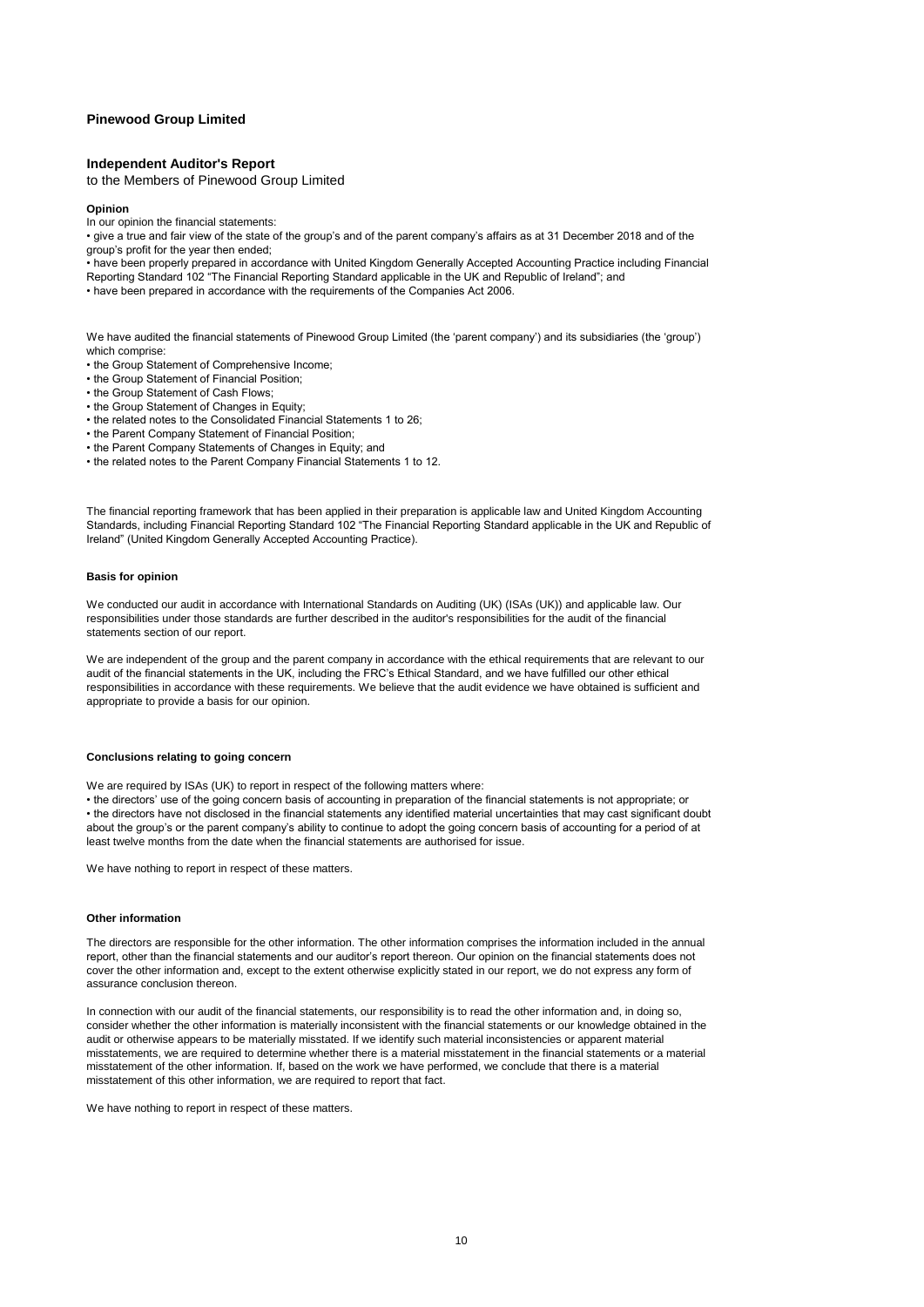#### **Independent Auditor's Report (continued)**

to the Members of Pinewood Group Limited

#### **Responsibilities of directors**

As explained more fully in the directors' responsibilities statement, the directors are responsible for the preparation of the financial statements and for being satisfied that they give a true and fair view, and for such internal control as the directors determine is necessary to enable the preparation of financial statements that are free from material misstatement, whether due to fraud or error.

In preparing the financial statements, the directors are responsible for assessing the group's and the parent company's ability to continue as a going concern, disclosing, as applicable, matters related to going concern and using the going concern basis of accounting unless the directors either intend to liquidate the group or the parent company or to cease operations, or have no realistic alternative but to do so.

### **Auditor's responsibilities for the audit of the financial statements**

Our objectives are to obtain reasonable assurance about whether the financial statements as a whole are free from material misstatement, whether due to fraud or error, and to issue an auditor's report that includes our opinion. Reasonable assurance is a high level of assurance, but is not a guarantee that an audit conducted in accordance with ISAs (UK) will always detect a material misstatement when it exists. Misstatements can arise from fraud or error and are considered material if, individually or in the aggregate, they could reasonably be expected to influence the economic decisions of users taken on the basis of these financial statements.

A further description of our responsibilities for the audit of the financial statements is located on the Financial Reporting Council's website at: www.frc.org.uk/auditorsresponsibilities. This description forms part of our auditor's report.

### **Use of our report**

This report is made solely to the company's members, as a body, in accordance with Chapter 3 of Part 16 of the Companies Act 2006. Our audit work has been undertaken so that we might state to the company's members those matters we are required to state to them in an auditor's report and for no other purpose. To the fullest extent permitted by law, we do not accept or assume responsibility to anyone other than the company and the company's members as a body, for our audit work, for this report, or for the opinions we have formed.

#### **Report on other legal and regulatory requirements**

#### **Opinions on other matters prescribed by the Companies Act 2006**

In our opinion, based on the work undertaken in the course of the audit:

• the information given in the strategic report and the directors' report for the financial year for which the financial statements are prepared is consistent with the financial statements; and

• the strategic report and the directors' report have been prepared in accordance with applicable legal requirements.

In the light of the knowledge and understanding of the group and of the parent company and their environment obtained in the course of the audit, we have not identified any material misstatements in the strategic report or the directors' report.

#### **Matters on which we are required to report by exception**

Under the Companies Act 2006 we are required to report in respect of the following matters if, in our opinion:

• adequate accounting records have not been kept by the parent company, or returns adequate for our audit have not been received from branches not visited by us; or

• the parent company financial statements are not in agreement with the accounting records and returns; or

• certain disclosures of directors' remuneration specified by law are not made; or

• we have not received all the information and explanations we require for our audit.

We have nothing to report in respect of these matters.

Andrew Evans (Senior statutory auditor) for and on behalf of Deloitte LLP Statutory Auditor **Reading** United Kingdom 26 June 2018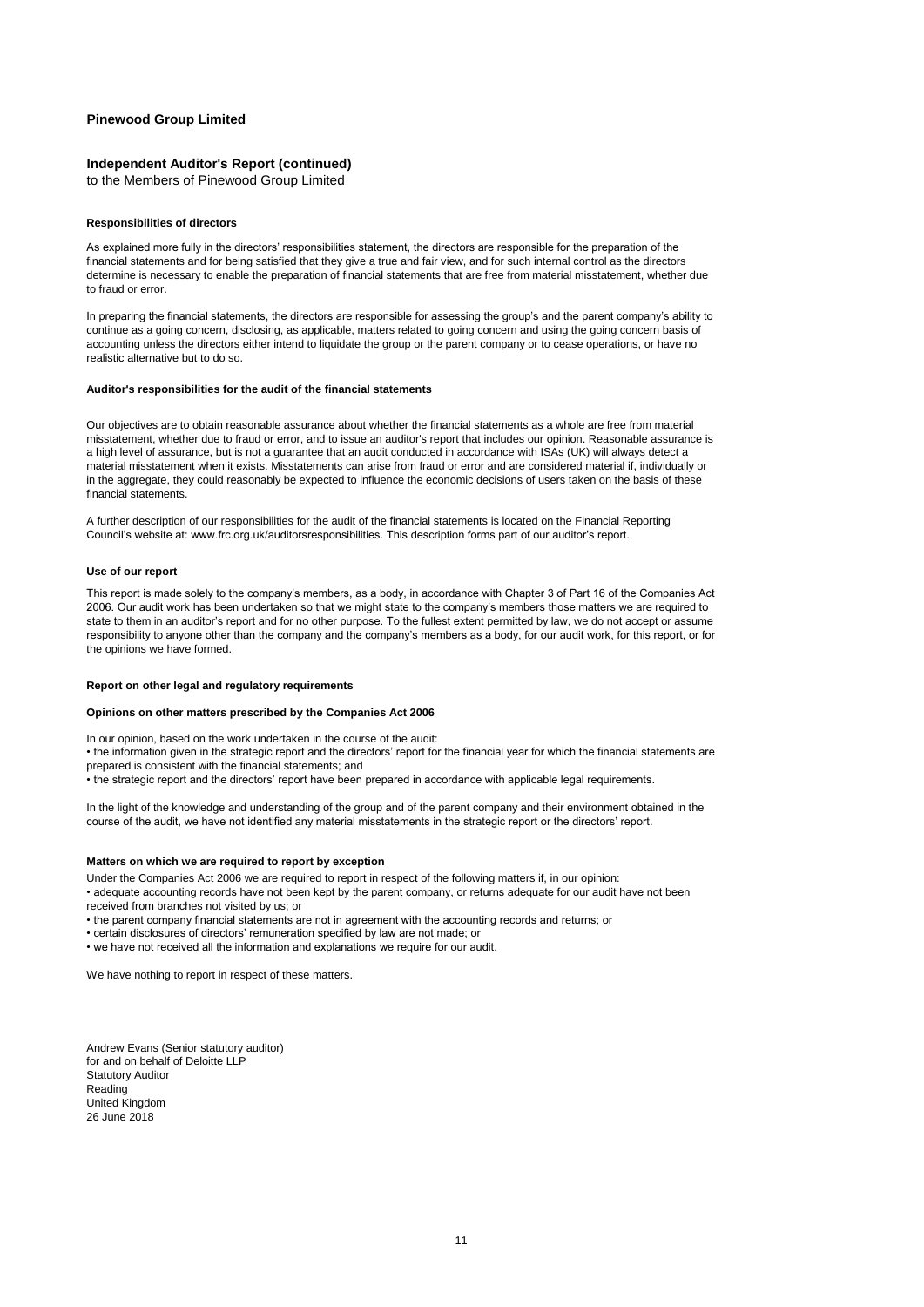#### **Group Statement of Comprehensive Income**

for the year ended 31 March 2018

|                                                                                                                                                                                                            | <b>Notes</b>                                              | Year ended 31 March 2018<br>£'000         | Year ended 31 March 2017<br>£'000               |
|------------------------------------------------------------------------------------------------------------------------------------------------------------------------------------------------------------|-----------------------------------------------------------|-------------------------------------------|-------------------------------------------------|
| <b>Turnover</b>                                                                                                                                                                                            | $\overline{2}$                                            | 81,663                                    | 98,348                                          |
| <b>Cost of Sales</b>                                                                                                                                                                                       |                                                           | (42, 933)                                 | (63, 854)                                       |
| Gross profit                                                                                                                                                                                               |                                                           | 38,730                                    | 34,494                                          |
| Selling & Distribution costs                                                                                                                                                                               |                                                           | (2, 118)                                  | (2,258)                                         |
| Administrative expenses<br>Recurring activities<br><b>Exceptional items</b>                                                                                                                                | 3                                                         | (7,668)<br>549                            | (10, 155)<br>(3, 170)                           |
| Total administrative expenses                                                                                                                                                                              |                                                           | (7, 119)                                  | (13, 325)                                       |
| <b>Operating profit</b>                                                                                                                                                                                    | 4                                                         | 29,493                                    | 18,911                                          |
| Comprising:<br>Operating profit/(loss) from:<br>Media Services activities before exceptional items<br>Media Investment - film production companies<br>Media Investment - other<br><b>Exceptional items</b> | 3                                                         | 29,849<br>(257)<br>(648)<br>549<br>29,493 | 24,095<br>(2, 164)<br>150<br>(3, 170)<br>18,911 |
| Income from participating<br>interests<br>Other interest receivable<br>and similar income                                                                                                                  | 8<br>9                                                    | 3,064<br>3,773                            | 1,082<br>344                                    |
| Interest payable and<br>similar expenses                                                                                                                                                                   | 10                                                        | (6,067)                                   | (5, 294)                                        |
| Profit on ordinary activities<br>before taxation                                                                                                                                                           |                                                           | 30,263                                    | 15,043                                          |
| Tax on profit on ordinary<br>activities                                                                                                                                                                    | 11                                                        | (5,905)                                   | (1, 436)                                        |
| <b>Profit on ordinary activities</b><br>after taxation attributable to<br>equity shareholders                                                                                                              |                                                           | 24,358                                    | 13,607                                          |
| Other comprehensive income                                                                                                                                                                                 |                                                           |                                           |                                                 |
| on consolidation                                                                                                                                                                                           | Exchange differences on translation of foreign operations | (554)                                     | 1,340                                           |
| Total comprehensive income for the year                                                                                                                                                                    |                                                           | 23,804                                    | 14,947                                          |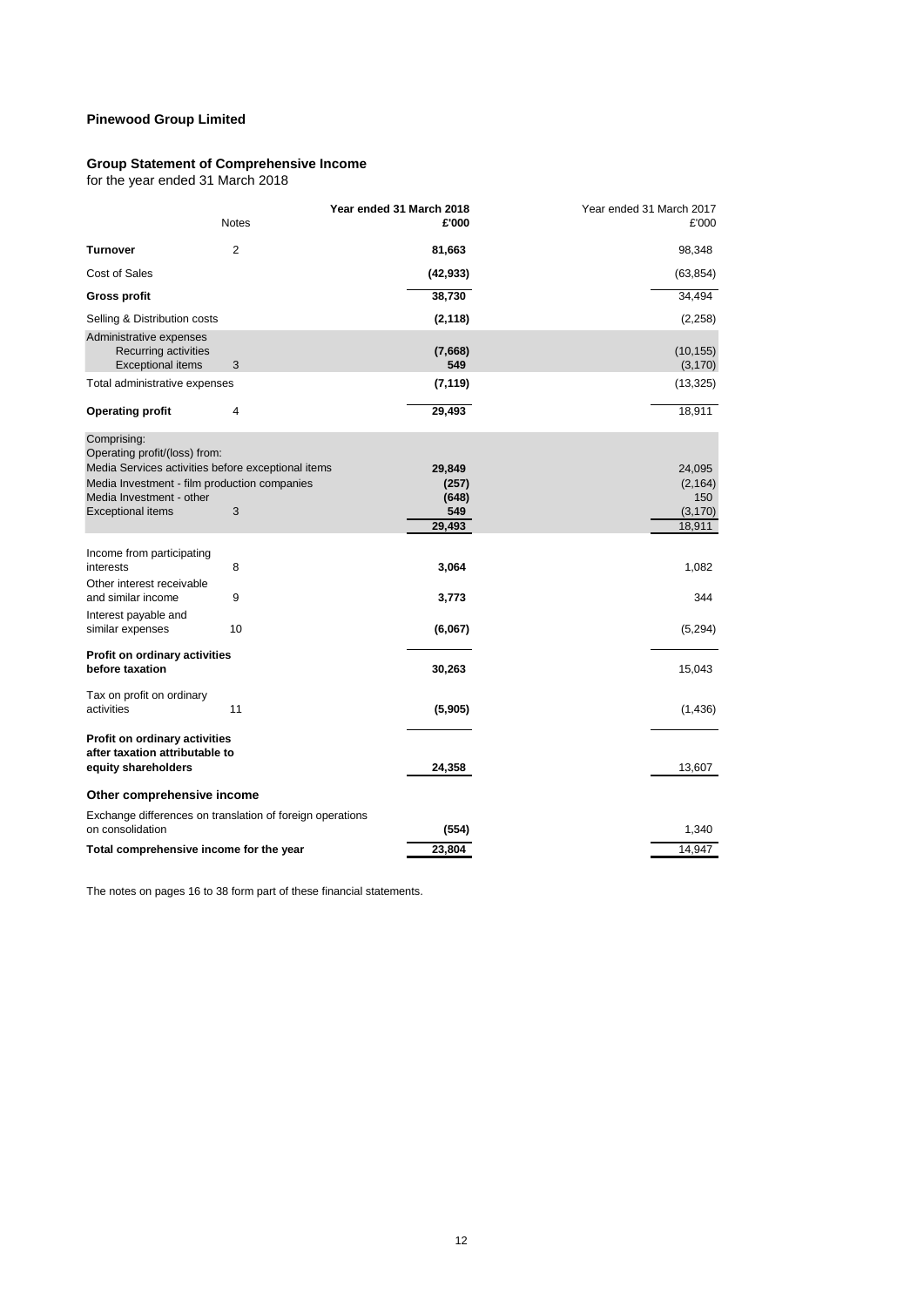## **Group Statement of Financial Position**

as at 31 March 2018

|                                       | <b>Notes</b> | 2018    | 2017    |
|---------------------------------------|--------------|---------|---------|
|                                       |              | £'000   | £'000   |
| <b>Assets</b>                         |              |         |         |
| Non current assets                    |              |         |         |
| Intangible assets                     | 13           | 3,924   | 4,484   |
| Property, plant and equipment         | 14           | 233,441 | 236,020 |
| Interests in joint ventures           | 8            | 10,971  | 7,780   |
| Other investments                     | 15           | 1,680   | 1,220   |
|                                       |              | 250,016 | 249,504 |
| <b>Current assets</b>                 |              |         |         |
| Inventories                           |              | 61      | 53      |
| Trade and other receivables:          |              |         |         |
| Due within one year                   | 17           | 26,599  | 19,749  |
| Due after more than one year          | 17           | 129,045 |         |
| Cash and cash equivalents             | 18           | 43,043  | 28,464  |
|                                       |              | 198,748 | 48,266  |
| <b>Total assets</b>                   |              | 448,764 | 297,770 |
| <b>Equity and liabilities</b>         |              |         |         |
| Share capital                         | 19           | 5,741   | 5,741   |
| Share premium                         |              | 76,696  | 76,696  |
| Capital redemption reserve            |              | 135     | 135     |
| Merger reserve                        |              | 348     | 348     |
| <b>Translation reserve</b>            |              | 786     | 1,340   |
| Retained earnings                     |              | 65,277  | 52,869  |
| <b>Total equity</b>                   |              | 148,983 | 137,129 |
| <b>Non-current liabilities</b>        |              |         |         |
| Interest-bearing loans and borrowings | 21           | 246,123 | 101,066 |
| Derivative financial instruments      | 22           | 1,781   | 3,687   |
| Deferred tax liabilities              | 11           | 3,115   | 2,227   |
|                                       |              | 251,019 | 106,980 |
| <b>Current liabilities</b>            |              |         |         |
| Trade and other payables              | 23           | 48,762  | 53,661  |
|                                       |              | 48,762  | 53,661  |
| <b>Total liabilities</b>              |              | 299,781 | 160,641 |
| <b>Total equity and liabilities</b>   |              | 448,764 | 297,770 |

The financial statements of Pinewood Group Limited (registered number: 03889552) were approved and authorised for issue by the Board of Directors on 26 June 2018. They were signed on its behalf by:

## **C J Naisby**

**Director**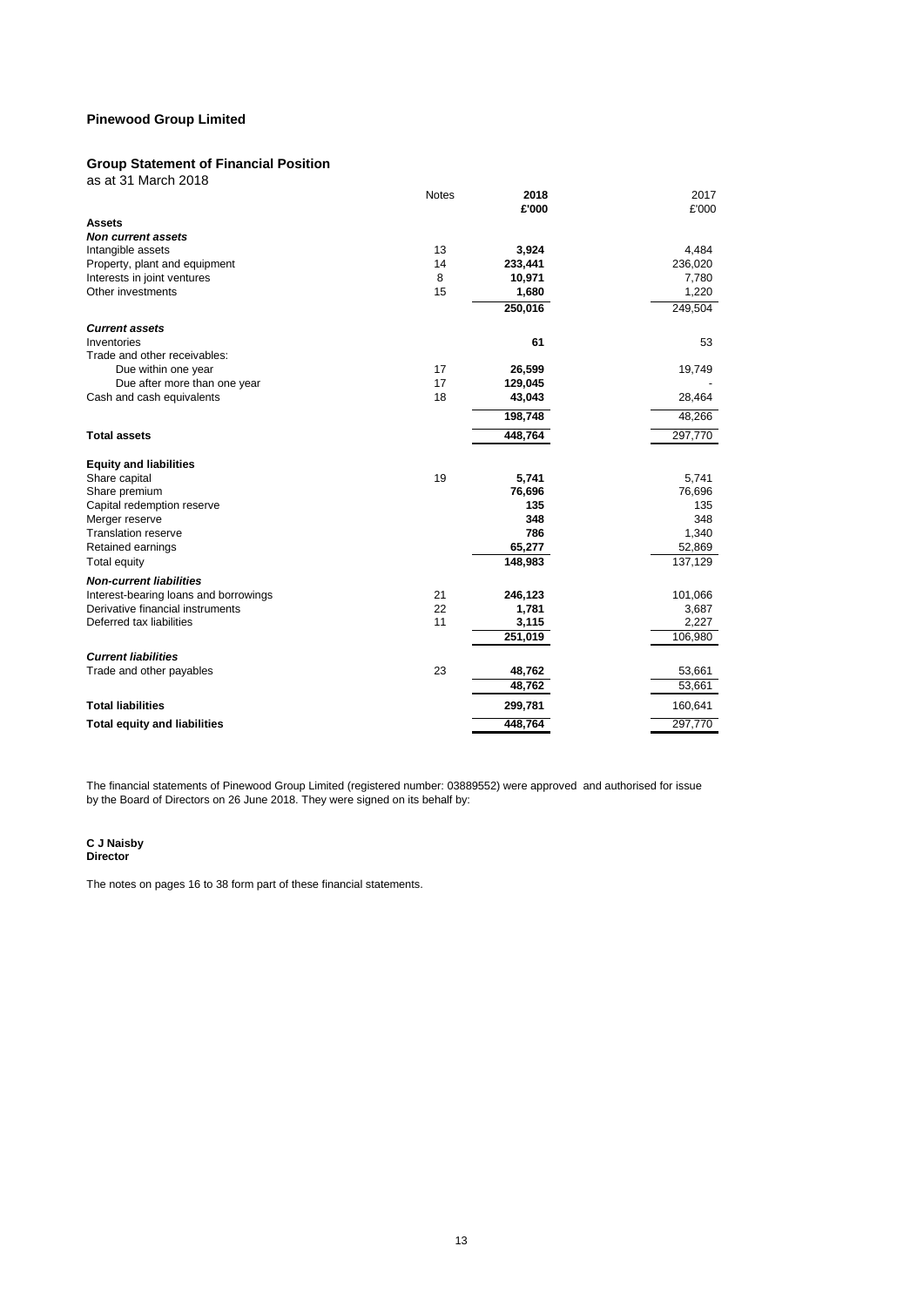## **Group Statement of Cash Flows**

for the year ended 31 March 2018

| $101$ and $100$ can be computed to the contract $\pm$                                                                                  | <b>Notes</b> | 2018<br>£'000                 | 2017<br>£'000       |
|----------------------------------------------------------------------------------------------------------------------------------------|--------------|-------------------------------|---------------------|
| Cash flow from operating activities:<br>Profit on ordinary activities before taxation                                                  |              | 30,263                        | 15,043              |
| Adjustments to reconcile profit on ordinary activities before taxation to net cash flows:<br>Depreciation, impairment and amortisation | 4            | 9,371                         | 8,885               |
| Loss on disposal of property, plant and equipment<br>Fair value adjustment on PMBS Holdings<br>Income from participating interests     | 4<br>3<br>8  | 54<br>(460)<br>(3,064)        | (3,486)<br>(1,082)  |
| Interest receivable and similar income<br>Interest payable and similar charges                                                         | 9<br>10      | (3,773)<br>6,067              | (344)<br>5,294      |
| Cash flow from operating activities before changes in working capital                                                                  |              | 38,458                        | 24,310              |
| (Increase)/decrease in trade and other receivables<br>(Increase) in inventories<br>(Decrease)/increase in trade and other payables     | 17<br>23     | (8, 156)<br>(8)<br>(6,670)    | 981<br>(6)<br>9,686 |
| Cash generated from operations                                                                                                         |              | 23,624                        | 34,971              |
| Interest paid<br>Interest received                                                                                                     |              | (2, 587)<br>56                | (4,298)             |
| Corporation tax received in respect of FPC activity<br>Corporation tax paid                                                            |              | (2,809)                       | 4,473<br>(2, 243)   |
| Net cash flow from operating activities                                                                                                |              | 18,284                        | 32,903              |
| Cash flow used in investing activities:<br>Purchase of property, plant and equipment<br>Movement in long term liability                |              | (7,736)                       | (30, 348)<br>765    |
| Investment in joint ventures<br>Joint venture land sale proceeds                                                                       |              | (196)                         | (1,906)<br>1,187    |
| Repayment from joint ventures<br>Loans made to parent undertakings                                                                     |              | 1,533<br>(127, 474)           | 1,841               |
| Net cash flow used in investing activities                                                                                             |              | (133, 873)                    | (28, 461)           |
| Cash flow from financing activities:<br>Dividends paid<br>Proceeds from issue of loan notes                                            | 12<br>21     | (11, 950)                     | (3,614)             |
| Repayment of asset financing obligations<br>Repayment of bank borrowings                                                               | 21           | 250,000<br>(870)<br>(100,000) | (747)               |
| Proceeds from bank borrowings<br>Payment of loan issue fees                                                                            | 21           | (7,012)                       | 27,000              |
| Net cash flow from financing activities                                                                                                |              | 130,168                       | 22,639              |
| Net increase in cash and cash equivalents<br>Cash and cash equivalents at the start of the year                                        |              | 14,579<br>28,464              | 27,081<br>1,383     |
| Cash and cash equivalents at the end of the year                                                                                       | 18           | 43,043                        | 28,464              |

Included within the cash and cash equivalents balance is a total of £390,000 (2017: £1,465,000) which is unavailable for general use. See Note 18.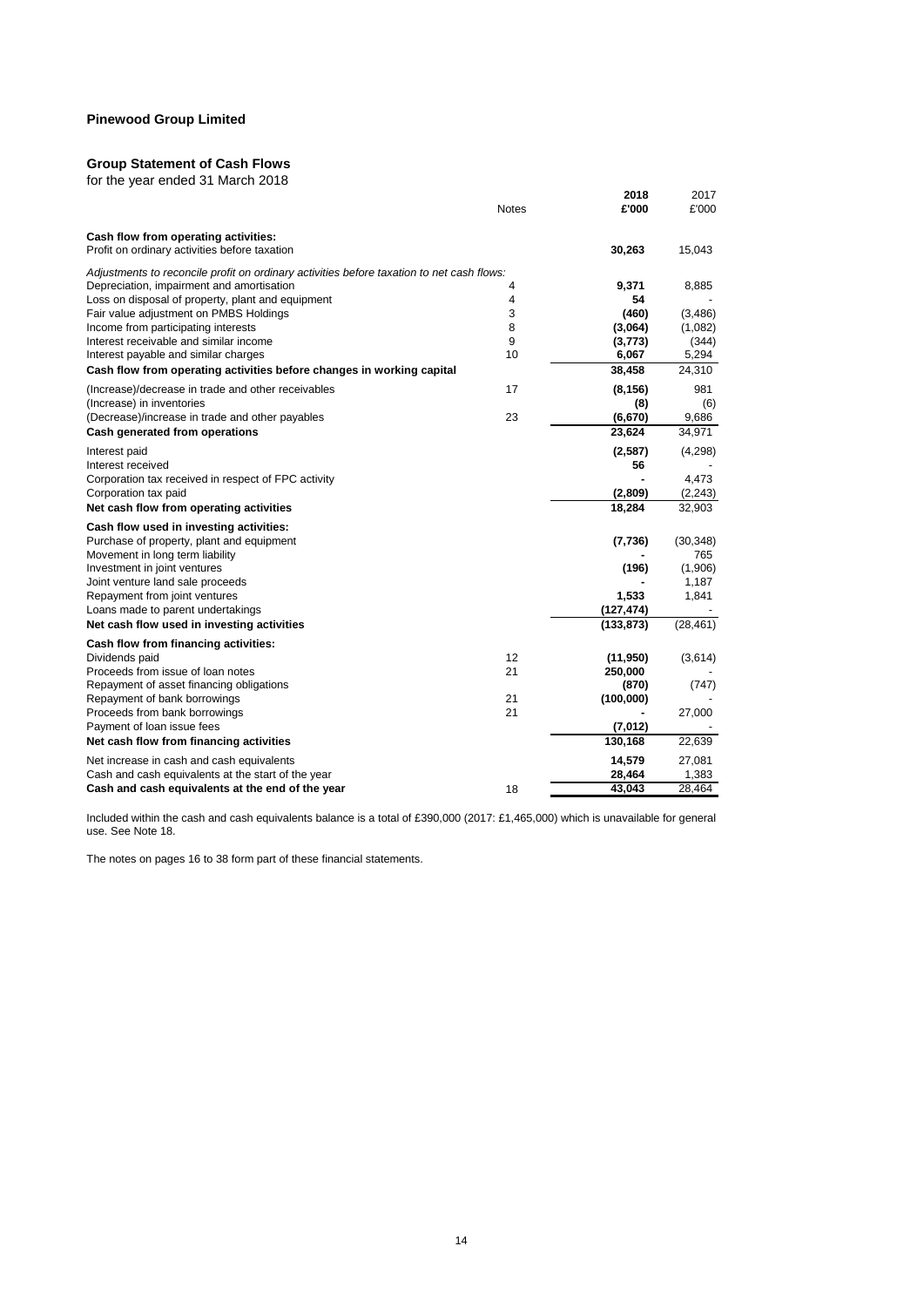## **Reconciliation of Movement in Net Debt**

| 179<br>(72, 781)<br>(72,602) |
|------------------------------|
|                              |
|                              |
|                              |
|                              |
| (649)                        |
|                              |
| 747                          |
|                              |
| (27,000)                     |
|                              |
| 27.081                       |
| 2017<br>£'000                |
|                              |

## **Group Statement of Changes in Equity**

for the year ended 31 March 2018

| 76,696<br>1,340<br>483<br>At 01 April 2017<br>5,741<br>Profit for the year<br>Translation reserve movement<br>(554)<br>Total comprehensive income for<br>(554)<br>the year<br>Equity dividends (Note 12) |           | £'000     |
|----------------------------------------------------------------------------------------------------------------------------------------------------------------------------------------------------------|-----------|-----------|
|                                                                                                                                                                                                          | 52,869    | 137,129   |
|                                                                                                                                                                                                          | 24,358    | 24,358    |
|                                                                                                                                                                                                          |           | (554)     |
|                                                                                                                                                                                                          | 24,358    | 23,804    |
|                                                                                                                                                                                                          | (11, 950) | (11, 950) |
| At 31 March 2018<br>5,741<br>76,696<br>786<br>483                                                                                                                                                        | 65,277    | 148,983   |
|                                                                                                                                                                                                          |           |           |
| 5,741<br>76,696<br>483<br>At 01 April 2016                                                                                                                                                               | 42,876    | 125,796   |
| Profit for the year                                                                                                                                                                                      | 13,607    | 13,607    |
| Translation reserve movement<br>1,340<br>$\overline{\phantom{a}}$                                                                                                                                        |           | 1,340     |
| Total comprehensive income for<br>1,340<br>the year<br>٠                                                                                                                                                 | 13,607    | 14,947    |
| Equity dividends (Note 12)                                                                                                                                                                               | (3,614)   | (3,614)   |
| At 31 March 2017<br>5,741<br>76,696<br>1,340<br>483                                                                                                                                                      | 52,869    |           |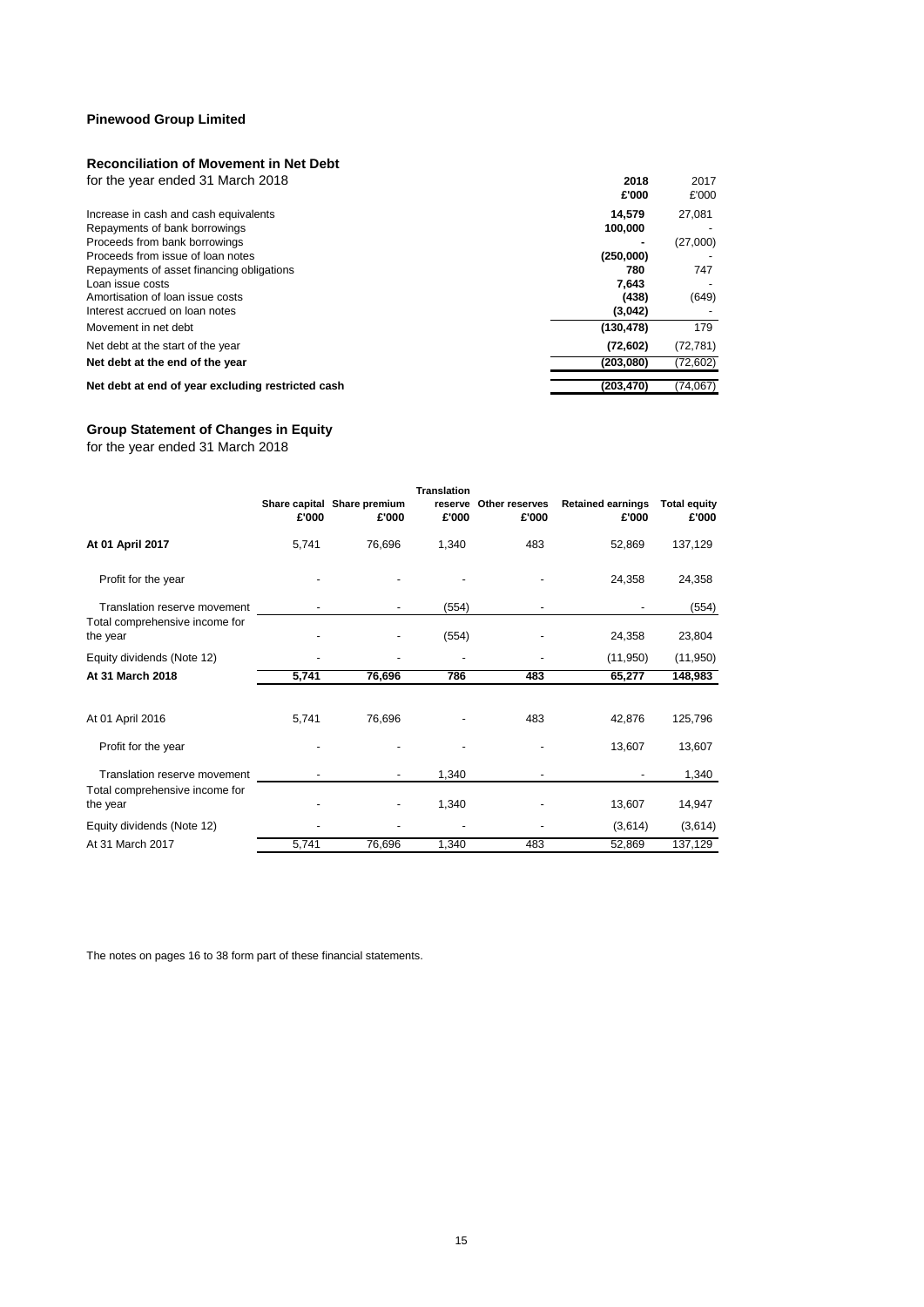### **Notes to the Consolidated Financial Statements**

for the year ended 31 March 2018

Pinewood Group Limited ("the Company") is a private company limited by shares incorporated and domiciled in England. The registered office is located at Pinewood Studios, Pinewood Road, Iver Heath, Buckinghamshire, SL0 0NH.

The Group's principal activities and the nature of its operations are detailed in the Strategic Report on page 2.

### **1 Accounting policies**

The principal accounting policies are summarised below. They have all been applied consistently throughout the current year and prior year.

### *Accounting convention*

These financial statements have been prepared in accordance with FRS 102 'The Financial Reporting Standard applicable in the UK and Republic of Ireland' ("FRS 102") and the requirements of the Companies Act 2006, including the provisions of the Large and Medium-sized Companies and Groups (Accounts and Reports) Regulations 2008, and under historical cost convention, modified to include the revaluation of freehold properties and to include certain financial instruments at fair value.

The financial statements are presented in Sterling, which is also the functional currency of the Group. Monetary amounts in these financial statements are rounded to the nearest whole £1,000 except where otherwise indicated.

#### *Going concern*

In assessing the going concern basis, the Directors considered the Group's business activities, the financial position of the Group and the Group's financial risk management objectives and policies. The Group meets its day-to-day working capital requirements through its bank facilities. The Group's forecasts and projections, taking account of reasonably possible changes in trading performance, economic uncertainty and Brexit, show that the Group will be able to operate within the level of its current facilities. The Directors, having made appropriate enquiries, consider that the Group has adequate resources to continue in the operational business for the foreseeable future and have therefore continued to adopt the going concern basis in preparing the financial statements.

#### *Basis of consolidation*

The consolidated financial statements comprise the financial statements of the Group and its subsidiaries up to 31 March 2018. All intragroup transactions, balances, income and expenses are eliminated in full on consolidation. All subsidiaries are consolidated for the financial year ending 31 March 2018 regardless of the individual entities' statutory reporting date. Individual entities within the Group that have a functional currency other than sterling are translated to sterling so that the consolidated financial statements may be presented.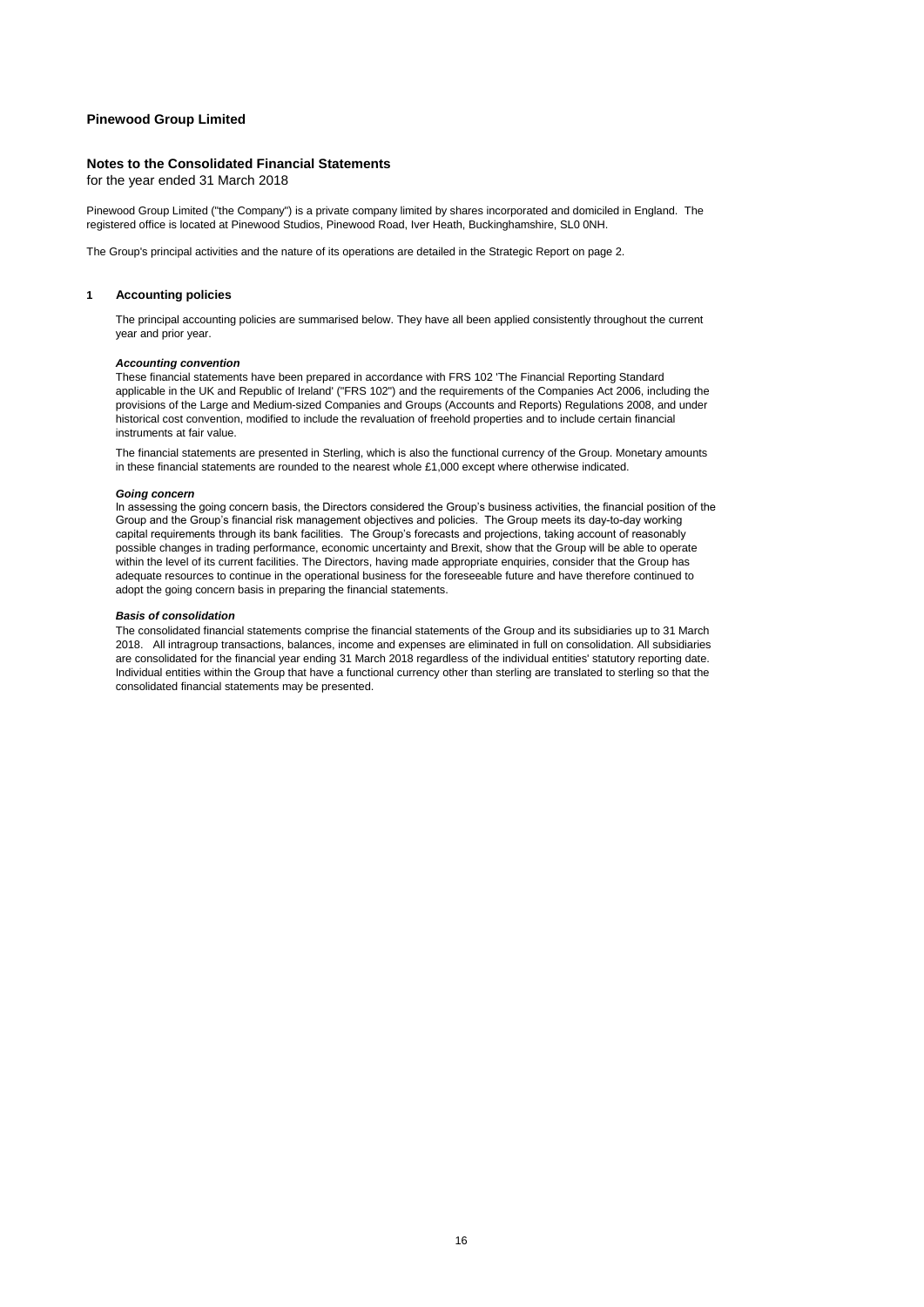### **Notes to the Consolidated Financial Statements (continued)** for the year ended 31 March 2018

## **1 Accounting policies (continued)**

#### *Turnover*

Turnover is recognised to the extent that it is probable that the economic benefits will flow to the Group and the turnover can be reliably measured. Turnover is measured at the fair value of the consideration receivable, net of discounts, rebates, VAT and other sales taxes or duty. The Group has assessed its turnover arrangements and has concluded that it is acting as a principal in all of its turnover arrangements. Where a contract spans an accounting cut-off date, the value of the turnover recognised is the time proportion of the total value of the contract completed by the cut-off date. The following specific recognition criteria apply:

Media Services:

- o Film customers utilise services for a period of time. Turnover is recognised as the Group earns the right to consideration for the service provided and this is time apportioned and earned as time elapses.
- o Film turnover is also derived from international consultancy agreements and sales and marketing agreements. Revenue is recognised on a stage of completion basis, by reference to costs incurred for the former, and based on the passage of time for the latter.
- o Television turnover is derived from the provision of services and is recognised on a time apportioned basis in relation to the television production process.
- o Media Hub turnover is derived from customers contracting to use the Group's facilities for a period of time. Turnover is recognised on a straight line basis over the term of the agreement.

Media Investment:

- o External investment advisory turnover is derived from the provision of services on a per film investment basis, with turnover from an annual management fee recognised on a straight line basis over the course of the year.
- o Film Production Companies' turnover relates to the funding provided from the various financiers (excluding loans against tax credit, which are recognised as a liability on the Group statement of financial position). Turnover recognised is the proportion of completion of the relevant project.

#### *Foreign currency*

Transactions in foreign currencies are recorded at the rate of exchange at the date of the transaction. Monetary assets and liabilities denominated in foreign currencies at the balance sheet date are reported at the rates of exchange prevailing at that date.

The results of overseas operations are translated at the average rates of exchange during the period and their balance sheets at the rates ruling at the balance sheet date. Exchange differences arising on translation of the opening net assets and results of overseas operations are reported in other comprehensive income and accumulated in equity (attributed to non-controlling interests as appropriate).

Other exchange differences are recognised in profit or loss in the period in which they arise except for:

- o exchange differences arising on gains or losses on non-monetary items which are recognised in other comprehensive income;
	- <sup>0</sup> Unrealised gains or losses are recognised in other comprehensive income; and
	- o in the case of the consolidated financial statements, exchange differences on monetary items receivable from or payable to a foreign operation for which settlement is neither planned nor likely to occur (therefore forming part of the net investment in the foreign operation), which are recognised in other comprehensive income and reported under equity.

### *Employee benefits*

The costs of short-term employee benefits are recognised as a liability and an expense, unless those costs are required to be recognised as part of the cost of stock or are capitalised as an intangible fixed asset or a tangible fixed asset.

The cost of any unused entitlement is recognised in the period in which the employee's services are received.

The best estimate of the expenditure required to settle an obligation for termination benefits is recognised immediately as an expense when the Group is demonstrably committed to terminate the employment of an employee or to provide termination benefits.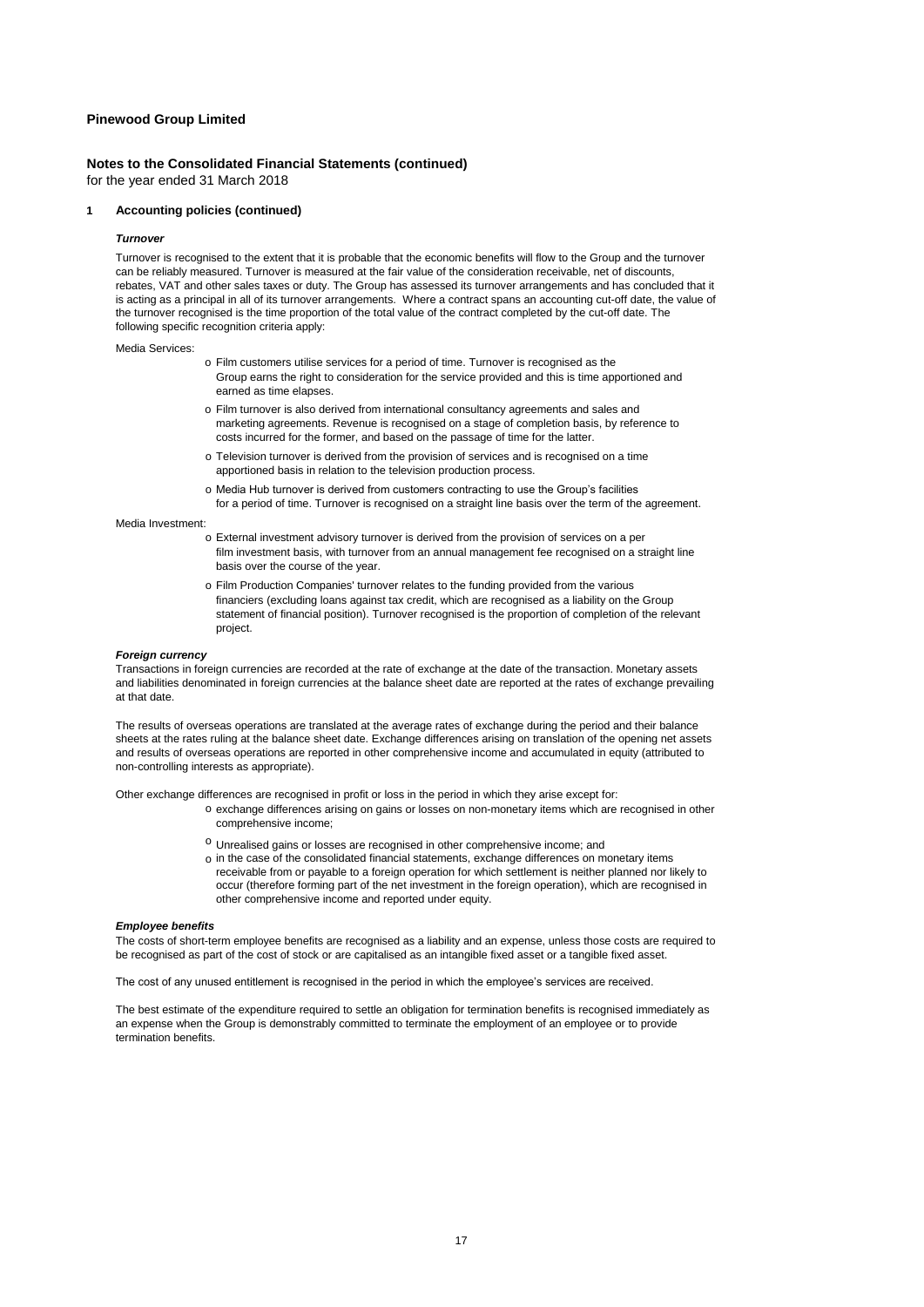### **Notes to the Consolidated Financial Statements (continued)** for the year ended 31 March 2018

**1 Accounting policies (continued)**

### *Pensions and other post-employment benefits*

The Group operates a defined contribution scheme. Contributions are charged to the income statement as they become payable in accordance with the rules of the scheme.

#### *Interest receivable and payable*

Interest receivable and payable is recognised using the effective interest rate method.

#### *Corporation tax*

Corporation tax expense represents the sum of the tax currently payable. The tax currently payable is based on taxable profit for the year. Taxable profit differs from net profit as reported in the income statement because it excludes items of income or expense that are taxable or deductible in other years and it further excludes items that are never taxable or deductible. The Group's liability for current tax is calculated using tax rates that have been enacted or substantively enacted by the statement of financial position date.

Corporation tax relating to items recognised directly in equity is recognised in other comprehensive income and the statement of changes in equity and not in the income statement.

#### *Deferred tax*

Deferred tax is calculated at the tax rates that are expected to apply to the period when the asset is realised or the liability is settled based on tax rates that have been enacted or substantively enacted by the reporting date.

Deferred tax liabilities are recognised in respect of all timing differences that exist at the reporting date. Timing differences are differences between taxable profits and total comprehensive income that arise from the inclusion of income and expenses in tax assessments in different periods from their recognition in the financial statements. Deferred tax assets are recognised only to the extent that it is probable that they will be recovered by the reversal of deferred tax liabilities or other future taxable profits.

Deferred tax is recognised on income and expenses from subsidiaries, associates, branches and interests in jointly controlled entities, that will be assessed to or allow for tax in a future period except where the company is able to control the reversal of the timing difference and it is probable that the timing difference will not reverse in the foreseeable future.

#### *Film tax credits*

Film tax credits are recognised in profit or loss for the period line with the cost incurred over the period of a film project. Where the rate of expenditure incurred is not proportionate to the rate of qualifying expenditure, the difference in film tax credits is accrued or deferred on the Group statement of financial position.

#### *Film investments*

Film investments are classified as investments at fair value and due to the uncertainty of return on investment are typically determined to have a £nil fair value. The Group reviews the fair value at least annually. Any net changes in fair value are recognised in the income statement.

#### *Intangible assets*

Intangible assets, when identified, are capitalised at cost and subsequently amortised over their useful economic life.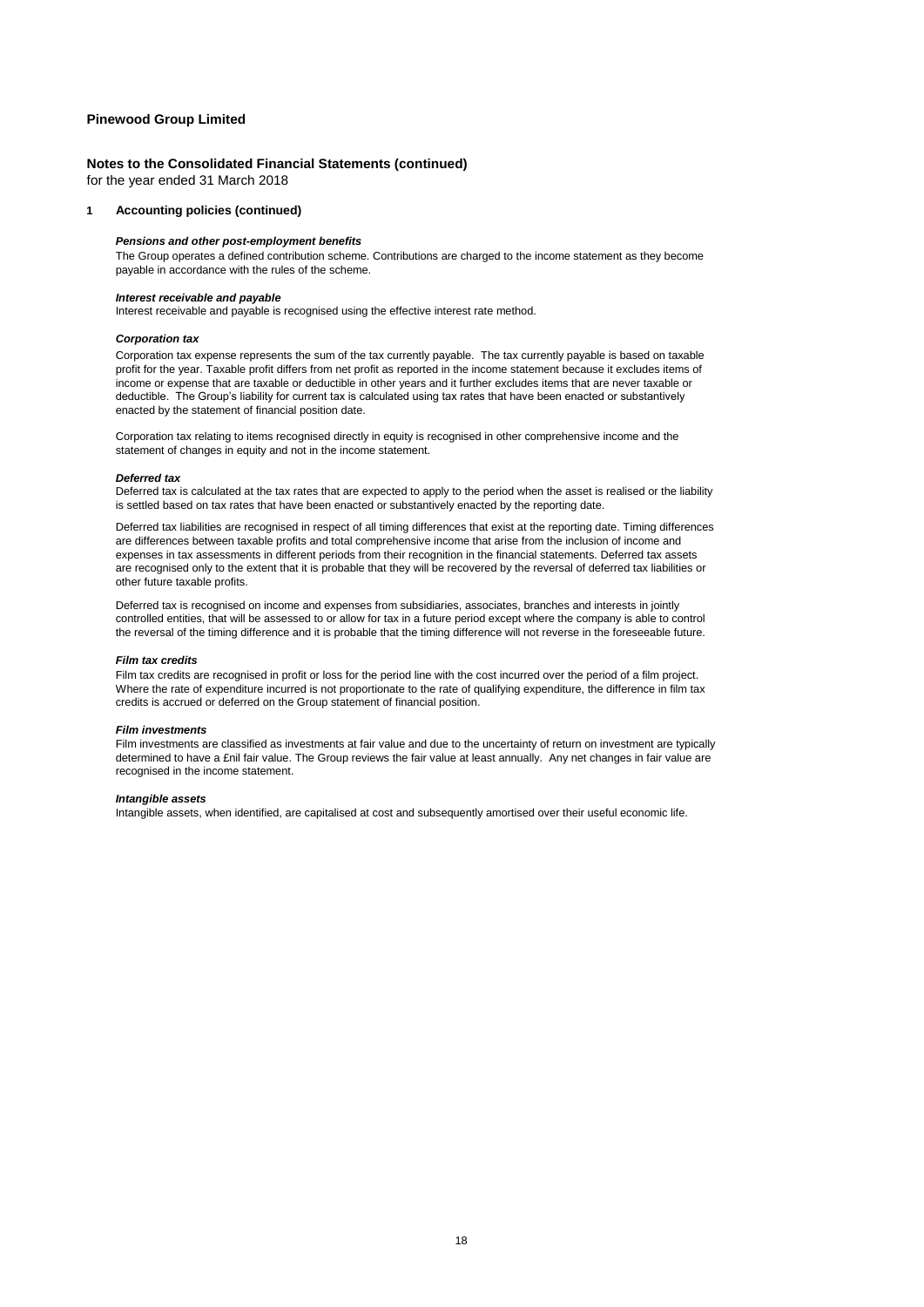### **Notes to the Consolidated Financial Statements (continued)** for the year ended 31 March 2018

**1 Accounting policies (continued)**

#### *Goodwill*

Goodwill on acquisition is initially measured at cost being the excess of the cost of the business combination over the acquirer's interest in the net fair value of the identifiable assets, liabilities and contingent liabilities. Following initial recognition, goodwill is measured at cost less any amortisation or accumulated impairment loss. Goodwill is expected to have a useful life of 10 years and is amortised over that period. Goodwill is reviewed for impairment annually or more frequently if events or changes in circumstances indicate that the carrying value may be impaired. For the purpose of impairment testing, goodwill is allocated to the related cash-generating unit monitored by management. Where the recoverable amount of the cash-generating unit is less than the carrying amount, including goodwill, an impairment loss is recognised in the income statement.

#### *Property, plant and equipment*

Property, plant and equipment are stated at cost to the Group less accumulated depreciation and any impairment loss. Cost comprises the aggregate amount paid and the fair value of any other consideration given to acquire the asset and includes costs directly attributable to making the asset capable of operating as intended. Depreciation is calculated on all property, plant and equipment, other than land, from the time they are available for use on a straight line basis over the estimated useful life as follows:

> Freehold buildings<br>
> Freehold improvements<br>
> - 5 to 25 years
> - 5 to 25 years
> - 5 to 25 years
> - 5 to 25 years
> - 5 to 25 years
> - 9 years
> - 5 to 25 year and the state of the state of the state of the state of the state of the s Freehold improvements<br>Leasehold improvements Fixtures, fittings and equipment - 3 to 10 years

- shorter of 25 years or the term of the lease
- 

Land and assets under construction are not depreciated.

The carrying value of freehold land and buildings within 'Property, plant and equipment' in the statement of financial position is based on external valuations undertaken by an independent firm of Chartered Surveyors in February 2000 (as amended in January 2001) and November 2000, on each occasion to establish the fair values of the Pinewood Studios and Shepperton Studios businesses acquired. Subsequent to these valuations, which established the cost to the Group of freehold land and buildings, additions, disposals and depreciation have been recorded in line with Group accounting policies.

The carrying value of property, plant and equipment is reviewed for impairment if events or changes in circumstances indicate the carrying value may not be recoverable, and is written down immediately to the recoverable amount. Useful lives and residual values are reviewed annually and where adjustments are required, these are made prospectively.

An item of property, plant and equipment is derecognised upon disposal or when no future economic benefits are expected to arise from the continued use of the asset. Any gain or loss arising in de-recognition of the asset (calculated as the difference between the net disposal proceeds and the carrying amount of the item) is included in the income statement in the year the item is derecognised.

#### *Interests in joint ventures*

The Group has interests in joint ventures. A joint venture is a joint arrangement whereby two or more parties that have joint control of the arrangement have rights to the net assets of the arrangement.

The Group accounts for joint ventures under the equity method. Under the equity method, a joint venture is initially recognised in the Group statement of financial position at cost and adjusted thereafter to recognise the Group's income from participating interests and other comprehensive income of the joint venture. When the Group's share of losses of the joint venture exceeds the Group's interest in that joint venture, the Group discontinues recognising its share of further losses. Additional losses are only recognised to the extent that the Group has incurred legal or constructive obligations or made payments on behalf of the joint venture.

When a Group entity transacts with a joint venture of the Group, profits and losses resulting from the transactions with the joint venture are recognised in the Group's consolidated financial statements only to the extent of interests in the joint venture that are not related to the Group.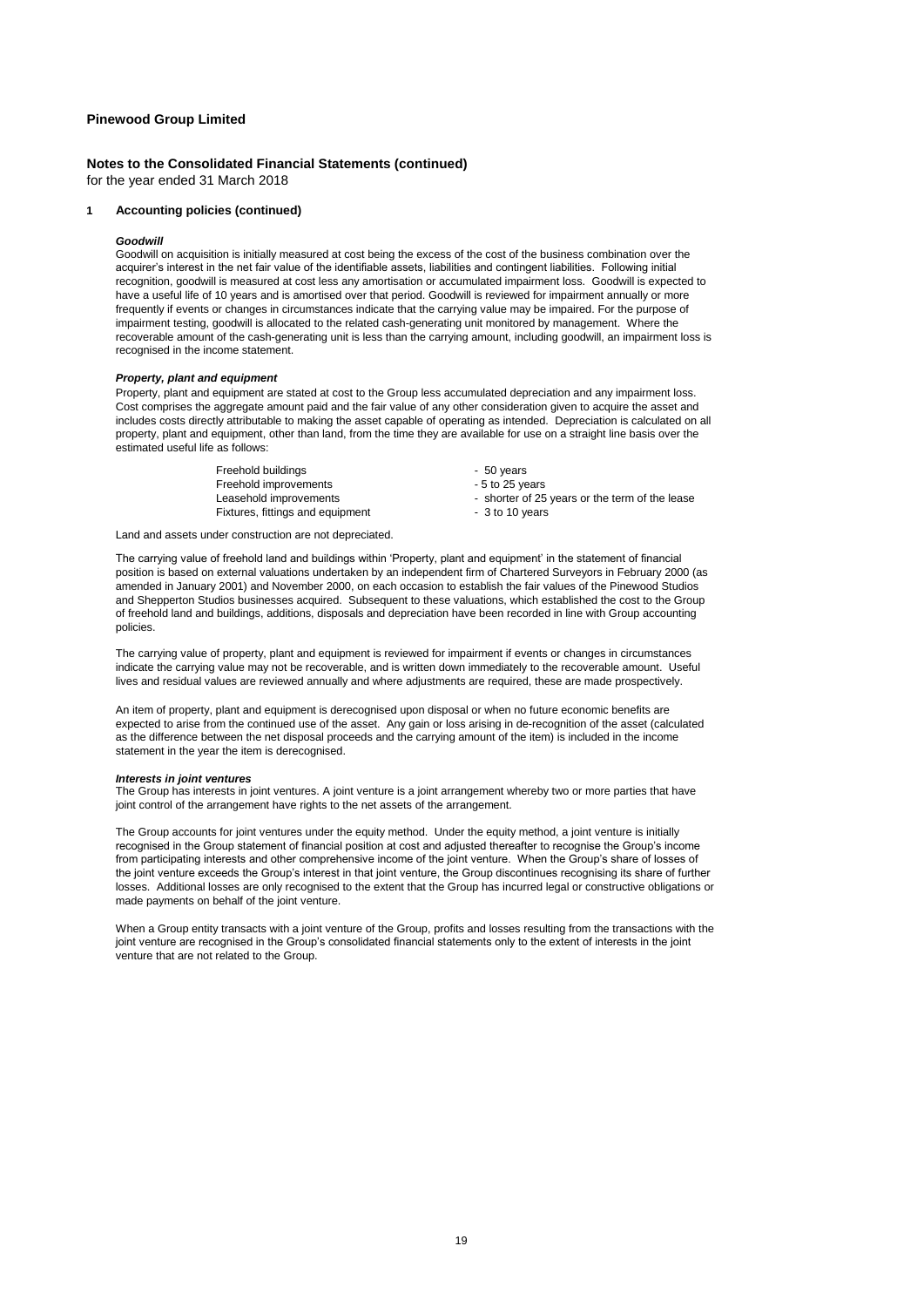### **Notes to the Consolidated Financial Statements (continued)**

for the year ended 31 March 2018

#### **1 Accounting policies (continued)**

### *Long-term assets*

Costs incurred in the establishment of long term agreements are capitalised on the statement of financial position and categorised as long-term assets.

These costs are reviewed at least annually for any impairment in their carrying value and once the long-term agreement becomes operational the costs are amortised over the term of the agreement.

Impairment costs and amortisation are expensed to the Group income statement.

#### *Inventories*

Inventory is valued at the lower of cost and estimated selling price less costs to complete and sell. Inventory held for distribution at no or nominal consideration is measured at cost, adjusted where applicable for any loss of service potential, i.e. benefits expected from use or sale of the inventory. Cost is determined using the weighted average cost.

At each reporting date, the group assesses whether inventory are impaired or if an impairment loss recognised in prior periods has reversed. Any excess of the carrying amount of stock over its estimated selling price less costs to complete and sell is recognised as an impairment loss in profit or loss.

Reversals of impairment losses are also recognised in profit or loss.

#### *Impairment of assets*

The Group assesses at each reporting date whether there is an indication that an asset may be impaired. If any such indication exists, or when annual impairment testing for an asset is required, the Group makes an estimate of the asset's recoverable amount. An asset's recoverable amount is the higher of an asset's or cash-generating unit's ("CGU") fair value less costs to sell and its value in use and is determined for an individual asset, unless the asset does not generate cash inflows that are largely independent of those from other assets or groups of assets. Where the carrying amount of an asset or CGU exceeds its recoverable amount, the asset is considered impaired and is written down to its recoverable amount. In assessing value in use, the estimated future cash flows are discounted to their present value using a pre-tax discount rate that reflects current market assessments of the time value of money and the risks specific to the asset. In determining fair value less costs to sell, an appropriate valuation model is used.

#### *Financial instruments*

Financial assets and financial liabilities are recognised when the Group becomes a party to the contractual provisions of the instrument.

Financial liabilities and equity instruments are classified according to the substance of the contractual arrangements entered into. An equity instrument is any contract that evidences a residual interest in the assets of the Group after deducting all of its liabilities.

#### *Financial assets and liabilities*

All financial assets and liabilities are initially measured at transaction price (including transaction costs), except for those financial assets classified as at fair value through profit or loss, which are initially measured at fair value (which is normally the transaction price excluding transaction costs), unless the arrangement constitutes a financing transaction. If an arrangement constitutes a finance transaction, the financial asset or financial liability is measured at the present value of the future payments discounted at a market rate of interest for a similar debt instrument.

Financial assets are derecognised when and only when a) the contractual rights to the cash flows from the financial asset expire or are settled, b) the Group transfers to another party substantially all of the risks and rewards of ownership of the financial asset, or c) the Group, despite having retained some significant risks and rewards of ownership, has transferred control of the asset to another party and the other party has the practical ability to sell the asset in its entirety to an unrelated third party and is able to exercise that ability unilaterally and without needing to impose additional restrictions on the transfer.

Financial liabilities are derecognised only when the obligation specified in the contract is discharged, cancelled or expires.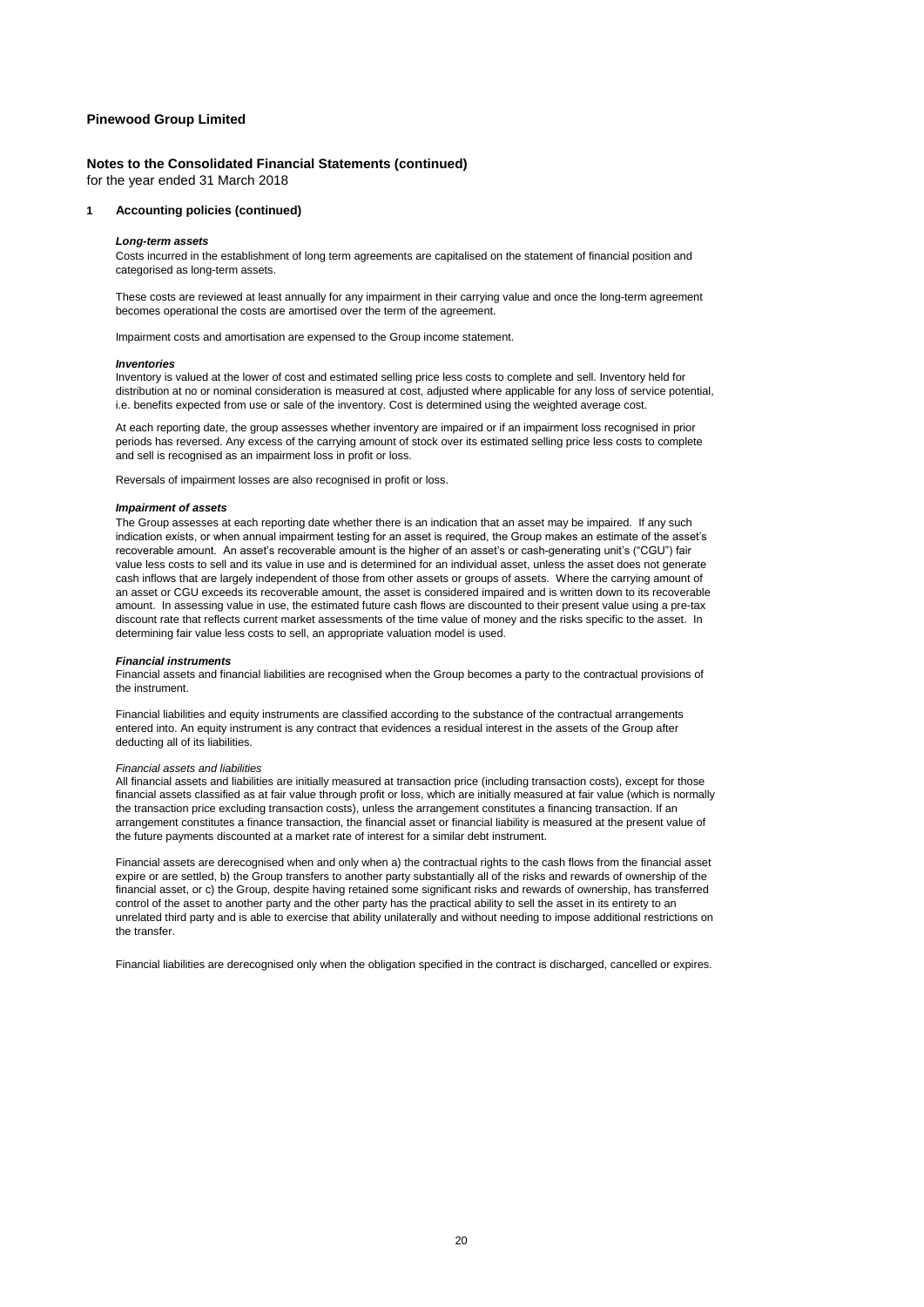### **Notes to the Consolidated Financial Statements (continued)** for the year ended 31 March 2018

# **1 Accounting policies (continued)**

### *Financial instruments (continued)*

#### *Investments*

Investments in non-convertible preference shares and non-puttable ordinary or preference shares (where shares are publicly traded or their fair value is reliably measurable) are measured at fair value through profit or loss. Where fair value cannot be measured reliably, investments are measured at cost less impairment.

In the Company statement of financial position, for investments in subsidiaries acquired for consideration including the issue of shares qualifying for merger relief, cost is measured by reference to the nominal value only of the shares issued. Any premium is ignored.

#### *Equity instruments*

Equity instruments issued by the Company are recorded at the fair value of proceeds received, cash or other resources received or receivable, net of direct issue costs.

#### *Fair value measurement*

The best evidence of fair value is a quoted price for an identical asset in an active market. When quoted prices are unavailable, the price of a recent transaction for an identical asset provides evidence of fair value as long as there has not been a significant change in economic circumstances or a significant lapse of time since the transaction took place. If the market is not active and recent transactions of an identical asset on their own are not a good estimate of fair value, the Company estimates the fair value by using a valuation technique.

#### *Interest-bearing loans and borrowings*

Obligations for loans and borrowings are recognised when the Group becomes party to the related contracts and are measured initially at the fair values of consideration received less directly attributable transaction costs. After initial recognition, interest-bearing loans and borrowings are subsequently measured at amortised cost using the effective interest method, allocating the interest income or interest expense over the relevant period.

#### *Derivative financial instruments*

The Group has interest rate swaps to hedge against risks associated with interest rate fluctuations. Derivatives are initially recognised at fair value at the date a derivative contract is entered into and are subsequently re-measured to their fair value at each statement of financial position date. The Group reports the movement in fair value through profit or loss.

The fair values of the interest rate swap contracts are determined by reference to market values for similar instruments.

A derivative with a positive fair value is recognised as a financial asset whereas a derivative with a negative fair value is recognised as a financial liability. A derivative is presented as a non-current asset or liability if the remaining maturity of the instrument is more than 12 months and it is not expected to be realised or settled within 12 months. Other derivatives are presented as current assets or current liabilities.

#### *Provisions*

Provisions are recognised when the Group has a present obligation (legal or constructive) as a result of a past event, it is probable that an outflow of economic benefits will be required to settle the obligation and a reliable estimate can be made of the amount of the obligation.

If the effect of the time value of money is material, provisions are determined by discounting the expected future cash flows at a pre-tax rate that reflects current market assessments of the time value of money and, where appropriate, the risks specific to the liability. Where discounting is used, the increase in the provision due to the passage of time is recognised as interest and similar charges.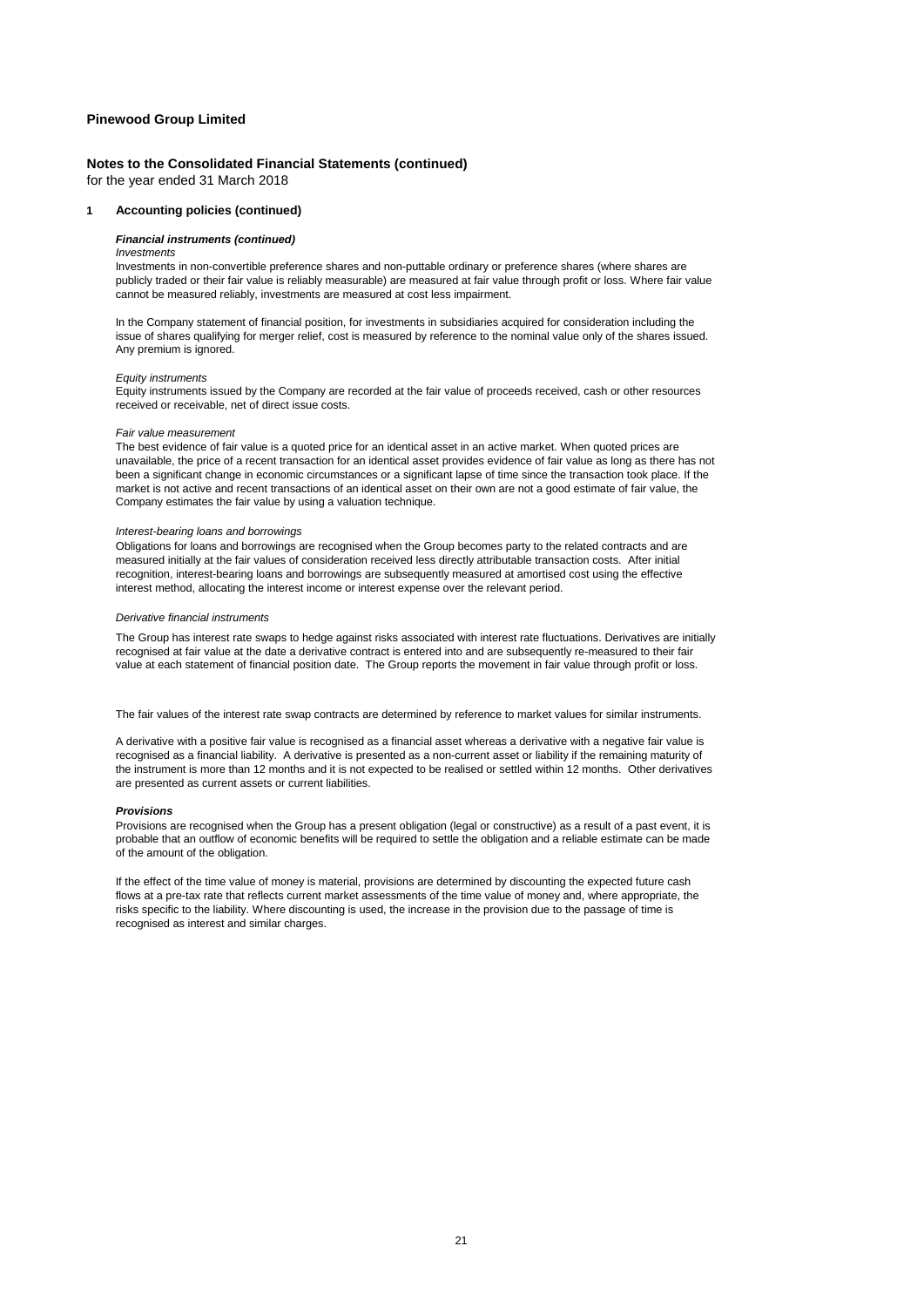### **Notes to the Consolidated Financial Statements (continued)** for the year ended 31 March 2018

## **1 Accounting policies (continued)**

### *Leases*

### *The Group as lessee - finance leases*

An asset and corresponding liability are recognised for leasing agreements that transfer to the Company substantially all of the risks and rewards incidental to ownership ("finance leases"). The amount capitalised is the fair value of the leased asset or, if lower, the present value of the minimum lease payments payable during the lease term, both determined at inception of the lease. Lease payments are treated as consisting of capital and interest elements. The interest is charged to profit or loss so as to produce a constant periodic rate of interest on the remaining balance of the liability. Contingent rents are expensed as incurred.

Capitalised leased assets are depreciated over the shorter of the estimated useful life of the asset or the lease term.

#### *The Group as lessee - operating leases*

All other leases are operating leases and the annual rentals are charged to profit or loss on a straight line basis over the lease term. Rent free periods or other incentives received for entering into an operating lease are accounted for as a reduction to the expense and are recognised, on a straight-line basis over the lease term.

#### *The Group as lessor - operating leases*

Rental income from assets leased under operating leases is recognised on a straight-line basis over the term of the lease as Media Services turnover. Rent free periods or other incentives given to the lessee are accounted for as a reduction to the rental income and recognised on a straight-line basis over the lease term.

#### *Significant accounting judgements, estimates and assumptions*

The preparation of the Group's financial statements requires management to make judgements, estimates and assumptions that affect reported amounts at the end of the year.

There are no critical judgements, apart from those involving estimations (which are dealt with separately below), that the Directors have made in the process of applying the Group's accounting policies. The key assumptions concerning the future and other key sources of estimation uncertainty at the reporting date are:

#### *Fair value of investment in PMBS Holdings Limited*

The Group's investment in the equity and loan notes of PMBS Holdings Limited is held at fair value. The Group was issued equity and loan notes equal to a 15% share of the debt and equity of PMBS Holdings Limited when the initial investment was made. At each reporting date management make an estimate of the fair value of both the value of the loan notes and the value of the equity investment.

In determining the fair value of the loan notes management review the future cash flows attributable to those loan notes, and in determining the fair value of the equity holding management perform a value in use exercise, using a discounted cashflow model. The key inputs in respect of the discounted cashflow model are the discount factor, the projected annual cashflows and the annual growth factor applied. In the case of the loan notes, these are interest bearing at 8% per annum and management considers this to be a market rate of interest and as such are discounted at that rate. Further details are included in Note 16.

An adverse movement of 17% on the discount factor, or an 40% reduction on the annual cashflows of PMBS, when applied to the equity would result in an impairment, and could result in the recoverability of the loan notes being considered doubtful.

### *S106 liability*

In order to facilitate the construction of Pinewood East, the Group entered into a Section 106 agreement with Buckinghamshire County Council. Under this agreement the Group must pay for traffic improvements at the Iver Heath Five Points roundabout. These improvements, the implementation of which the Group is currently in discussion with Buckinghamshire County Council, have been estimated and capitalised at cost. Included in accruals and plant, property and equipment is £4m (2017: £4m) and £4m (2017: £4m) respectively, relating to this agreement.

#### *Atlanta joint venture*

The Group's investment in the Atlanta Joint Venture is accounted for using the equity accounting method. Management has performed an impairment review of the asset, calculating a value in use through application of a discounted cashflow model. Key inputs into the model are the expected levels of occupancy of the studio space, the price and the discount factor applied. The assumptions appllied to these factors support the carrying value of the asset. A movement in these factors may have an impact on that value.

#### *Fixed Asset Useful Economic Lives.*

The Group has fixed assets held at amortised cost, the total cost of which is £309.3m at 31 March 2018. Accumulated depreciation is £67.1m and the charge for the period is £8.8m. If the average useful economic life of the assets was reduced by 15% the charge would increase by £1.6m

Other estimates, assumptions and judgements are applied by the Group. These include, but are not limited to, accruals and provisions for impairments of assets. These estimates, assumptions and judgements are also evaluated on a continual basis but are not significant.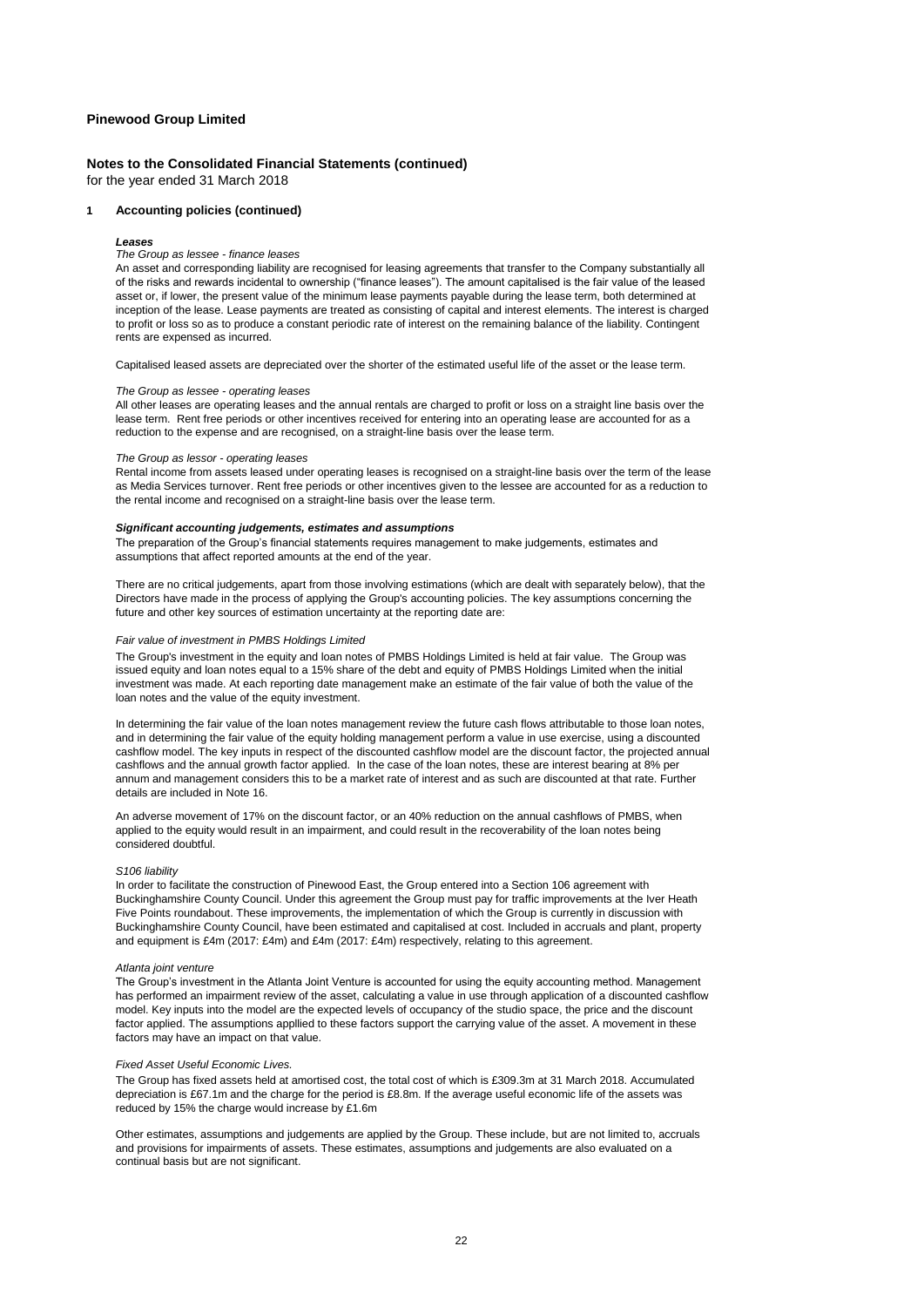### **Notes to the Consolidated Financial Statements (continued)** for the year ended 31 March 2018

**2 Turnover and segment information**

### **Turnover by operating segment**

The Group identifies its operating segments based on a combination of factors, including the nature and type of service provided and differences in regulatory environment. Operating segments are aggregated where there is a high degree of consistency across these factors, and the segments have similar economic characteristics. Operating segments are reported in a manner consistent with the internal reporting provided to the chief operating decision maker.

The Group has determined it has two reportable segments, Media Services, which provides studio and related services to the film, television and wider creative industries, and Media Investment, which provides content investment and production services, principally to the film industry.

Segment data for the year ended 31 March 2018 and 2017 is presented below:

|                                 | 2018   | 2017   |
|---------------------------------|--------|--------|
|                                 | £'000  | £'000  |
| <b>Turnover by segment</b>      |        |        |
| Media services                  | 79.979 | 76,709 |
| Media investment                | 1,973  | 22,266 |
| <b>Total segmental turnover</b> | 81,952 | 98,975 |
| Intersegment elimination        | (289)  | (627)  |
| Group turnover                  | 81,663 | 98,348 |

The Group has historically had two reporting segments – Media Services, which provides studio facilities and related services to the screen-based industries; and Media Investment, which provides investment funding and production services to the screen-based industries.

In line with its strategy to focus on the core business, in 2017 the Group ceased certain activities, namely, the Media Investment segment activities and Pinewood Creative and sold its entire interest in the Pinewood TV joint venture.

The ceased activities do not meet the definition of discontinued operations as they have not been disposed of.

#### **Turnover by geographical region**

Although turnover continues to arise predominantly in the United Kingdom, being the Group's country of domicile, the Group's international activity continues to increase.

|                   | 2018<br>£'000 | 2017<br>£'000 |
|-------------------|---------------|---------------|
| United Kingdom    | 78,975        | 86,965        |
| North America     | 1,308         | 1,282         |
| Asia              | 1,028         | 1,741         |
| Rest of the World | 352           | 8,360         |
|                   | 81,663        | 98.348        |

### **Non current assets by geographical region**

The only non current asset domiciled outside of the UK is the interest in joint ventures with a carrying value of £11.0m (2017: £7.8m) see note 8.

### **Turnover by major customers**

Turnover from one Media Services customer, operating through several separate subsidiaries, of £35.7m (year ending 31 March 2017: £30.6m) was recognised in the year. No other single customer contributed 10% or more of the Group's turnover in either 2017 or 2018.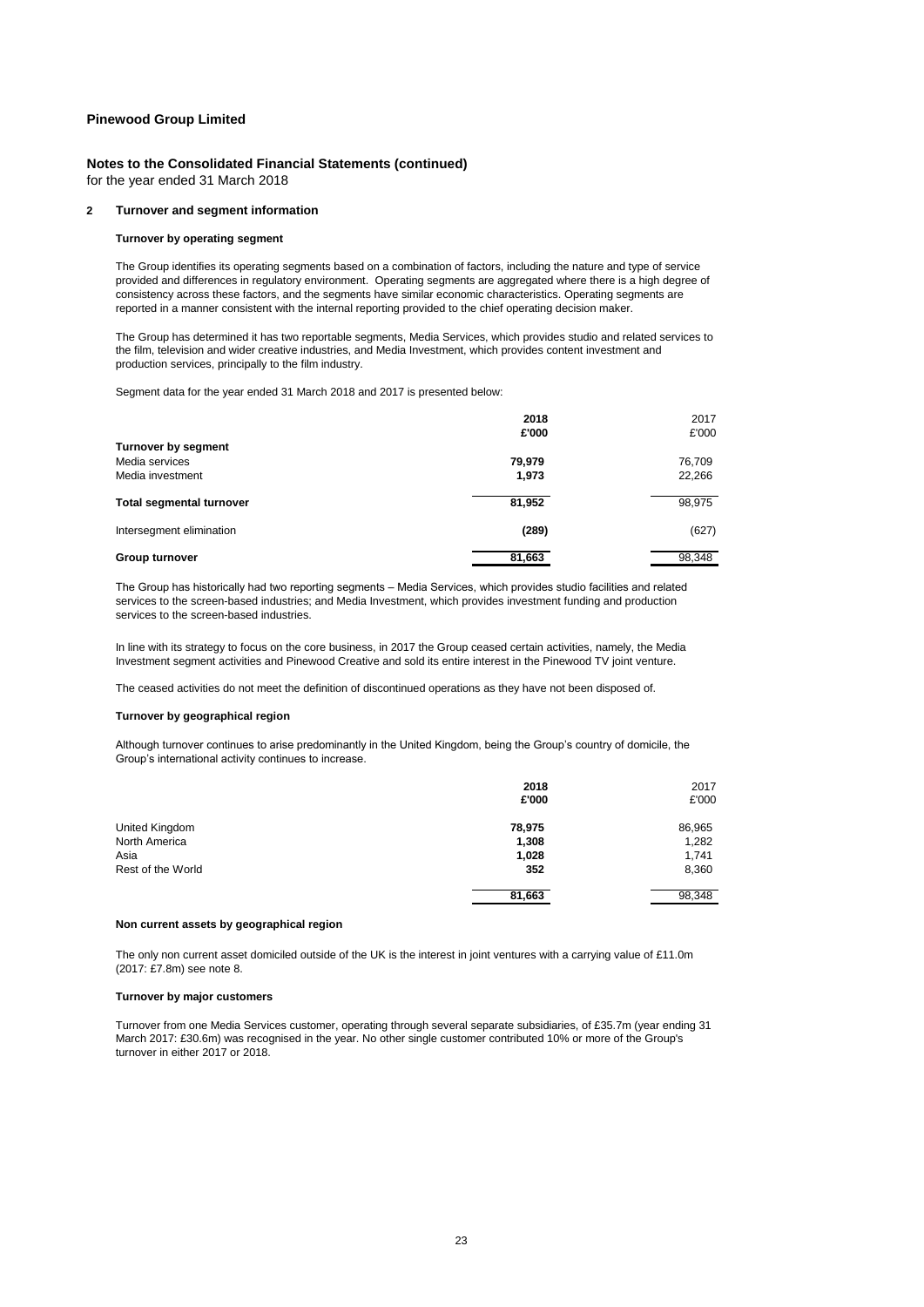**Notes to the Consolidated Financial Statements (continued)** for the year ended 31 March 2018

## **2 Turnover and segment information (continued)**

|                                                                                                                                                                                          |              | Year ended 31 March 2018<br>Media<br>Media |                     | Media                           | Year ended 31 March 2017 |                           |                                       |
|------------------------------------------------------------------------------------------------------------------------------------------------------------------------------------------|--------------|--------------------------------------------|---------------------|---------------------------------|--------------------------|---------------------------|---------------------------------------|
|                                                                                                                                                                                          | <b>Notes</b> | <b>Services</b><br>£'000                   | Investment<br>£'000 | <b>Total</b><br>£'000           | Services<br>£'000        | Media Investment<br>£'000 | Total<br>£'000                        |
| <b>Turnover</b>                                                                                                                                                                          |              | 79,690                                     | 1,973               | 81,663                          | 76,082                   | 22,266                    | 98,348                                |
| Cost of Sales                                                                                                                                                                            |              | (41, 367)                                  | (1, 566)            | (42, 933)                       | (41, 470)                | (22, 384)                 | (63, 854)                             |
| Gross profit/(loss)                                                                                                                                                                      |              | 38,323                                     | 407                 | 38,730                          | 34,612                   | (118)                     | 34,494                                |
| <b>Distribution costs</b>                                                                                                                                                                |              | (2, 118)                                   |                     | (2, 118)                        | (2, 258)                 |                           | (2,258)                               |
| Administrative expenses<br>Recurring activities<br><b>Exceptional items</b>                                                                                                              | 3            | (6, 356)<br>549                            | (1, 312)            | (7,668)<br>549                  | (8, 259)<br>(3, 170)     | (1,896)                   | (10, 155)<br>(3, 170)                 |
| Total administrative expenses                                                                                                                                                            |              | (5,807)                                    | (1, 312)            | (7, 119)                        | (11, 429)                | (1,896)                   | (13, 325)                             |
| <b>Operating profit/(loss)</b>                                                                                                                                                           | 4            | 30,398                                     | (905)               | 29,493                          | 20,925                   | (2,014)                   | 18,911                                |
| Comprising:<br>Operating profit/(loss) from:<br>Media Services activities before<br>exceptional items<br>Media Investment - FPCs<br>Media Investment - other<br><b>Exceptional items</b> | 3            | 29,849<br>549                              | (257)<br>(648)      | 29,849<br>(257)<br>(648)<br>549 | 24,095<br>(3, 170)       | (2, 164)<br>150           | 24,095<br>(2, 164)<br>150<br>(3, 170) |
|                                                                                                                                                                                          |              | 30,398                                     | (905)               | 29,493                          | 20,925                   | (2,014)                   | 18,911                                |
| Income from participating<br>interests                                                                                                                                                   | 8            | 3,064                                      |                     | 3,064                           | 1,082                    |                           | 1,082                                 |
| Other interest receivable<br>and similar income                                                                                                                                          | 9            | 3,773                                      |                     | 3,773                           | 344                      |                           | 344                                   |
| Interest payable and<br>similar expenses                                                                                                                                                 | 10           | (6,067)                                    |                     | (6,067)                         | (5, 294)                 |                           | (5, 294)                              |
| Profit/(loss) on ordinary                                                                                                                                                                |              | 31,168                                     | (905)               | 30,263                          | 17,057                   | (2,014)                   | 15,043                                |
| Tax on profit/(loss) on<br>ordinary activities                                                                                                                                           | 11           | (6, 162)                                   | 257                 | (5,905)                         | (3,631)                  | 2,195                     | (1, 436)                              |
| Profit/(loss) on ordinary<br>activities after taxation                                                                                                                                   |              | 25,006                                     | (648)               | 24,358                          | 13,426                   | 181                       | 13,607                                |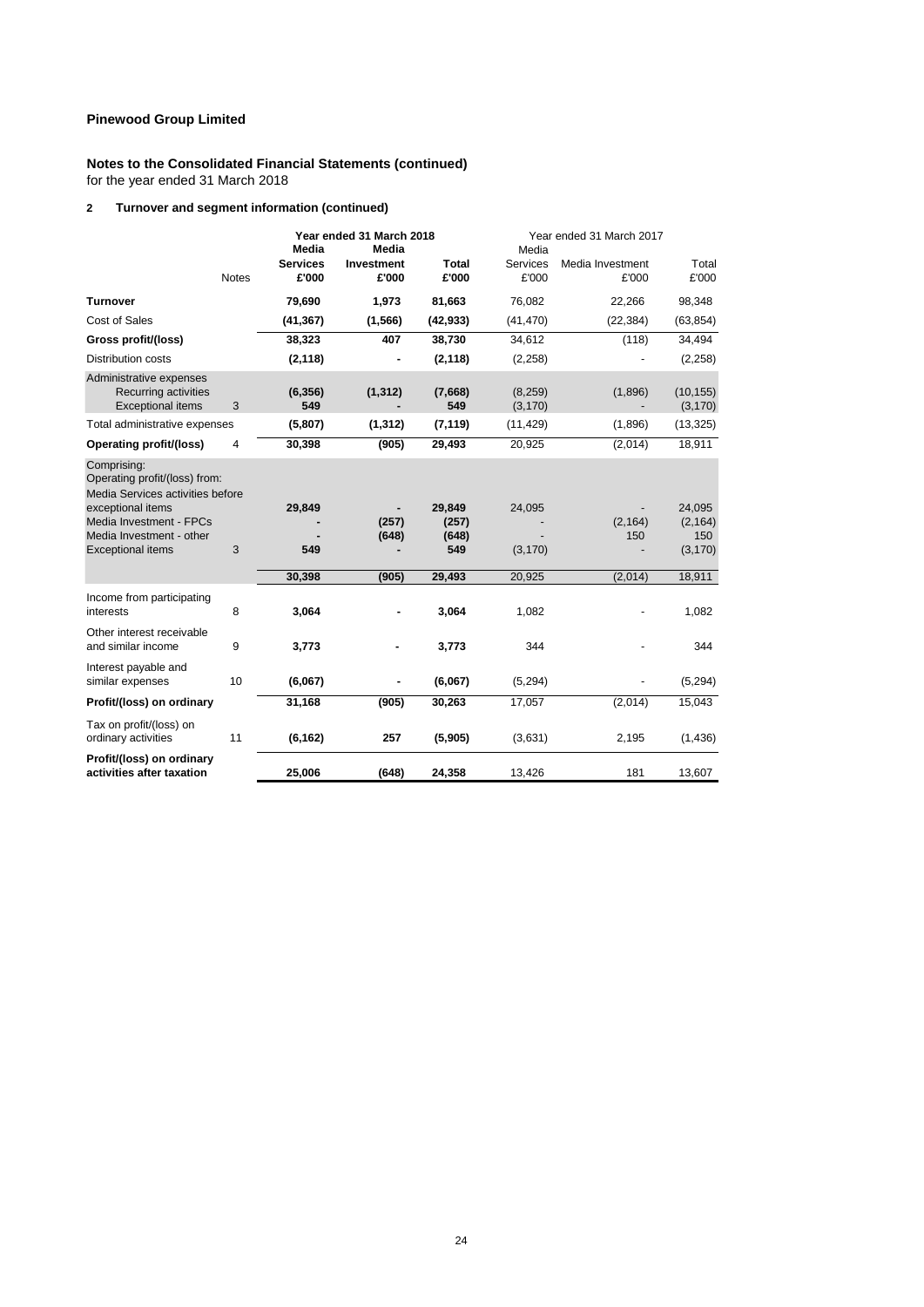## **Notes to the Consolidated Financial Statements (continued)**

for the year ended 31 March 2018

### **3 Exceptional items of (income)/expense**

|                                          | 2018  | 2017    |
|------------------------------------------|-------|---------|
|                                          | £'000 | £'000   |
| Release of rent free accrual             | (912) |         |
| Strategic review                         | ٠     | 4,045   |
| Restructuring and management consultancy | 823   | 2.774   |
| <b>PMBS Holdings Limited</b>             | (460) | (3,486) |
| Technicolour lease surrender             |       | (163)   |
|                                          | (549) | 3.170   |

### *Release of rent free accrual*

Pinewood Studio Wales signed an agreement for lease for the Welsh Studios on 16 July 2014. The agreement was for a 15 year lease with 2 years rent free. In line with accounting convention Pinewood accrued the applicable proportion of the full rent during this rent free period. Following the decision to exit the Welsh Studios this rent is no longer payable and has been released as an exceptional income statement during the period.

#### *Strategic review*

On 10 February 2016 the company announced that it had appointed Rothschild & Co to advise on a strategic review of the Company. Expenses incurred in the year to 31 March 2017 relate to professional fees and were £4.0m.

#### *Restructuring and management consultancy*

Restructuring reorganisation costs of £0.8m (year ended 31 March 2017: £2.8m) relate to a performance improvement review and streamlining and changes to the management structure, as well as costs in relation to Pinewood Television Limited and Pinewood Media Guarantors Limited.

### *PMBS Holdings Limited*

The Company has a 15% interest in PMBS Holdings Limited. The Company reviewed the carrying value of its interest in the equity and loan notes at the 31 March 2018. The fair value gain recorded in the period ended 31 March 2018 in respect of the equity and loan notes was £0.5m (2017: £3.5m).

#### *Technicolor lease surrender*

During the year ending 31 March 2016 the company accepted a surrender of the lease to Technicolor. The net income from the lease surrender, after related expenses, was £nil (year ending 31 March 2017: £0.2m).

### **4 Operating profit/(loss)**

| Operating profit/(loss) is stated after charging/(crediting): | 2018<br>£'000 | 2017<br>£'000 |
|---------------------------------------------------------------|---------------|---------------|
| Depreciation of property, plant and equipment                 | 8.811         | 8.111         |
| Loss on disposal of property, plant and equipment             | 54            |               |
| Operating lease payments                                      | 1.224         | 1.259         |
| Amortisation of goodwill                                      | 560           | 560           |
| Amortisation of long-term assets                              |               | 166           |
| Net foreign exchange losses/(gains)<br>Stock:                 | (18)          | (10)          |
| - amounts expensed to cost of sales                           | 110           | 63            |
| - impairment losses recognised in cost of sales               |               |               |

#### **5 Auditor's remuneration**

|                                                          | 2018  | 2017  |
|----------------------------------------------------------|-------|-------|
| The analysis of auditor's remuneration is as follows:    | £'000 | £'000 |
| Fees payable to Group's auditor for the audit of Parent  |       |       |
| Company and Group financial statements                   | 48    | 48    |
| Fees payable to the Company's auditor and its associates |       |       |
| for the audit of the Company's subsidiaries              | 130   | 105   |
| <b>Total audit fees</b>                                  | 178   | 153   |
| Fees payable to the Group's auditor and its associates   |       |       |
| for other services:                                      |       |       |
| Audit-related assurance services                         |       |       |
| Other assurance services                                 | 297   | 10    |
| Taxation advisory services                               |       | 14    |
| Total fees for other services                            | 297   | 24    |
| <b>Total fees</b>                                        | 475   | 177   |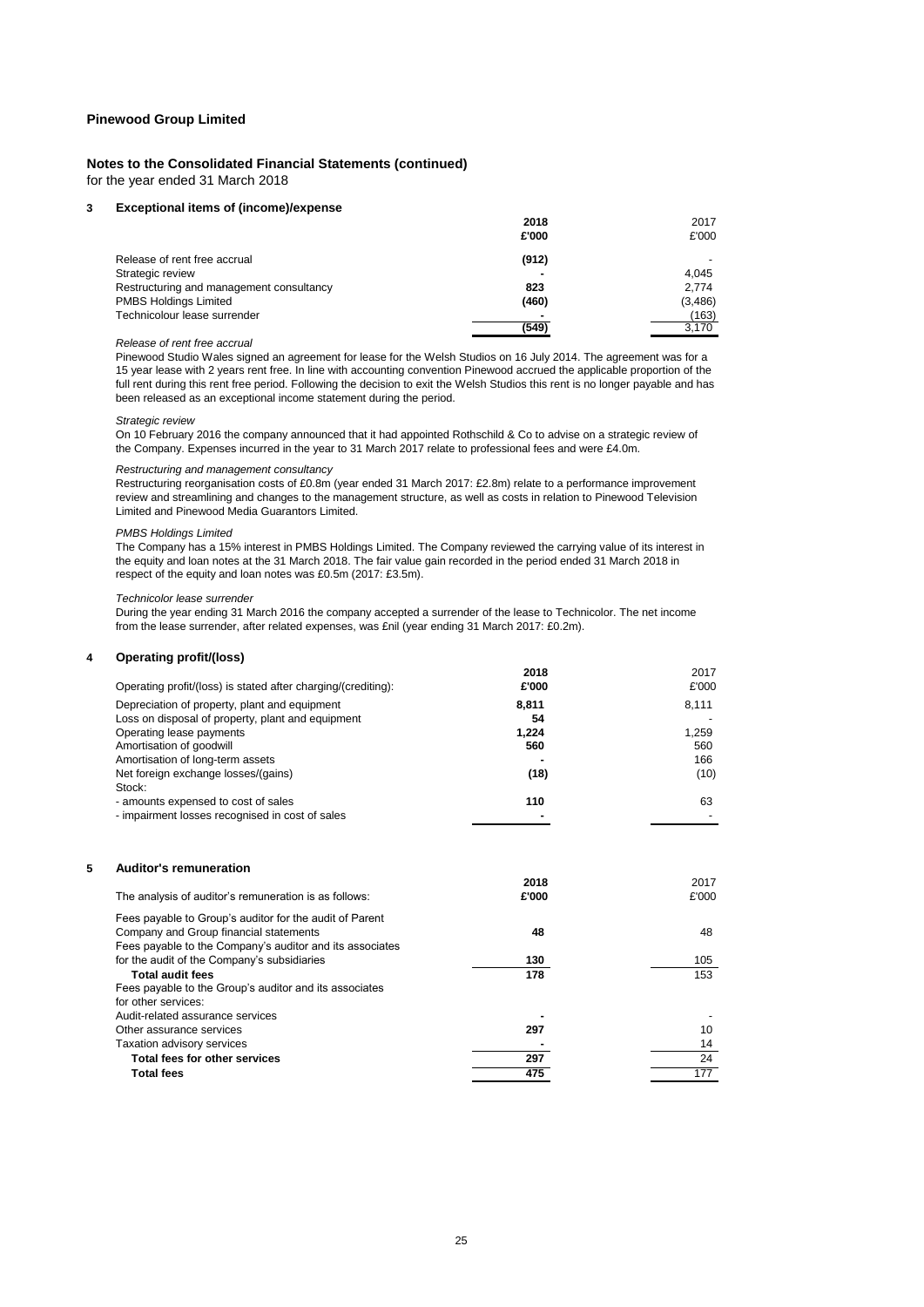## **Notes to the Consolidated Financial Statements (continued)** for the year ended 31 March 2018

### **6 Staff costs and numbers**

|                                        | 2018    | 2017             |
|----------------------------------------|---------|------------------|
| <b>Staff costs including Directors</b> | £'000   | £'000            |
| <b>Salaries</b>                        | 12,507  | 12,233           |
| Social security costs                  | 1,305   | 1,265            |
| Pension costs                          | 910     | 888              |
| Long term incentive plan               | 3       | 752              |
| Compensation for loss of office        |         | 2,034            |
| Other employee benefits                | 307     | 303              |
|                                        | 15,032  | 17,475           |
| Average monthly number of employees,   | 2018    | 2017             |
| including Executive Directors:         | numbers | numbers          |
| Management                             | 20      | 26               |
| Operational                            | 90      | 86               |
| Administration                         | 36      | 37               |
| Executive                              | 5       | 5                |
| Technical                              | 112     | 95               |
| Sales                                  | 27      | 29               |
|                                        | 290     | $\overline{278}$ |
| <b>Directors' emoluments</b><br>7      |         |                  |
|                                        | 2018    | 2017             |
|                                        | £'000   | £'000            |
| Salaries                               | 551     | 1,341            |
| Pension costs                          | 54      | 55               |
| Long term incentive plan               |         | 225              |
| Compensation for loss of office        |         | 2,028            |
| Other employee benefits                | 18      | 24               |
|                                        | 623     | 3,673            |

The number of directors to whom retirement benefits are accruing under defined contribution schemes was 3 (2017: 3)

The emoluments of the highest paid director were £308,000 (2017: £1,619,000); pensions contributions were £20,000 (2017: £20,000).

The Directors are considered to be the only key management personnel.

No share options have been held by any Directors in the period.

Amounts paid to third parties in relation to Directors services in the period are £0.3m (2017: £0.2m)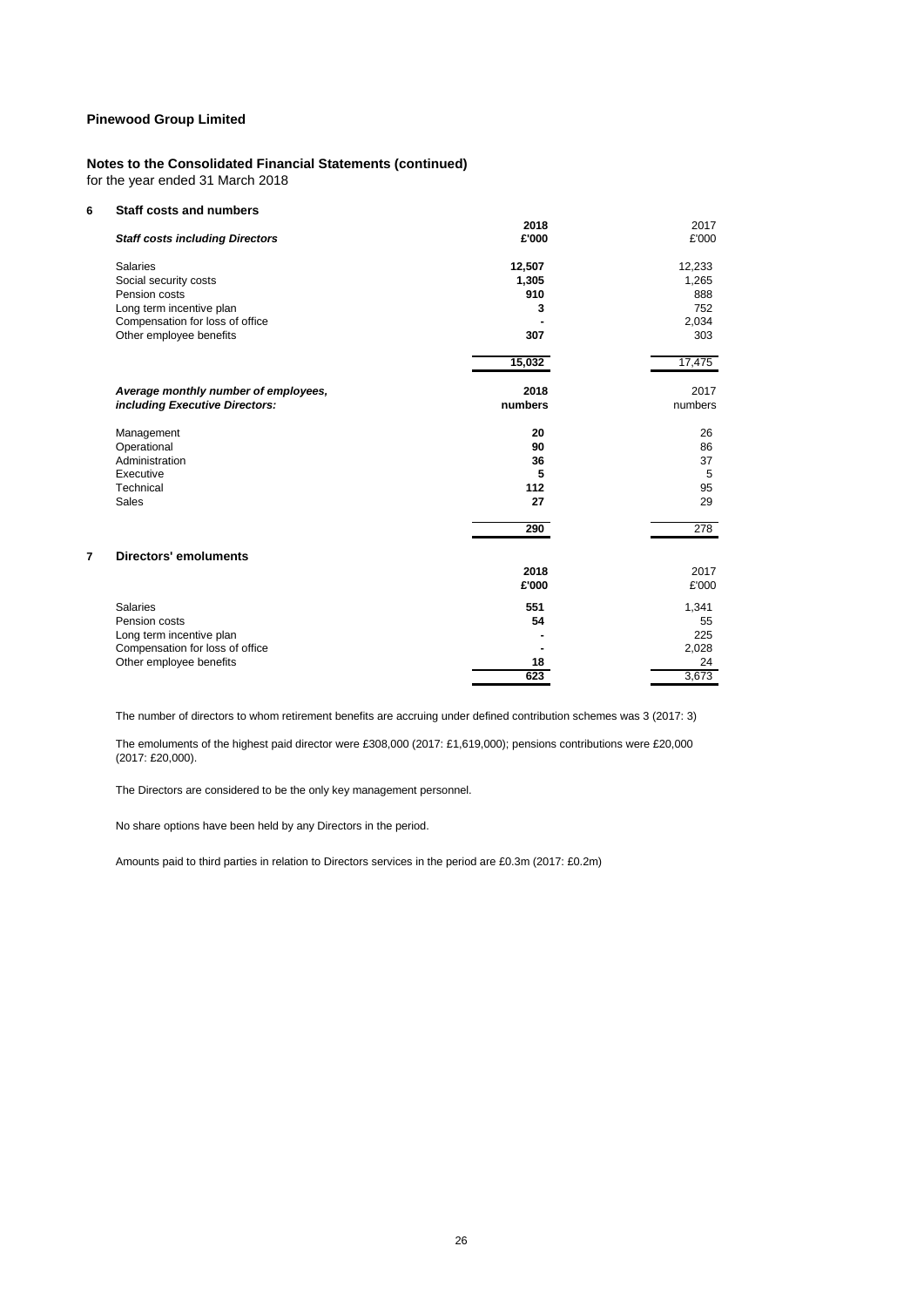## **Notes to the Consolidated Financial Statements (continued)**

for the year ended 31 March 2018

### **8 Interests in joint ventures**

As at 31 March 2018 and at 31 March 2017, the Group had interests in the following joint ventures:

|                           | <b>Principal</b> |                            |          |
|---------------------------|------------------|----------------------------|----------|
|                           | place of         |                            | % voting |
| <b>Joint Venture Name</b> |                  | business % equity interest | riahts   |
| Pinewood Atlanta LLC      | USA              | 40                         | 50       |
| PAS Holdings Fayette LLC  | USA              | 40                         | 50       |

"PAS" - collectively, Pinewood Atlanta LLC and PAS Holdings Fayette

"PTV" - Pinewood Television Limited

Registered office address details are included in Note 4 to the Parent Company financial statements.

| 2018                                   | PAS<br>£'000 | <b>PTV</b><br>£'000 | Total<br>£'000 |
|----------------------------------------|--------------|---------------------|----------------|
| Equity                                 | 10,511       |                     | 10,511         |
| Loan note                              | 460          |                     | 460            |
| <b>Total investment</b>                | 10,971       |                     | 10,971         |
| Less: share of losses                  |              |                     |                |
| Net investment                         | 10,971       |                     | 10,971         |
| Non-current assets                     | 93,421       |                     | 93,421         |
| <b>Current assets</b>                  | 2,412        |                     | 2,412          |
| Non-current liabilities (non-recourse) | (56, 345)    |                     | (56, 345)      |
| <b>Current liabilities</b>             | (5,462)      |                     | (5, 462)       |
| Net assets                             | 34,026       | $\overline{a}$      | 34,026         |
| Turnover                               | 21,520       | 58                  | 21,578         |
| <b>Expenses</b>                        | (14,066)     | (481)               | (14, 547)      |
| Profit/(loss)                          | 7.454        | (423)               | 7,031          |
| Group share of profit/(loss)           | 3,155        | (91)                | 3.064          |
| 2017                                   | <b>PAS</b>   | <b>PTV</b>          | Total          |
|                                        | £'000        | £'000               | £'000          |
| Equity                                 | 5,661        |                     | 5,661          |
| Loan note                              | 2,092        | 622                 | 2,714          |
| <b>Total investment</b>                | 7,753        | 622                 | 8,375          |
| Less: share of losses                  |              | (595)               | (595)          |
| Net investment                         | 7,753        | 27                  | 7,780          |
| Non-current assets                     | 102,270      |                     | 102,270        |
| <b>Current assets</b>                  | 4,850        | 394                 | 5,244          |
| Non-current liabilities (non-recourse) | (65, 260)    | (1, 127)            | (66, 387)      |
| <b>Current liabilities</b>             | (12, 970)    | (127)               | (13,097)       |
| Net assets/(liabilities)               | 28,890       | (860)               | 28,030         |
| Turnover                               | 18,120       | 60                  | 18,180         |
| Expenses                               | (14, 170)    | (725)               | (14, 895)      |
| Profit/(loss) after tax                | 3,950        | (665)               | 3,285          |
| Group share of profit/(loss) after tax | 1,580        | (498)               | 1,082          |

The group disposed of their 50% equity interest in Pinewood Television Limited on 26 September 2017 for £nil consideration.

The Group's interests in joint ventures at 31 March 2018 and 31 March 2017 was as follows:

|                                    | 2018    |
|------------------------------------|---------|
|                                    | £'000   |
| As at 31 March 2017                | 7,780   |
| Share of profit from joint venture | 3,064   |
| Investment in joint ventures       | 196     |
| Repayment from joint ventures      | (1,533) |
| Taxation                           | 1,963   |
| Foreign currency movement          | (557)   |
| Other movements                    | 58      |
| As at 31 March 2018                | 10,971  |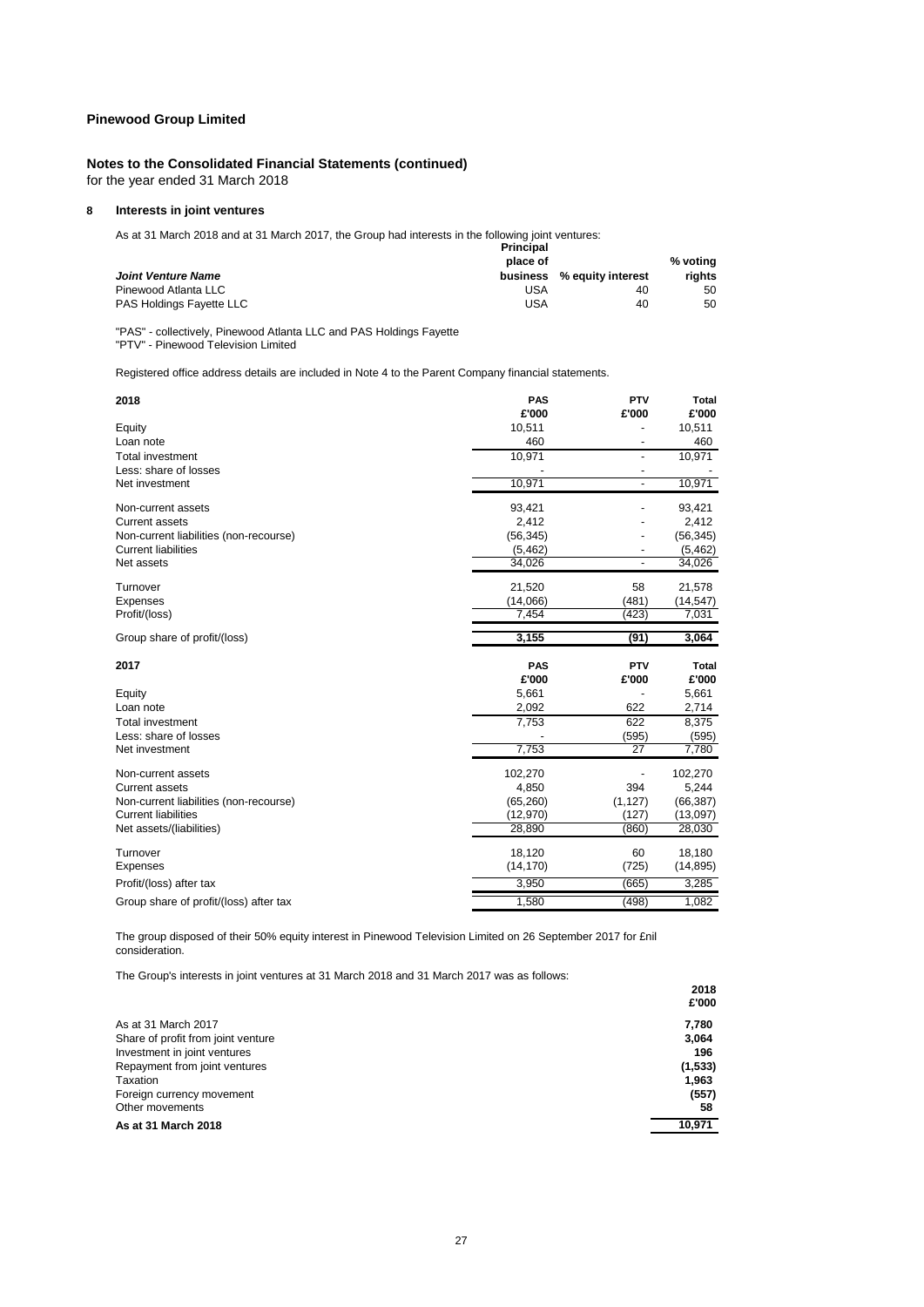### **Notes to the Consolidated Financial Statements (continued)** for the year ended 31 March 2018

## **8 Interests in joint ventures (continued)**

The value of the joint venture in Pinewood Atlanta LLC and PAS Holdings Fayette LLC (collectively "PAS") is shown gross of taxation, which has been presented separately on the statement of financial position.

PAS is a partnership in the US and therefore the partners are responsible for tax charges in relation to the entity. Historically the interest in PAS was shown in the Condensed Group Statement of Financial Position net of tax however given the nature of the partnership the amounts in relation to the current and deferred tax have been transferred to current tax and deferred tax respectively in the current period. This has no impact on net assets. Additionally, tax in the Group Statement of Comprehensive Income is now presented within tax on profit on ordinary activities rather than within Income from participating interests. As the impact on prior periods is immaterial, all amendments have been made prospectively in the current period.

### **9 Interest receivable and similar income**

|    |                                                                    | 2018           | 2017             |
|----|--------------------------------------------------------------------|----------------|------------------|
|    |                                                                    | £'000          | £'000            |
|    | On financial assets measured at amortised cost:                    |                |                  |
|    | Interest receivable from joint ventures                            | 30             | 13               |
|    | Loan interest receivable                                           | 1,781          | 316              |
|    | Bank interest receivable                                           | 56             | 15               |
|    |                                                                    | 1,867          | 344              |
|    | On financial assets measured at fair value:                        |                |                  |
|    | Fair value movements of derivative financial instruments           | 1,906          |                  |
|    |                                                                    | 3,773          | 344              |
| 10 | Interest payable and similar charges                               |                |                  |
|    |                                                                    | 2018           | 2017             |
|    |                                                                    | £'000          | £'000            |
|    | On financial instruments measured at amortised cost:               |                |                  |
|    | Bank loan and overdraft interest                                   | 1,683          | 3,234            |
|    | Loan interest payable                                              | 3,042          |                  |
|    | Finance fee amortisation                                           | 438            | 649              |
|    |                                                                    | 5,163          | 3,883            |
|    | On financial instruments measured at fair value:                   |                |                  |
|    | Interest rate hedging                                              | 813            | 767              |
|    | Fair value movements of derivative financial instruments           |                | 494              |
|    |                                                                    | 813            | 1,261            |
|    | Not on financial instruments:                                      |                |                  |
|    | Finance lease interest                                             | 90             | 122              |
|    | Other interest paid                                                |                | 28               |
|    |                                                                    | 91             | 150              |
|    |                                                                    | 6,067          | 5,294            |
| 11 | Tax on profit on ordinary activities                               |                |                  |
|    |                                                                    | 2018           | 2017             |
|    | (a) Analysis of credit for the year:                               | £'000          | £'000            |
|    | <b>Current tax:</b>                                                |                |                  |
|    | UK corporation tax charge                                          | 3,964          | 1,637            |
|    | Amounts payable for Group tax loss relief                          | 1,840          | 1,184            |
|    | Foreign corporation tax                                            | 727            | (329)            |
|    | Foreign tax suffered                                               | 318            | 115              |
|    | UK film tax relief                                                 | (257)          | (1,792)          |
|    | Double taxation credit<br>Amounts under provided in previous years | (224)          | (85)<br>(1, 137) |
|    |                                                                    | (352)<br>6,016 | (407)            |
|    |                                                                    |                |                  |
|    | Deferred tax:                                                      |                |                  |
|    | Relating to origination and reversal of temporary differences      | 208            | 918              |
|    | Effect of change in deferred tax rates                             |                | (61)             |
|    | Amounts (under)/over provided in previous years                    | (319)          | 986              |
|    |                                                                    | (111)          | 1.843            |
|    | Tax charge in the Group                                            |                |                  |
|    | comprehensive income statement                                     | 5.905          | 1.436            |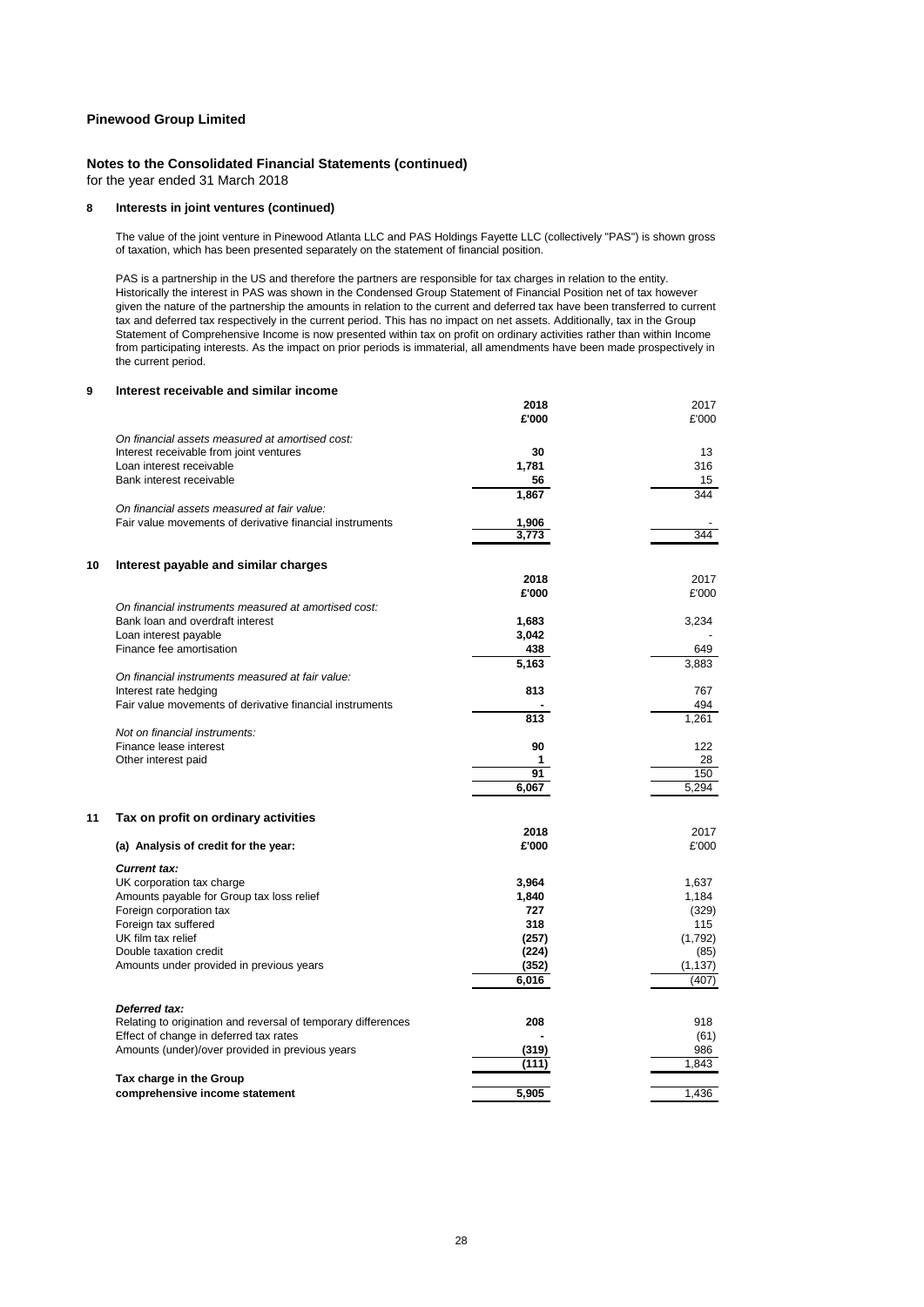### **Notes to the Consolidated Financial Statements (continued)** for the year ended 31 March 2018

### **11 Tax on profit on ordinary activities (continued)**

| (b) Factors affecting current taxation for the year:                                                                                                                                                                                                                                                                                                                                                               |                               | 2018<br>£'000                                                                    |                                                                               | 2017<br>£'000                                                                           |
|--------------------------------------------------------------------------------------------------------------------------------------------------------------------------------------------------------------------------------------------------------------------------------------------------------------------------------------------------------------------------------------------------------------------|-------------------------------|----------------------------------------------------------------------------------|-------------------------------------------------------------------------------|-----------------------------------------------------------------------------------------|
| Profit on ordinary activities before tax                                                                                                                                                                                                                                                                                                                                                                           |                               | 30,263                                                                           |                                                                               | 15,043                                                                                  |
| Profit on ordinary activities multiplied by the standard rate<br>of corporation tax in the UK of 19% (2017: 20%)<br>Adjustments in respect of:                                                                                                                                                                                                                                                                     |                               | 5,750                                                                            |                                                                               | 3,009                                                                                   |
| UK Film tax relief<br>Corporation tax overprovided in previous years<br>Deferred tax overprovided in previous years<br>Non-allowable depreciation on buildings<br>Profit from joint venture<br>Other non-allowable expenses<br>Unrelieved tax losses<br>Double taxation relief<br>Overseas tax at different rates<br>Land remediation relief<br>Deferred tax - effect of taxation rate change<br>Other adjustments |                               | (257)<br>(352)<br>(319)<br>661<br>121<br>(32)<br>(224)<br>564<br>(3)<br>5<br>(9) |                                                                               | (1,792)<br>(1, 137)<br>985<br>404<br>(263)<br>328<br>82<br>(85)<br>156<br>(13)<br>(238) |
|                                                                                                                                                                                                                                                                                                                                                                                                                    |                               | 5,905                                                                            |                                                                               | 1,436                                                                                   |
| Deferred tax<br>(c)<br>Deferred tax relates to the following:                                                                                                                                                                                                                                                                                                                                                      |                               | 2018<br>£'000                                                                    |                                                                               | 2017<br>£'000                                                                           |
| Group comprehensive statement of income:<br>Deferred tax credit arising on:<br>Accelerated capital allowances<br>Short term temporary differences<br>Tax losses<br>Fair value adjustment in respect of SSPP acquisition<br>Net deferred tax (credit)/charge                                                                                                                                                        |                               | 75<br>(230)<br>44<br>(111)                                                       |                                                                               | 1,167<br>178<br>518<br>(20)<br>1.843                                                    |
| Statement of financial position:                                                                                                                                                                                                                                                                                                                                                                                   | At 31 March<br>2017<br>£'000  | Charged to<br>income<br>statement<br>£'000                                       | <b>Balance sheet</b><br>reclassification At 31 March<br>(see note 8)<br>£'000 | 2018<br>£'000                                                                           |
| Accelerated capital allowances<br>Short term temporary differences<br>Tax losses<br>Fair value adjustment in respect of SSPP acquisition                                                                                                                                                                                                                                                                           | 2,147<br>(211)<br>(44)<br>335 | 75<br>(230)<br>44                                                                | 1,454<br>(455)                                                                | 3,676<br>(896)<br>335                                                                   |
| Net deferred tax liability                                                                                                                                                                                                                                                                                                                                                                                         | 2.227                         | (111)                                                                            | 999                                                                           | 3,115                                                                                   |

The deferred tax assets are shown net against the non-current deferred tax liability in the statement of financial position.

The main rate of UK corporation tax reduced to 19% from 1 April 2017 from 20% in the previous financial year. A further reduction to the main rate of UK corporation tax to 17% has been enacted and is effective from 1 April 2020. Deferred tax balances have been calculated at 17%.

At 31 March 2017, a potential deferred tax asset of £2,000 in respect of £9,000 of non-trading losses in Sauls Farm Limited and £nil of trading losses in Teddington Studios Limited had not been recognised. During the year, Sauls Farm Limited and Teddington Studios Limited were dissolved and there are no unrecognised deferred tax assets in respect of £9,000 of losses at 31 March 2018.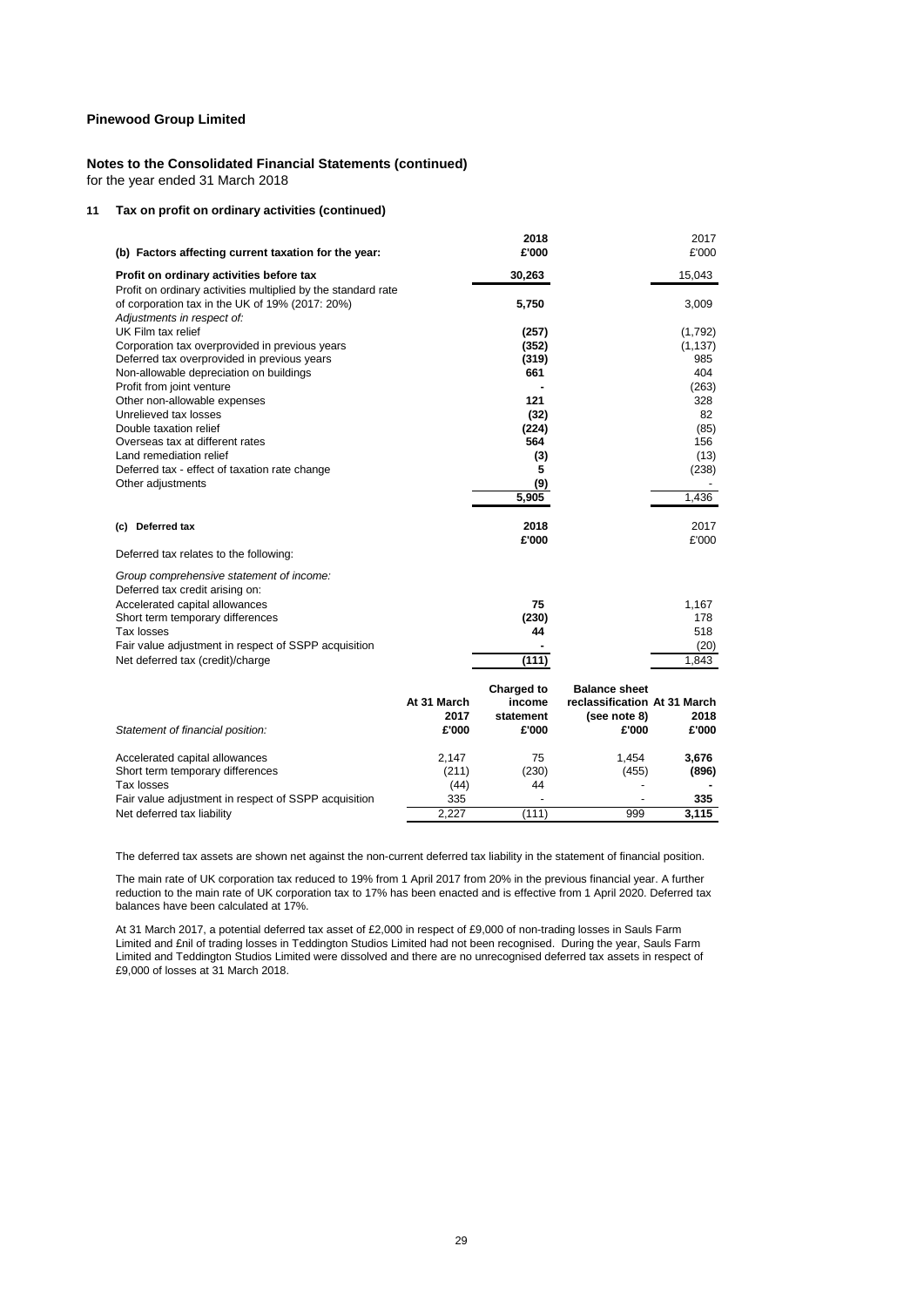## **Notes to the Consolidated Financial Statements (continued)**

for the year ended 31 March 2018

### **12 Dividends**

|    |                                                                                                                       | 2018<br>£'000    | 2017<br>£'000           |
|----|-----------------------------------------------------------------------------------------------------------------------|------------------|-------------------------|
|    | 2017 Final dividend paid at 20.8p per share (2016: 3.2p)<br>2018 Interim dividend paid at £nil per share (2017: 3.1p) | 11,950<br>11,950 | 1,837<br>1,777<br>3,614 |
| 13 | Intangible assets                                                                                                     |                  | Goodwill<br>£'000       |
|    | At 31 March 2017 and 31 March 2018                                                                                    |                  | 5.604                   |

| Amortisation         |       |
|----------------------|-------|
| At 31 March 2017     | 1.120 |
| Provided during year | 560   |
| At 31 March 2018     | 1,680 |
| Net book value       |       |
| At 31 March 2018     | 3.924 |
| At 31 March 2017     | 4.484 |

Goodwill has been acquired through business combinations and has been allocated to the Group's Media Services cashgenerating unit.

Following a review for indicators of impairment at the reporting date, it was determined that there were no indicators that the carrying value exceeded the recoverable amount.

## **14 Property, plant and equipment**

|                      | <b>Freehold land</b><br>and buildings<br>£'000 | Lease-hold<br>improve-<br>ments<br>£'000 | Fixtures,<br>fittings and<br>equipment<br>£'000 | Assets under<br>construction<br>£'000 | Total<br>£'000 |
|----------------------|------------------------------------------------|------------------------------------------|-------------------------------------------------|---------------------------------------|----------------|
| Cost                 |                                                |                                          |                                                 |                                       |                |
| At 31 March 2017     | 251,389                                        | 179                                      | 42,718                                          | 8,787                                 | 303,073        |
| Additions            | 3,250                                          | 12                                       | 1,852                                           | 1,172                                 | 6,286          |
| Reclassification     | 8,490                                          | ٠                                        | 166                                             | (8,656)                               |                |
| <b>Disposals</b>     | (160)                                          | (12)                                     | 95                                              |                                       | (77)           |
| At 31 March 2018     | 262,969                                        | 179                                      | 44,831                                          | 1,303                                 | 309,282        |
| <b>Depreciation</b>  |                                                |                                          |                                                 |                                       |                |
| At 31 March 2017     | 38,597                                         | 20                                       | 28,436                                          | -                                     | 67,053         |
| Provided during year | 6,144                                          | 10                                       | 2,657                                           | -                                     | 8,811          |
| <b>Disposals</b>     | (11)                                           | (4)                                      | (8)                                             |                                       | (23)           |
| At 31 March 2018     | 44,730                                         | 26                                       | 31,085                                          | ۰                                     | 75,841         |
| Net book value       |                                                |                                          |                                                 |                                       |                |
| At 31 March 2018     | 218,239                                        | 153                                      | 13,746                                          | 1,303                                 | 233,441        |
| At 31 March 2017     | 212,792                                        | 159                                      | 14,282                                          | 8,787                                 | 236,020        |
|                      |                                                |                                          |                                                 |                                       |                |

Assets under construction at 31 March 2018 and 2017 relate to costs capitalised in respect of Pinewood East. These are not depreciated. Phase One of the development became operational on 30 June 2016.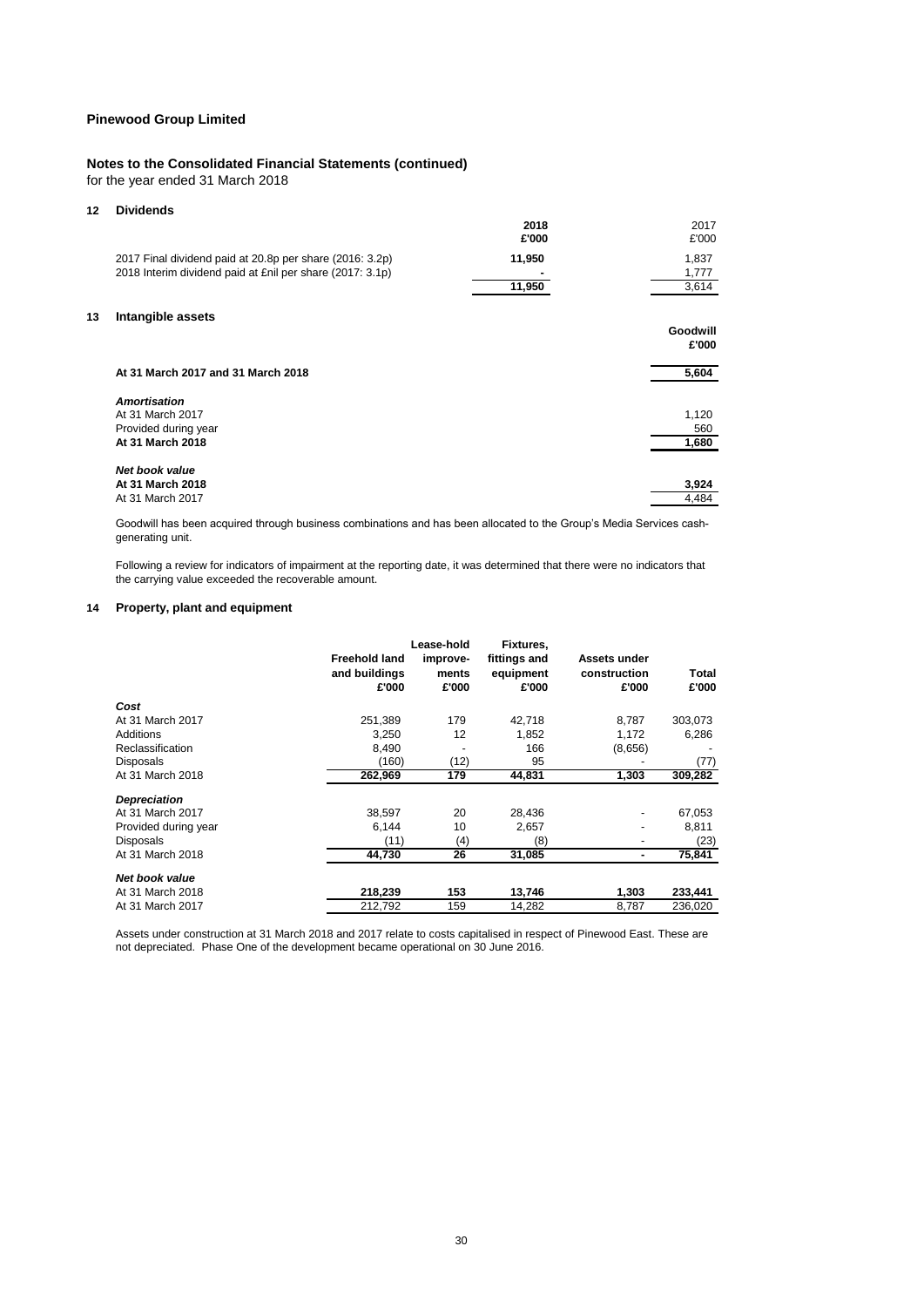## **Notes to the Consolidated Financial Statements (continued)**

for the year ended 31 March 2018

### **14 Property, plant and equipment (continued)**

The Group's long-term loan is secured by a floating charge over the Group's assets.

Included within Fixtures, fittings and equipment are assets held under finance leases with a net book value of £2,734,000 (2017: £3,214,000) and depreciation charged in the year of £514,000 (2017: £570,000).

On 26 June 2018, the Group exchanged contracts for the acquisition of c. 80 acres of land adjacent to Pinewood studios.

### **15 Other investments**

|                  |                                              | £'000                                         |
|------------------|----------------------------------------------|-----------------------------------------------|
|                  |                                              | 1,220                                         |
|                  |                                              | 460                                           |
|                  |                                              | 1,680                                         |
|                  |                                              |                                               |
|                  |                                              | 1,680                                         |
|                  |                                              | 1,220                                         |
|                  |                                              |                                               |
|                  |                                              | % equity interest                             |
|                  |                                              | 15.0%                                         |
| Film IT services | United Kingdom                               | 12.5%                                         |
|                  | <b>Principal Activity</b><br>Holding company | Country of<br>incorporation<br>United Kingdom |

PMBS Holdings Limited owns 100% of Pinewood MBS Lighting Limited, a company that has an exclusive agreement to provide Lighting facilities at the Group's UK facilities.

The registered office of PMBS Holding Limited is: Pinewood Studios, Pinewood Road, Iver Heath, Buckinghamshire, SL0 0NH.

The registered office of POP Global Limited is: 6 Elder Street, London, England, E1 6BT.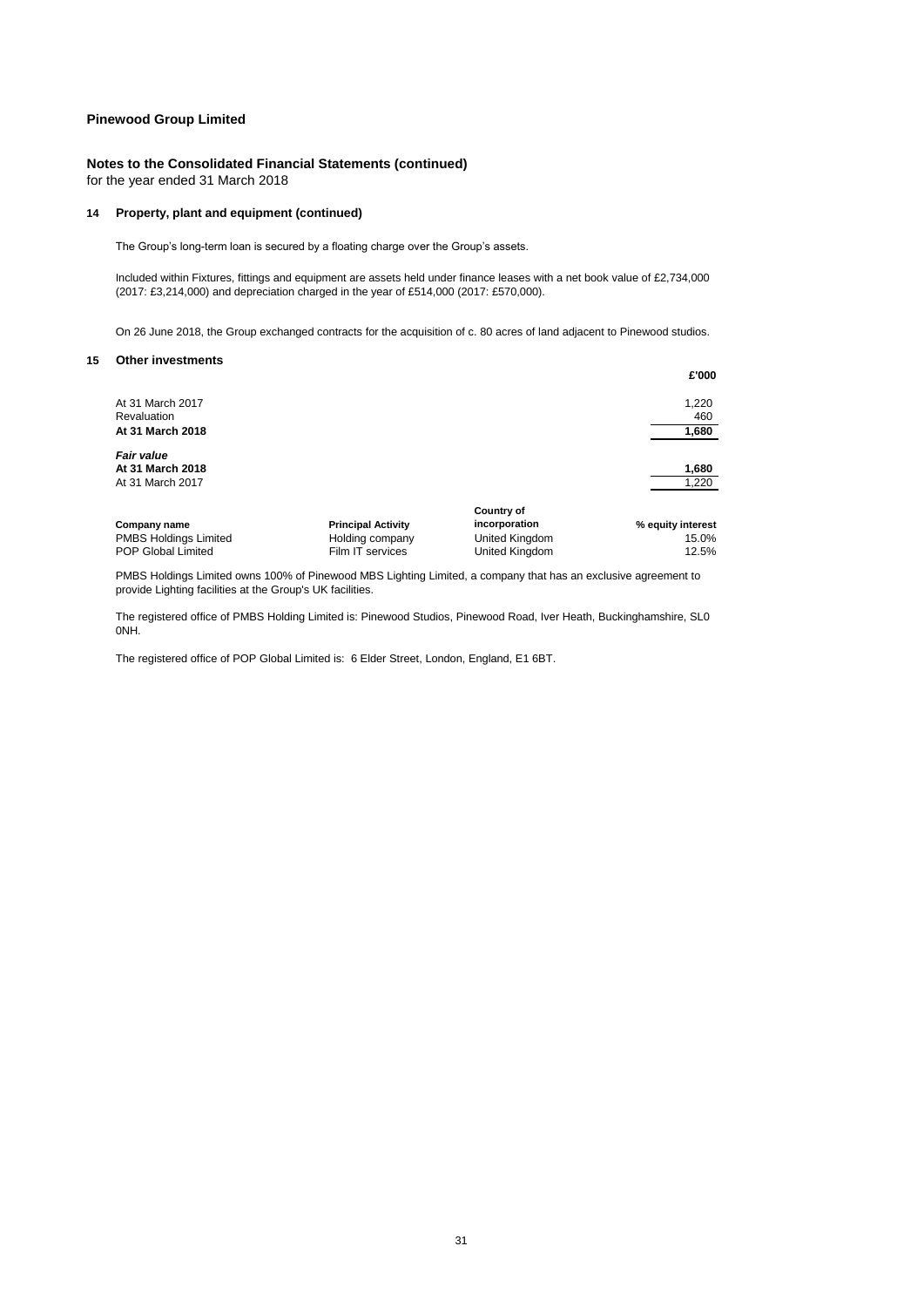## **Notes to the Consolidated Financial Statements (continued)**

for the year ended 31 March 2018

### **16 Financial instruments held at fair value through profit or loss**

The carrying value of the Group's financial instruments measured at fair value through profit or loss at 31 March 2018 were:

|                                                                      | 2018  | 2017  |
|----------------------------------------------------------------------|-------|-------|
| Financial assets measured at fair value through profit or loss:      | £'000 | £'000 |
| Other investments (Note 15)                                          | 1,680 | 1.220 |
| Loan notes receivable (Note 17)                                      | 2,738 | 2,531 |
| Fair value at 31 March 2018                                          | 4.418 | 3,751 |
|                                                                      | 2018  | 2017  |
| Financial liabilities measured at fair value through profit or loss: | £'000 | £'000 |
| Derivatives (Note 22)                                                | 1,781 | 3,687 |
| Fair value at 31 March 2018                                          | 1.781 | 3.687 |

### *Other investments (Equity)*

The fair value of the equity has been calculated by using a discounted cashflow model. The key inputs in respect of the discounted cashflow model are the discount factor of 11%, deemed to be a market rate reflecting the risks associated with the asset, the projected annual cashflows and an annual growth factor applied of 2.5%.

### *Loan notes receivable*

The fair value calculations for the loan use eight year income projections and assume an 8% coupon on the loan is rolled into the loan balance. The par value of the loan notes is £2.7m and the fair value exercise with the assumptions noted below results in a fair value that is in line with this par value. The key assumptions used in the value in use calculations are:

#### *Discount rate*

The discount rate reflects the current market assessment of the risks specific to the financial instrument. The discount rate was calculated using the Group's cost of debt. The discount rate used for the year ended 31 March 2018 is 8% (2017: 9.3%).

#### *Income from operations*

Income projections are fixed using an interest coupon of 8% on the loan notes.

### **17 Trade and other receivables**

|                                               | 2018    | 2017   |
|-----------------------------------------------|---------|--------|
|                                               | £'000   | £'000  |
| Amount falling due within one year:           |         |        |
| Trade receivables - Media services            | 21.118  | 6.521  |
| Trade receivables - Film production companies | 105     | 4.125  |
| Prepayments and other receivables             | 2,638   | 5,026  |
| Loan notes receivable                         | 2,738   | 2,531  |
| Corporation tax receivable                    |         | 1,546  |
|                                               | 26,599  | 19.749 |
| Amount falling due after more than one year:  |         |        |
| Loans due from parent undertakings            | 129,045 |        |
|                                               | 129.045 |        |
|                                               | 155.644 | 19.749 |

Loan notes receivable of £2,738,000 (2017: £2,531,000) are due for repayment by 1 January 2025. Interest, which is rolled up, is charged at 8% and is payable in June and December each year.

Loans due from parent undertakings are due for repayment on 1 December 2023 and carry interest charged at 4.05% (2017: nil).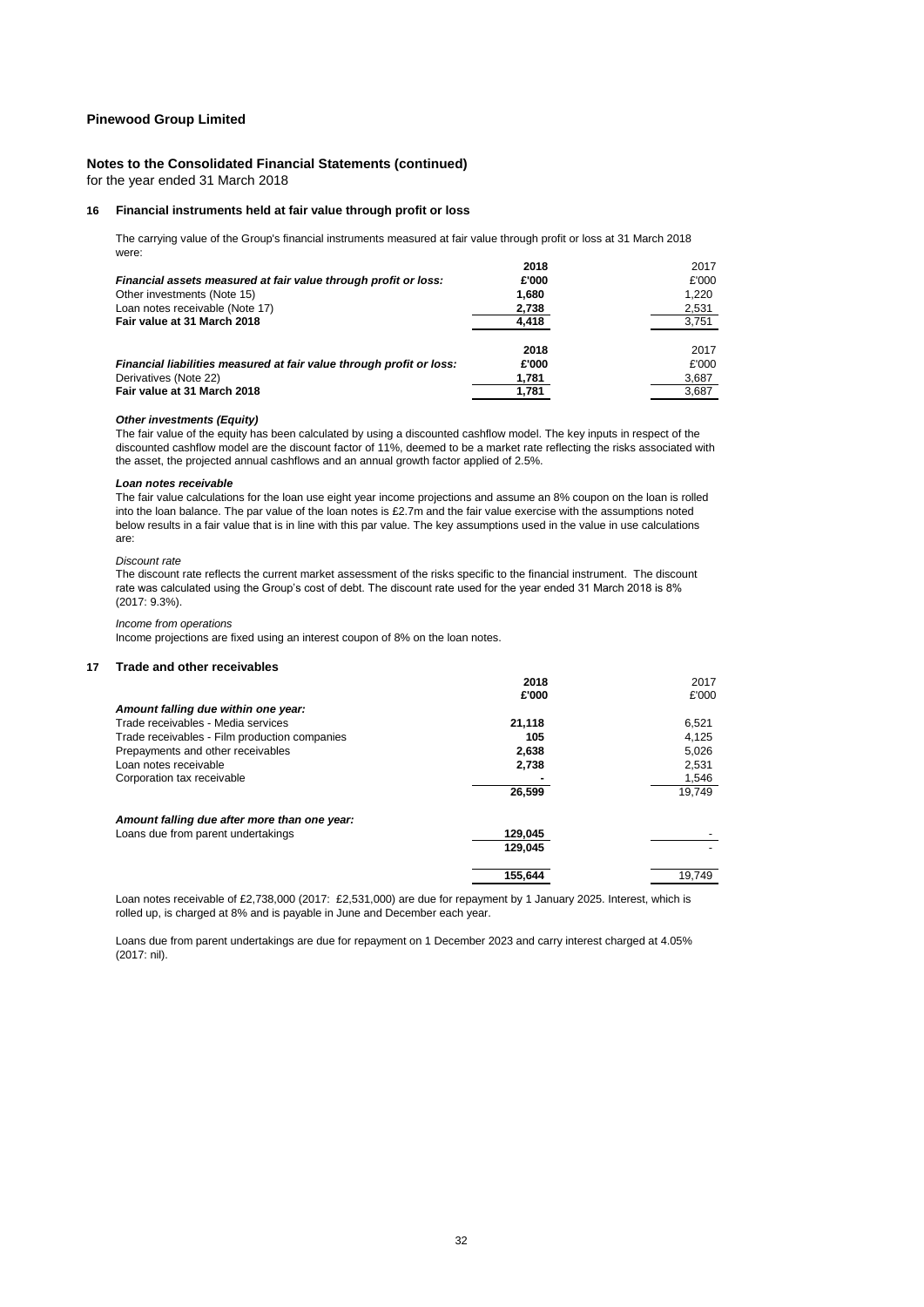## **Notes to the Consolidated Financial Statements (continued)**

for the year ended 31 March 2018

### **18 Cash and cash equivalents**

Included within the cash and cash equivalents balance per the statement of financial position at the reporting date are amounts unavailable for general use. These amounts relate to funds reserved solely for use in the production of specific Media Investment Film production company operations.

|    |                                        | 2018   | 2017   |
|----|----------------------------------------|--------|--------|
|    |                                        | £'000  | £'000  |
|    | Cash available for general use         | 42,653 | 26,999 |
|    | Restricted cash and cash equivalents   | 390    | 1,465  |
|    | Net cash and cash equivalents          | 43,043 | 28,464 |
| 19 | Share capital                          |        |        |
|    |                                        | 2018   | 2017   |
|    | Issued, called up and fully paid       | £'000  | £'000  |
|    | 57,409,926 Ordinary shares of 10p each | 5.741  | 5.741  |

The Ordinary shares, which carry no right to fixed income, each carry the right to one vote at general meetings of the Company.

#### **20 Reserves**

#### *Share premium*

Consideration received for shares issued above their nominal value net of transaction costs.

#### *Other reserves*

Other reserves represent Capital redemption reserve £135,000 and Merger reserve £348,000.

#### *Capital redemption reserve*

The capital redemption reserve represents amounts reserved in accordance with section 733 of the Companies Act 2006 relating to the cancellation of shares.

#### *Merger reserve*

On acquiring Shepperton Studios Limited the Company issued ordinary shares as part of the consideration. Merger relief was taken in accordance with Section 131 of the Companies Act 1985 (since succeeded by Section 612 of Companies Act 2006), and hence £348,000 was credited to the merger reserve.

#### *Translation reserve*

Cumulative effect of the effect of foreign currency translation of operations with a functional currency other than Sterling in line with the Group's foreign currency translation accounting policy.

#### *Retained earnings*

Cumulative profit and loss net of distributions to owners.

### **21 Interest bearing loans and borrowings**

|                                                      |       | <b>Maturity</b> | 2018<br>£'000 | 2017<br>£'000 |
|------------------------------------------------------|-------|-----------------|---------------|---------------|
| <b>Current Borrowings</b>                            |       |                 |               |               |
| Bank overdraft                                       | (i)   | Annual renewal  |               |               |
| <b>Non-Current Borrowings</b>                        |       |                 |               |               |
| Term loan facility                                   | (iii) | 29 May 2019     |               | 100,000       |
| Revolving credit facility                            | (i)   | 1 June 2023     |               |               |
| Asset financing                                      | (iii) | 5 November 2019 | 724           | 1,504         |
| Loan notes                                           | (iv)  | 1 December 2023 | 246,681       |               |
| Non-current drawn loan facilities                    |       |                 | 247.405       | 101,504       |
| Secured bank loan arrangement costs                  |       |                 | (1,282)       | (438)         |
|                                                      |       |                 | 246,123       | 101,066       |
| Total current and non-current interest-bearing loans |       |                 |               |               |
| and borrowings                                       |       |                 | 246,123       | 101,066       |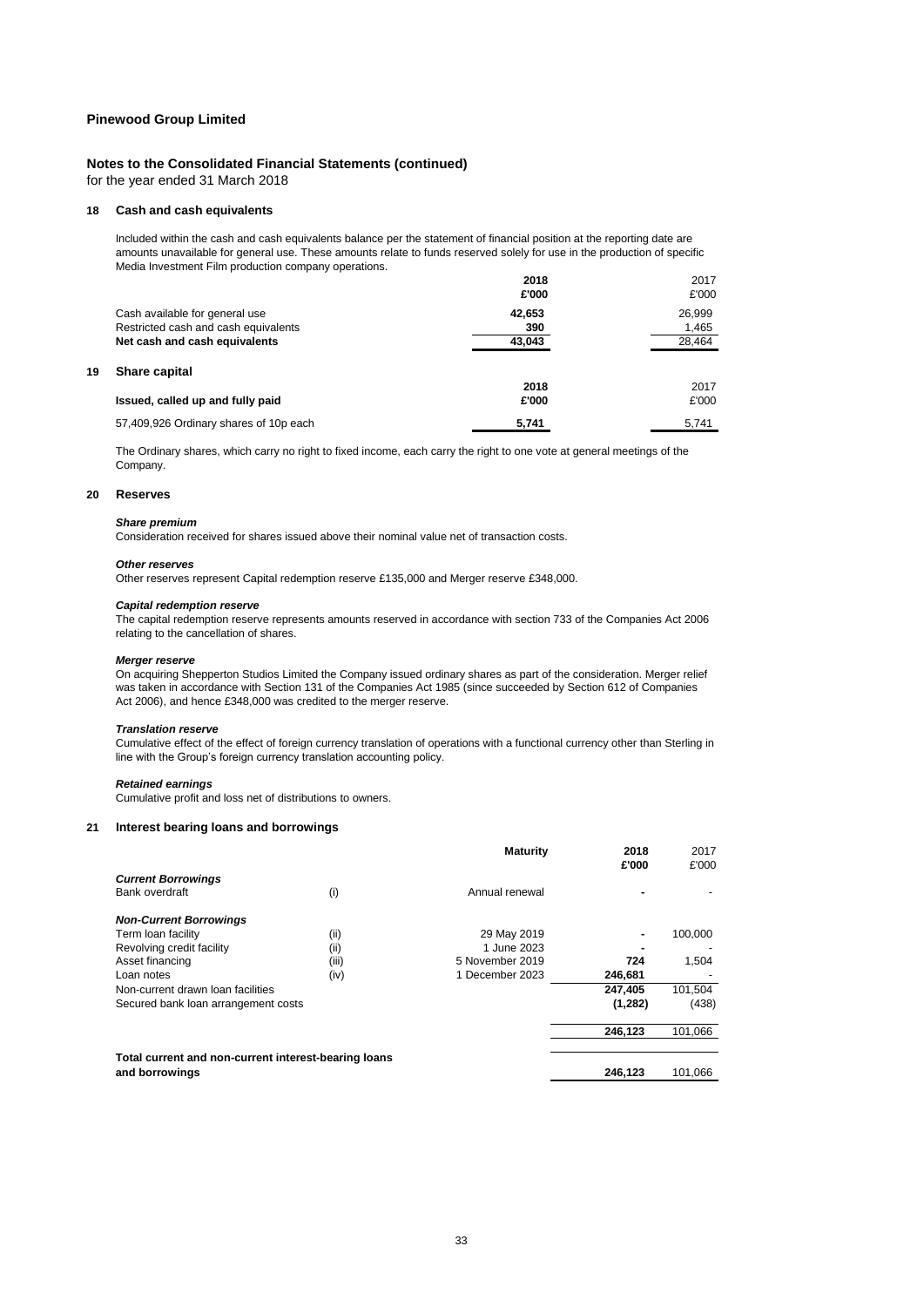### **Notes to the Consolidated Financial Statements (continued)** for the year ended 31 March 2018

#### **21 Interest bearing loans and borrowings (continued)**

The effective interest rates of the above loans and borrowings are: (i) Bank overdraft - base rate plus 2.5% margin; (ii) Term loan facility and Revolving credit facility - LIBOR plus variable margin; (iii) Asset financing - 6.2%; (iv) Loan notes - 4.4%.

At 31 March 2017, the Group had a £100m term loan facility used to fund the construction of Pinewood East. During the year to 31 March 2017, £27m was drawn down on this facility.

On 13 December 2017, a refinancing of the Group was completed. At this date, the Group's existing drawn senior facilities, which were £97.5 million, were repaid in full and £250 million of new 3.75% Senior Secured Notes due 1 December 2023 were issued. Pinewood Group Limited advanced a £127.5 million loan on to its Parent.

On 13 December 2017, the Group completed a super senior revolving credit facility of £50m which is available to draw down until 1 May 2023 with Barclays Bank plc, Credit Suisse AG London Branch, HSBC Bank plc and Lloyds Bank plc. The Group terminated its existing £35 million multi-currency revolving credit facility and its £5m overdraft facility.

Interest-bearing loans and borrowings are stated net of unamortised issue costs of £7.7 million. The issue costs are being amortised over the term of the interest-bearing loans and borrowings to which they relate.

These facilities are secured on certain of the principal assets of the Group.

#### *Asset financing facility*

The asset financing facility comprises of both a sterling chattel mortgage facility and a finance lease facility which are over a fixed term with fixed monthly payments and are secured over identifiable assets of an equal value. These assets are classified as 'Fixtures, fittings and equipment' within 'Property, plant and equipment' in the statement of financial position.

#### *Borrowing facilities*

The available but undrawn committed facilities are as follows:

|                                     | Within 1      |                    |                   |                |
|-------------------------------------|---------------|--------------------|-------------------|----------------|
| At 31 March 2018:                   | year<br>£'000 | 1-4 years<br>£'000 | 5+ years<br>£'000 | Total<br>£'000 |
| <b>Facilities:</b>                  |               |                    |                   |                |
| Revolving credit facility           |               |                    | 50,000            | 50,000         |
| Asset financing facility            | 559           | 165                |                   | 724            |
| Loan notes                          |               |                    | 250,000           | 250,000        |
| <b>Total facilities</b>             | 559           | 165                | 300,000           | 300,724        |
| Drawn Ioans:                        |               |                    |                   |                |
| Revolving credit facility           |               |                    |                   |                |
| Asset financing facility            | (559)         | (165)              |                   | (724)          |
| Loan notes                          |               |                    | (250.000)         | (250,000)      |
| Total drawn Ioans                   | (559)         | (165)              | (250,000)         | (250,724)      |
| Undrawn facilities:                 |               |                    |                   |                |
| Revolving credit facility           |               |                    | 50,000            | 50,000         |
| Asset financing facility            |               |                    |                   |                |
| Loan notes                          |               |                    |                   |                |
| <b>Undrawn committed facilities</b> |               |                    | 50,000            | 50,000         |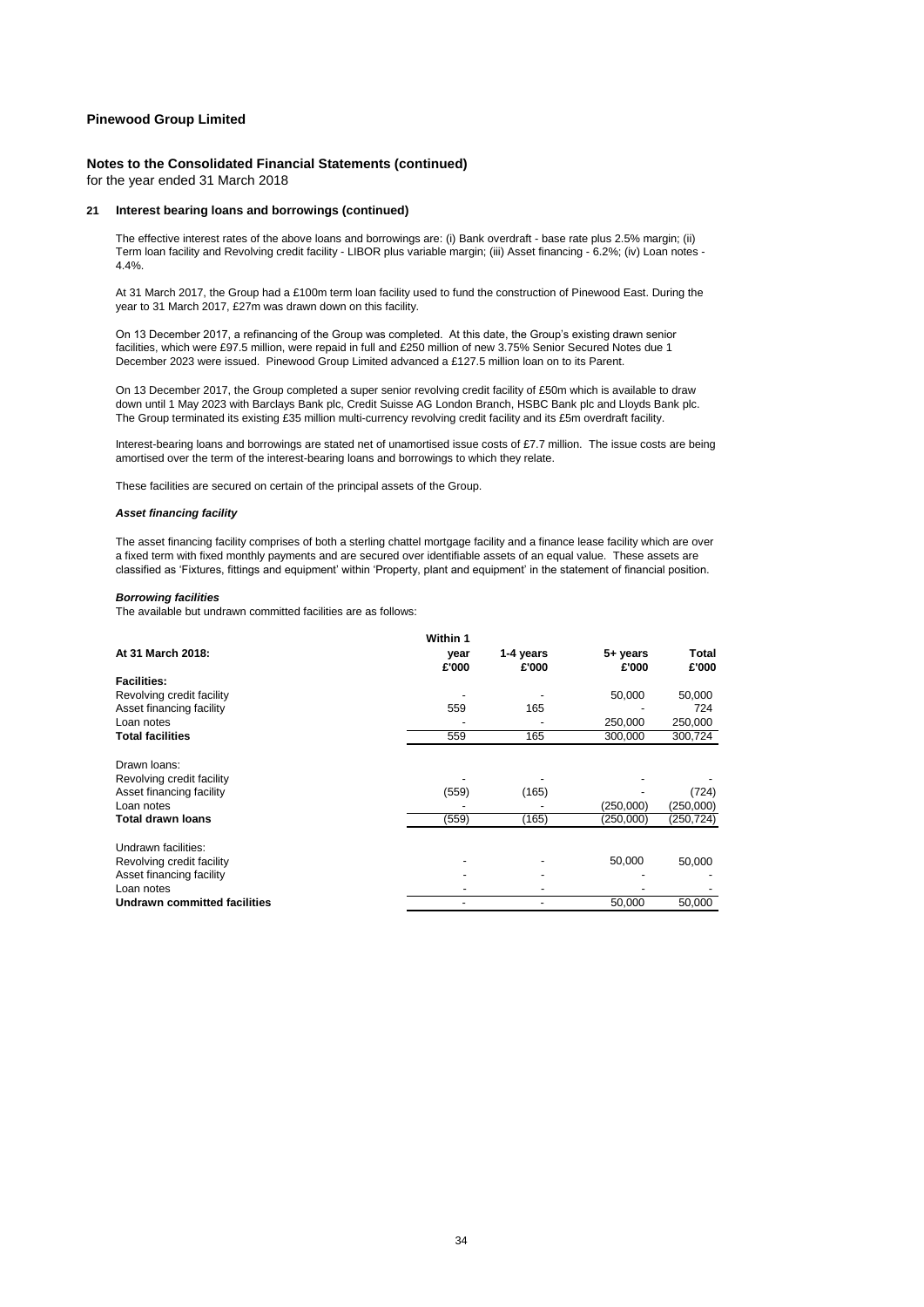### **Notes to the Consolidated Financial Statements (continued)** for the year ended 31 March 2018

### **22 Derivative financial instruments**

The Group's interest rate swaps are recognised as derivative financial instruments. Fair value movements are recognised in the income statement within interest receivable and similar income.

|                                                         | 2018  | 2017  |
|---------------------------------------------------------|-------|-------|
|                                                         | £'000 | £'000 |
| Financial liabilities carried at fair value:            |       |       |
| Non-current derivative financial instrument liabilities | 1.781 | 3.687 |
|                                                         | 1.781 | 3.687 |

### *Interest rate swaps*

To minimise the volatility in cash flows from a change in LIBOR, the Group held interest rate swaps designated as hedges against drawn debt obligations as detailed below.

| Effective interest rate % | <b>Maturity</b> | 2018<br>£'000 | 2017<br>£'000 |
|---------------------------|-----------------|---------------|---------------|
| 2.00% + variable margin   | 30 April 2025   | 25.000        | 25.000        |
| 2.08% + variable margin   | 30 April 2022   | 25,000        | 25,000        |
|                           |                 | 50.000        | 50.000        |

The Group's economic hedges of interest rate risk are treated as derivative financial instruments and fair value movements are recognised in the income statement.

The interest swap finance costs are charged to the income statement when the swap is payable. The swaps are payable on a quarterly basis.

### **23 Trade and other payables**

|                                             | 2018   | 2017   |
|---------------------------------------------|--------|--------|
|                                             | £'000  | £'000  |
| Trade payables - Media services             | 3.345  | 4.218  |
| Trade payables - Film production companies  | 1.753  | 4,909  |
| Corporation tax payable                     | 794    |        |
| Value added tax                             | 2.902  | 3,823  |
| Other payables                              | 942    | 1.545  |
| Accruals                                    | 4.842  | 10.652 |
| Amounts due to parent company               | 3,124  | 2,043  |
| Capital expenditure related payables        | 4.536  | 5.986  |
| Deferred royalty                            | 685    | 835    |
| Deferred income - Media services            | 25,802 | 18.637 |
| Deferred income - Film production companies | 37     | 1,013  |
|                                             | 48.762 | 53.661 |

Amounts due to parent company bear interest at 4.05% and have no fixed repayment terms.

No fixed security has been given in respect of any of the items listed above.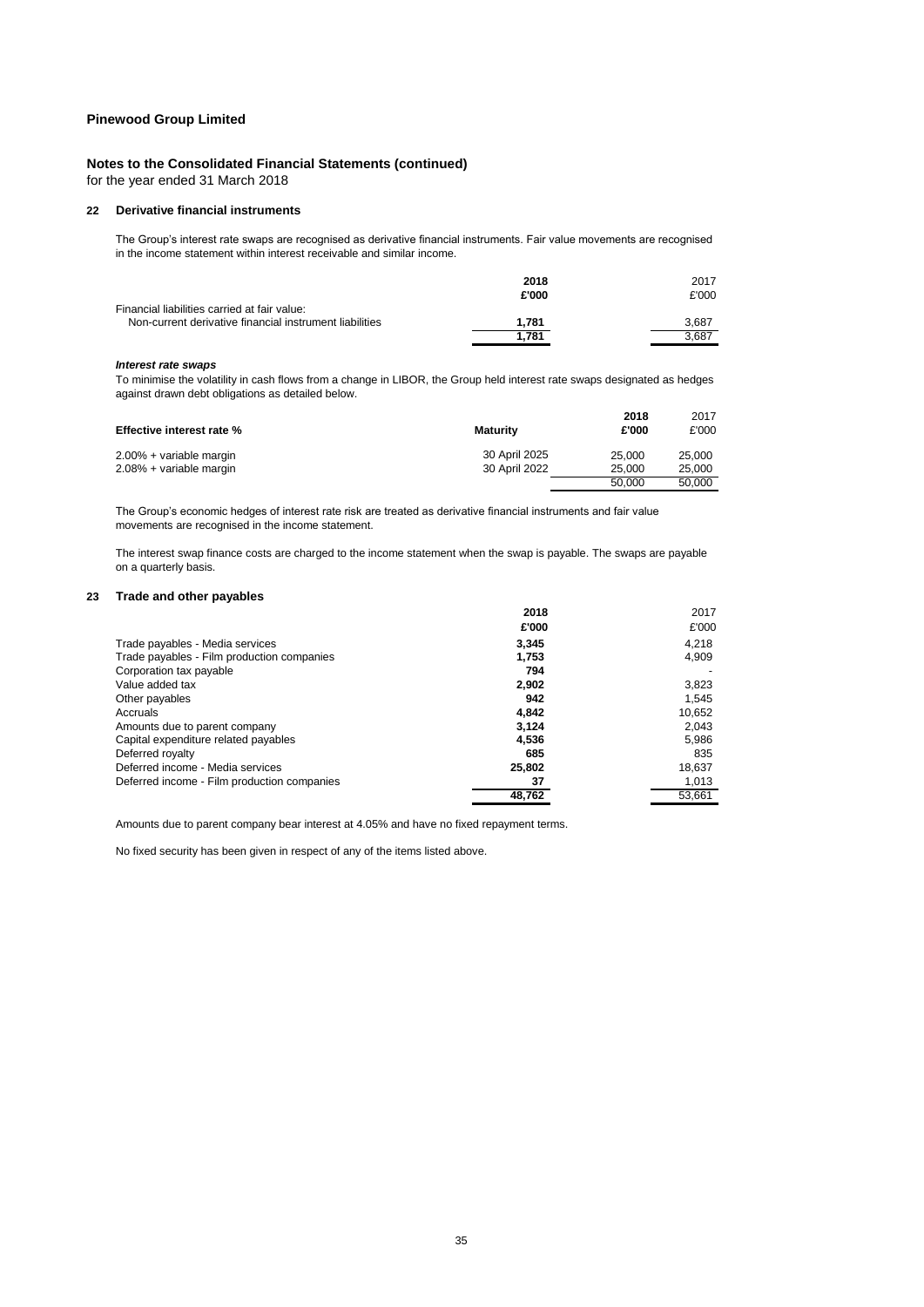### **Notes to the Consolidated Financial Statements (continued)**

for the year ended 31 March 2018

#### **24 Obligations under leases**

#### *Operating leases as lessee*

Future minimum rentals payable on the Group's non-cancellable operating leases as at 31 March 2018 and 31 March 2017 are as follows:

|                                             | 2018  | 2017  |
|---------------------------------------------|-------|-------|
|                                             | £'000 | £'000 |
| Within one year                             | 470   | 1.109 |
| After one year but not more than five years | 1.490 | 4.009 |
| After five years but not more than 20 years | ٠     | 4.258 |
|                                             | 1.960 | 9.376 |

During the year two of the Group's property rental agreements were cancelled. The landlords released the group from obligations under these lease agreements and no payments under the operating lease agreements are due after 31 March 2018 (2017 - £7.4m).

### *Operating leases as lessor*

Future minimum rentals receivable under non-cancellable operating leases as at 31 March 2018 and 31 March 2017 are as follows:

|                                             | 2018   | 2017                     |
|---------------------------------------------|--------|--------------------------|
|                                             | £'000  | £'000                    |
| Within one year                             | 9,975  |                          |
| After one year but not more than five years | 33.018 | $\overline{\phantom{a}}$ |
|                                             | 42.993 | $\overline{\phantom{a}}$ |
|                                             |        |                          |

During the year the Group leased a part of its freehold premises to an unconnected company for 5 years.

#### *Finance leases as lessee*

Obligations under finance leases are secured on the assets to which they relate. The future minimum lease payments as at 31 March 2018 and 31 March 2017 are as follows:

|                                             | 2018  | 2017  |
|---------------------------------------------|-------|-------|
|                                             | £'000 | £'000 |
| Within one year                             | 580   | 824   |
| After one year but not more than five years | 167   | 741   |
|                                             | 747   | .565  |

### **25 Related party transactions**

The Group has elected not to disclose related party transactions entered into between wholly owned members of its wider group in accordance with paragraph 331A of FRS 102.

The Group's subsidiary undertakings are listed in Note 4 to the Parent Company financial statements.

A number of the Group's subsidiary undertakings have claimed exemption from audit, these are listed in Note 4 to the Parent Company financial statements.

Transactions between the Group and its related parties are disclosed below:

|                                             | 2018  | 2017  |
|---------------------------------------------|-------|-------|
|                                             | £'000 | £'000 |
| Sales to jointly controlled entities        | 814   | 3.093 |
| Purchases from jointly controlled entities  | 411   | 242   |
| Amounts owed to jointly controlled entities |       | 27    |
| Amounts owed by jointly controlled entities | 564   | 178   |

### **26 Ultimate parent undertaking and controlling party**

On 4 October 2016, Pinewood Group plc was acquired by Picture Holdco Limited, whose ultimate parent undertaking and controlling party is PW Real Estate Fund III GP Limited, in its capacity as General Partner of PW Real Estate Fund III LP.

On 5 October 2016, Pinewood Group plc re-registered from a public limited company and became Pinewood Group Limited.

The registered office address of Picture Holdco Limited is 4th Floor, 18 St. Swithin's Lane, London, England, EC4N 8AD. Picture Holdco Limited is the only parent of Pinewood Group Limited which prepares consolidated financial statements, and these will be publicly available at Companies House.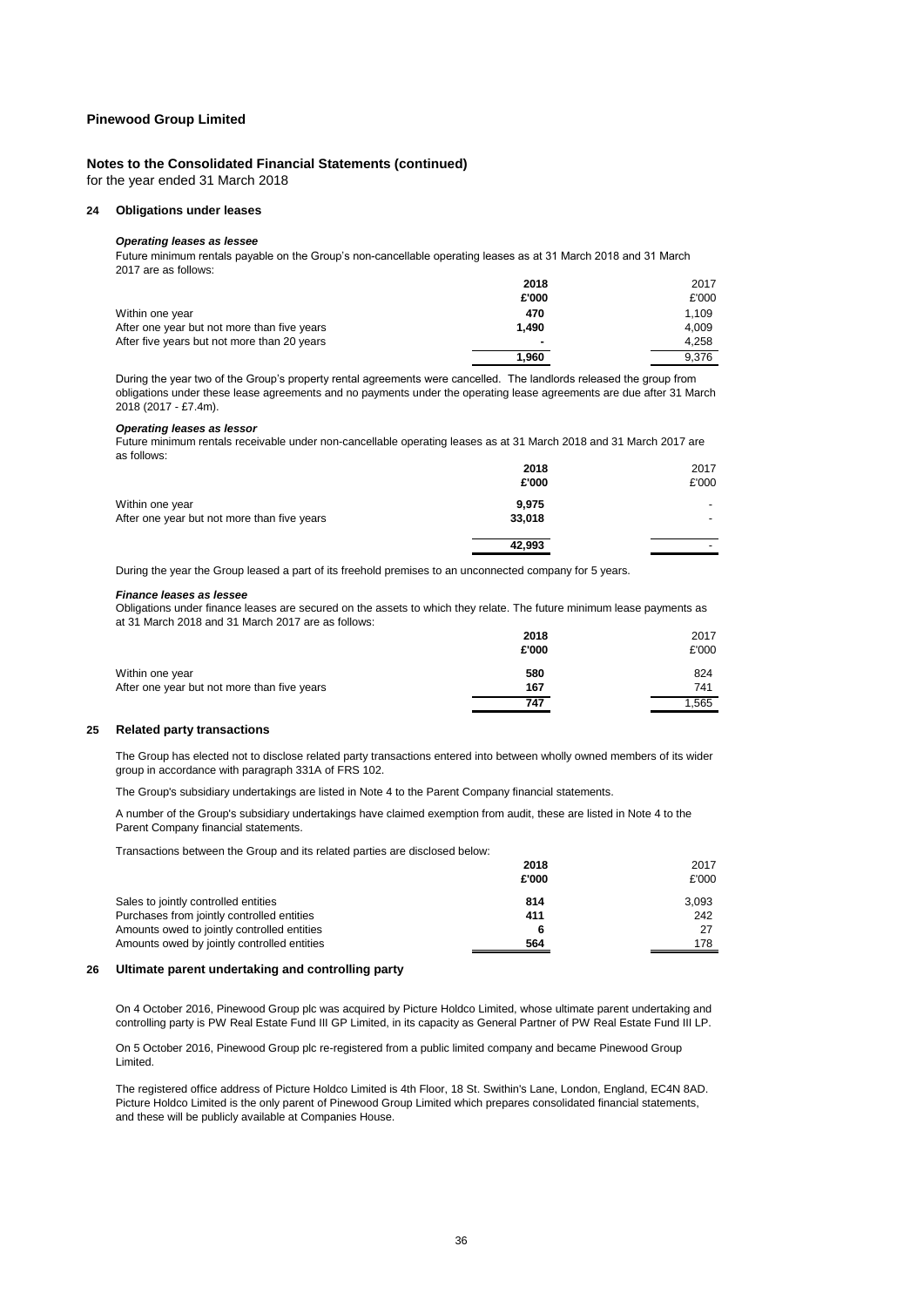## **Parent Company Statement of Financial Position**

as at 31 March 2018

|                                       | Note | 2018<br>£'000 | 2017<br>£'000 |
|---------------------------------------|------|---------------|---------------|
| Assets                                |      |               |               |
| <b>Non current assets</b>             |      |               |               |
| Investments                           | 4    | 33,006        | 32,956        |
| Deferred tax asset                    |      | 128           | 128           |
|                                       |      | 33,134        | 33,084        |
| <b>Current assets</b>                 |      |               |               |
| Trade and other receivables           |      |               |               |
| Due within one year                   | 5    | 259,869       | 278,470       |
| Due after more than one year          | 5    | 129,045       |               |
| Cash and cash equivalents             |      | 32,472        | 4,503         |
|                                       |      | 421,386       | 282,973       |
| <b>Total assets</b>                   |      | 454,520       | 316,057       |
| <b>Equity and liabilities</b>         |      |               |               |
| Share capital                         | 6    | 5,741         | 5,741         |
| Share premium                         |      | 76,696        | 76,696        |
| Capital redemption reserve            |      | 135           | 135           |
| Merger reserve                        |      | 348           | 348           |
| <b>Translation reserve</b>            |      | 887           | 1,340         |
| Retained earnings                     |      | 2,657         | 17,891        |
| Total equity                          |      | 86,464        | 102,151       |
| <b>Non-current liabilities</b>        |      |               |               |
| Interest bearing loans and borrowings | 7    | 249,442       | 101,066       |
| Derivative financial instruments      | 8    | 1,781         | 3,687         |
|                                       |      | 251,223       | 104,753       |
| <b>Current liabilities</b>            |      |               |               |
| Trade and other payables              | 9    | 116,833       | 109,153       |
|                                       |      | 116,833       | 109,153       |
| <b>Total liabilities</b>              |      | 368,056       | 213,906       |
| <b>Total equity and liabilities</b>   |      | 454,520       | 316,057       |

As permitted by section 408(4) of the Companies Act 2006, the Company has elected not to present its own income statement for the year. The loss of the Company for the year was £3,284,000 (year ended 31 March 2017: profit of £3,138,000).

The financial statements of Pinewood Group Limited (registered number: 3889552) were approved and authorised for issue by the Board of Directors on 26 June 2018. They were signed on its behalf by:

#### **C J Naisby Director**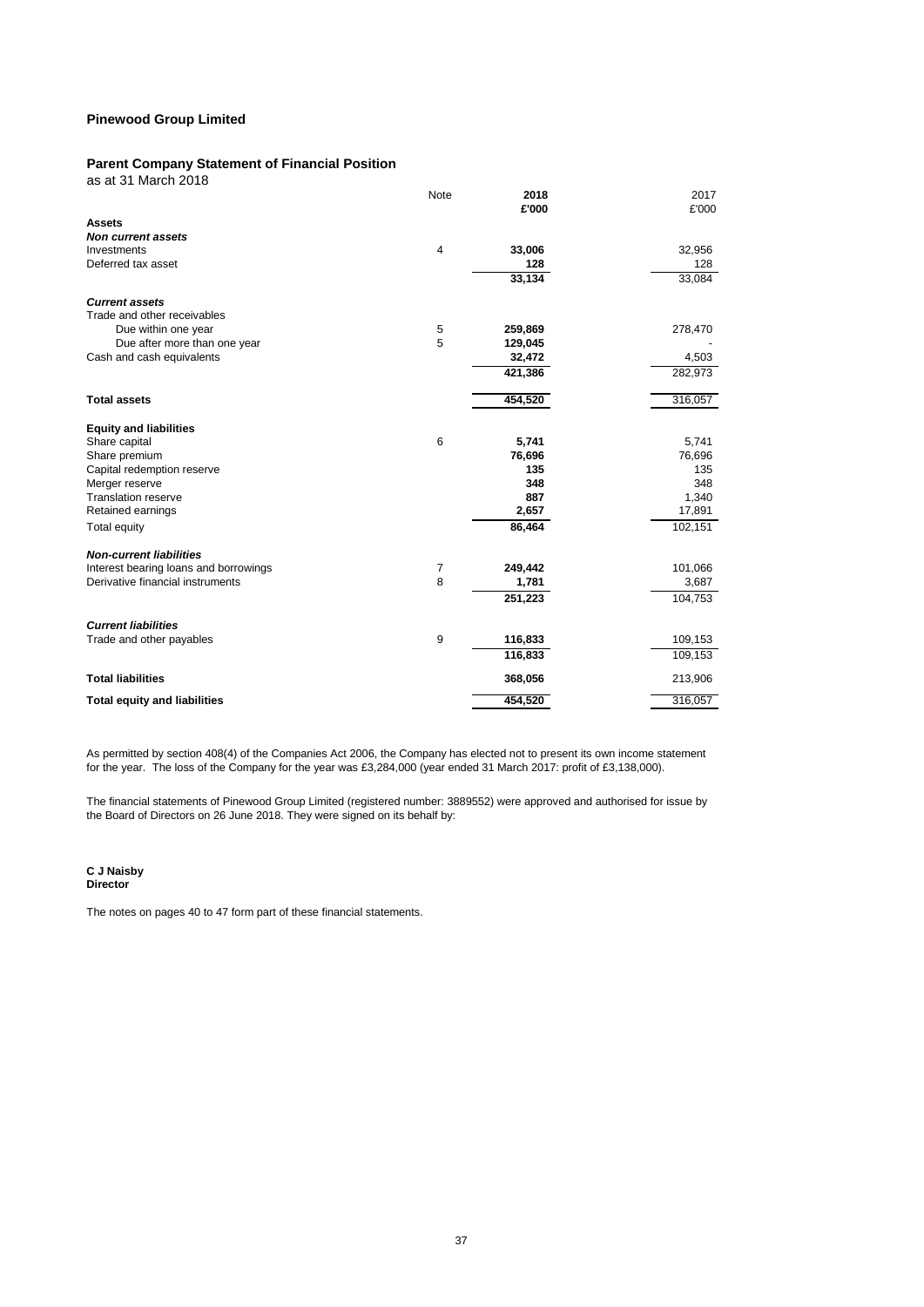### **Parent Company Statement of Changes in Equity**

for the year ended 31 March 2018

|                                            | £'000 | Share capital Share premium<br>£'000 | <b>Translation</b><br>reserve<br>£'000 | Other reserves<br>£'000 | <b>Retained earnings</b><br>£'000 | <b>Total equity</b><br>£'000 |
|--------------------------------------------|-------|--------------------------------------|----------------------------------------|-------------------------|-----------------------------------|------------------------------|
| At 01 April 2017                           | 5,741 | 76,696                               | 1,340                                  | 483                     | 17,891                            | 102,151                      |
| Loss for the year                          |       |                                      |                                        |                         | (3,284)                           | (3,284)                      |
| Translation reserve movement               |       |                                      | (453)                                  |                         |                                   | (453)                        |
| Total comprehensive income for<br>the year |       |                                      | (453)                                  |                         | (3,284)                           | (3,737)                      |
| Equity dividends                           |       |                                      |                                        |                         | (11, 950)                         | (11, 950)                    |
| At 31 March 2018                           | 5,741 | 76,696                               | 887                                    | 483                     | 2,657                             | 86,464                       |
| At 01 April 2016                           | 5,741 | 76,696                               |                                        | 483                     | 18,367                            | 101,287                      |
| Profit for the year                        |       |                                      |                                        |                         | 3,138                             | 3,138                        |
| Translation reserve movement               |       |                                      | 1,340                                  |                         |                                   | 1,340                        |
| Total comprehensive income for<br>the year |       |                                      | 1,340                                  |                         | 3,138                             | 4,478                        |
| Equity dividends                           |       |                                      |                                        |                         | (3,614)                           | (3,614)                      |
| At 31 March 2017                           | 5,741 | 76,696                               | 1,340                                  | 483                     | 17,891                            | 102,151                      |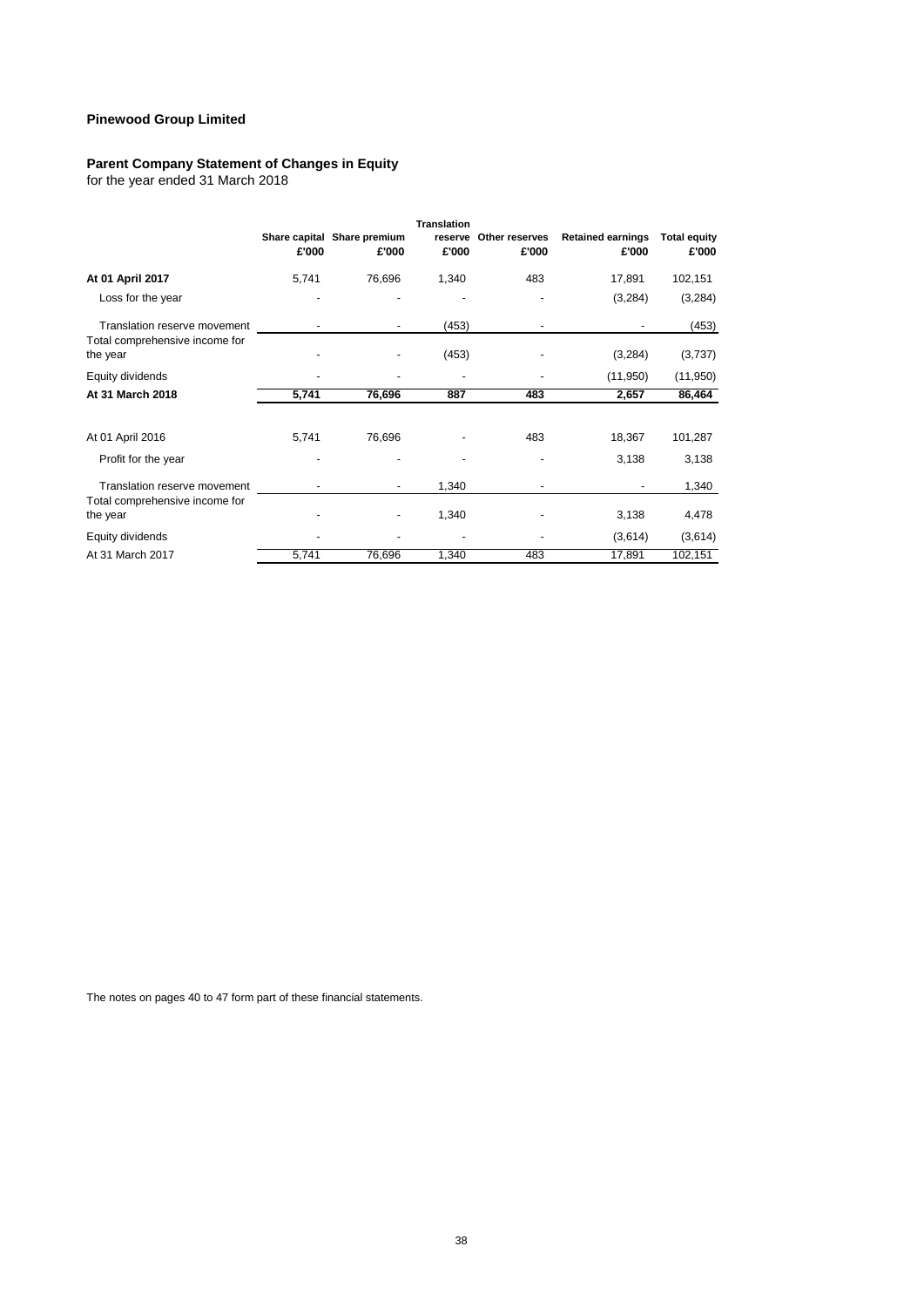### **Notes to the Parent Company Financial Statements**

for the year ended 31 March 2018

Pinewood Group Limited ("the Company") is a private company limited by shares incorporated and domiciled in England. The registered office is located at Pinewood Studios, Pinewood Road, Iver Heath, Buckinghamshire, SL0 0NH.

### **1 Accounting policies**

The principal accounting policies are summarised below. They have all been applied consistently throughout the current year and prior year.

#### *Accounting convention*

These financial statements have been prepared in accordance with FRS 102 'The Financial Reporting Standard applicable in the UK and Republic of Ireland' ("FRS 102") and the requirements of the Companies Act 2006, including the provisions of the Large and Medium-sized Companies and Groups (Accounts and Reports) Regulations 2008, and under historical cost convention.

This company is a qualifying entity for the purposes of FRS 102, being a member of a group where the parent of that group prepares publicly available consolidated financial statements, including this company, which are intended to give a true and fair view of the assets, liabilities, financial position and profit or loss of the group. The company has therefore taken advantage of exemptions from the following disclosure requirements:

• Section 4 'Statement of Financial Position' – Reconciliation of the opening and closing number of shares;

• Section 7 'Statement of Cash Flows' – Presentation of a statement of cash flow and related notes and disclosures; • Section 11 'Basic Financial Instruments' and Section 12 'Other Financial Instrument Issues' – Carrying amounts, interest income/expense and net gains/losses for each category of financial instrument; basis of determining fair values; details of collateral, details of hedges, hedging fair value changes recognised in profit or loss and in other comprehensive income; • Section 33 'Related Party Disclosures' – Compensation for key management personnel.

The financial statements of the company are consolidated in the financial statements on pages 11 to 35.

#### *Going concern*

No material uncertainties that may cast significant doubt on the ability of the Company to continue as a going concern into the foreseeable future have been identified by the Directors. Therefore, the financial statements have been prepared on the going concern basis.

#### *Fixed assets investments*

Investments in subsidiaries and joint ventures are stated initially at cost. The carrying values are reviewed for impairments if events or changes in circumstances indicate the carrying values may not be recoverable.

#### *Financial instruments*

Financial assets and financial liabilities are recognised when the Company becomes a party to the contractual provisions of the instrument.

Financial liabilities and equity instruments are classified according to the substance of the contractual arrangements entered into. An equity instrument is any contract that evidences a residual interest in the assets of the Company after deducting all of its liabilities.

#### *Financial assets and liabilities*

All financial assets and liabilities are initially measured at transaction price (including transaction costs), except for those financial assets classified as at fair value through profit or loss, which are initially measured at fair value (which is normally the transaction price excluding transaction costs), unless the arrangement constitutes a financing transaction. If an arrangement constitutes a finance transaction, the financial asset or financial liability is measured at the present value of the future payments discounted at a market rate of interest for a similar debt instrument.

Financial assets are derecognised when and only when a) the contractual rights to the cash flows from the financial asset expire or are settled, b) the Group transfers to another party substantially all of the risks and rewards of ownership of the financial asset, or c) the Group, despite having retained some significant risks and rewards of ownership, has transferred control of the asset to another party and the other party has the practical ability to sell the asset in its entirety to an unrelated third party and is able to exercise that ability unilaterally and without needing to impose additional restrictions on the transfer.

Financial liabilities are derecognised only when the obligation specified in the contract is discharged, cancelled or expires.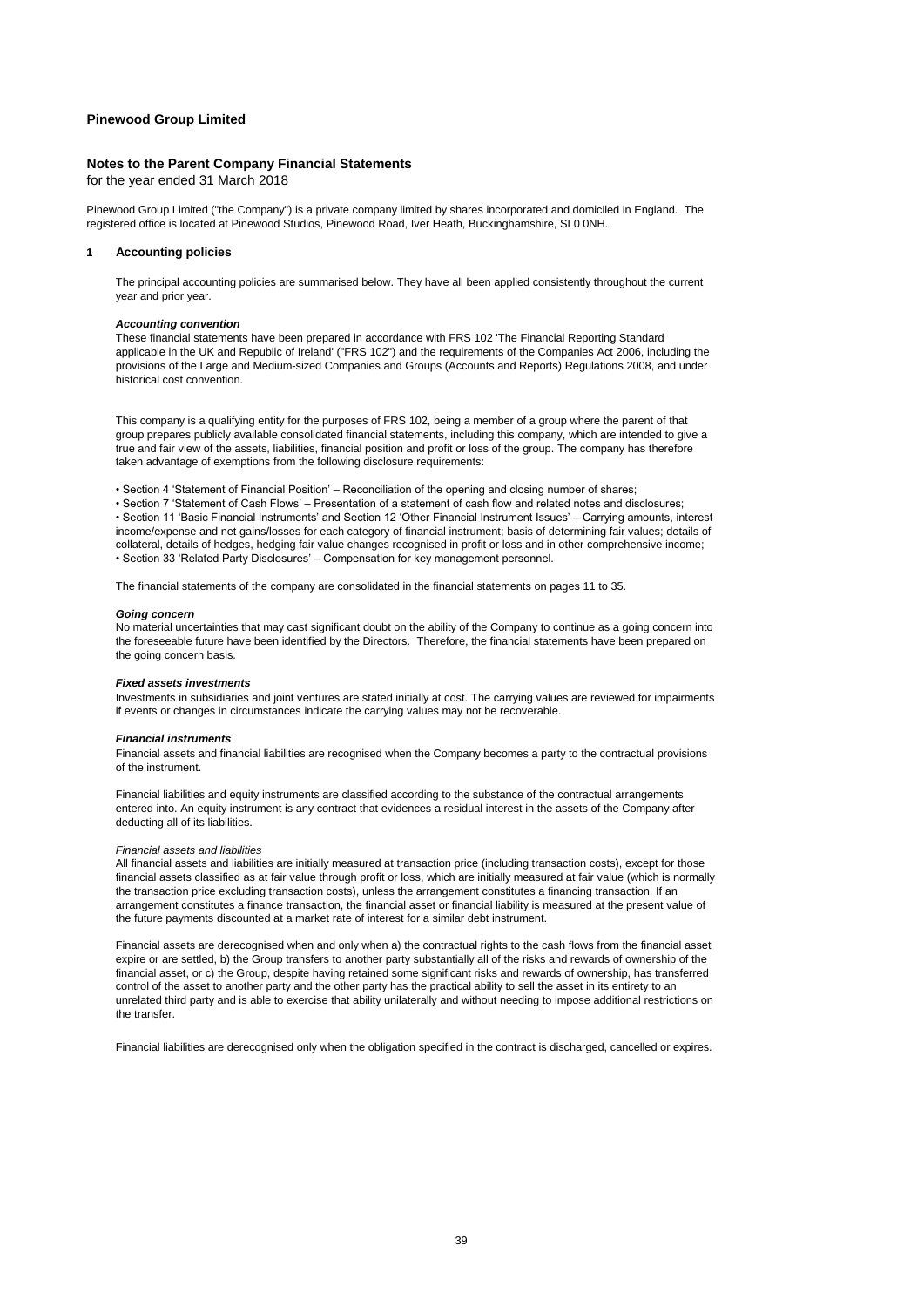### **Notes to the Parent Company Financial Statements (continued)**

for the year ended 31 March 2018

#### **1 Accounting policies (continued)**

#### *Equity instruments*

Equity instruments issued by the Company are recorded at the fair value of proceeds received, cash or other resources received or receivable, net of direct issue costs.

### *Interest-bearing loans and borrowings*

Obligations for loans and borrowings are recognised when the Company becomes party to the related contracts and are measured initially at the fair values of consideration received less directly attributable transaction costs. After initial recognition, interest-bearing loans and borrowings are subsequently measured at amortised cost using the effective interest method, allocating the interest income or interest expense over the relevant period. The loan issue costs are amortised in the income statement over the remaining maturity of the loans at a constant carrying amount and are reviewed for changes in circumstances that may indicate that the loans will not be held to maturity.

#### *Significant accounting judgements, estimates and assumptions*

The preparation of the Company's financial statements requires management to make judgements, estimates and assumptions that affect reported amounts at the reporting date.

Estimates, assumptions and judgements are applied by the Company. These include, but are not limited to, accruals and provisions for impairments of assets. These estimates, assumptions and judgements are also evaluated on a continual basis but are not significant.

### **2 Profit and loss**

As permitted by section 408(4) of the Companies Act 2006, the Company has elected not to present its own income statement for the year. The loss of the Company for the year was £3,284,000 (year ended 31 March 2017: profit of £3,138,000).

#### **3 Staff costs and numbers**

|   | <b>Staff costs including Directors</b> | 2018<br>£'000  | 2017<br>£'000  |
|---|----------------------------------------|----------------|----------------|
|   |                                        |                |                |
|   | <b>Salaries</b>                        | 1,809          | 2,172          |
|   | Social security costs                  | 195            | 203            |
|   | Pension costs                          | 62             | 76             |
|   | Other employee benefits                | 43             | 66             |
|   |                                        | 2,109          | 2,517          |
|   | Average monthly number of employees,   | 2018           | 2017           |
|   | including Executive Directors:         | numbers        | numbers        |
|   | Management                             | 1              | 3              |
|   | Administration                         | 7              | $\overline{7}$ |
|   | Executive                              | $\overline{2}$ | 3              |
|   |                                        | 10             | 13             |
| 4 | <b>Investments</b>                     |                |                |
|   | Cost and net book value                |                | £'000          |
|   | At 31 March 2017                       |                | 32,956         |
|   | Additions                              |                | 50             |
|   | At 31 March 2018                       |                | 33,006         |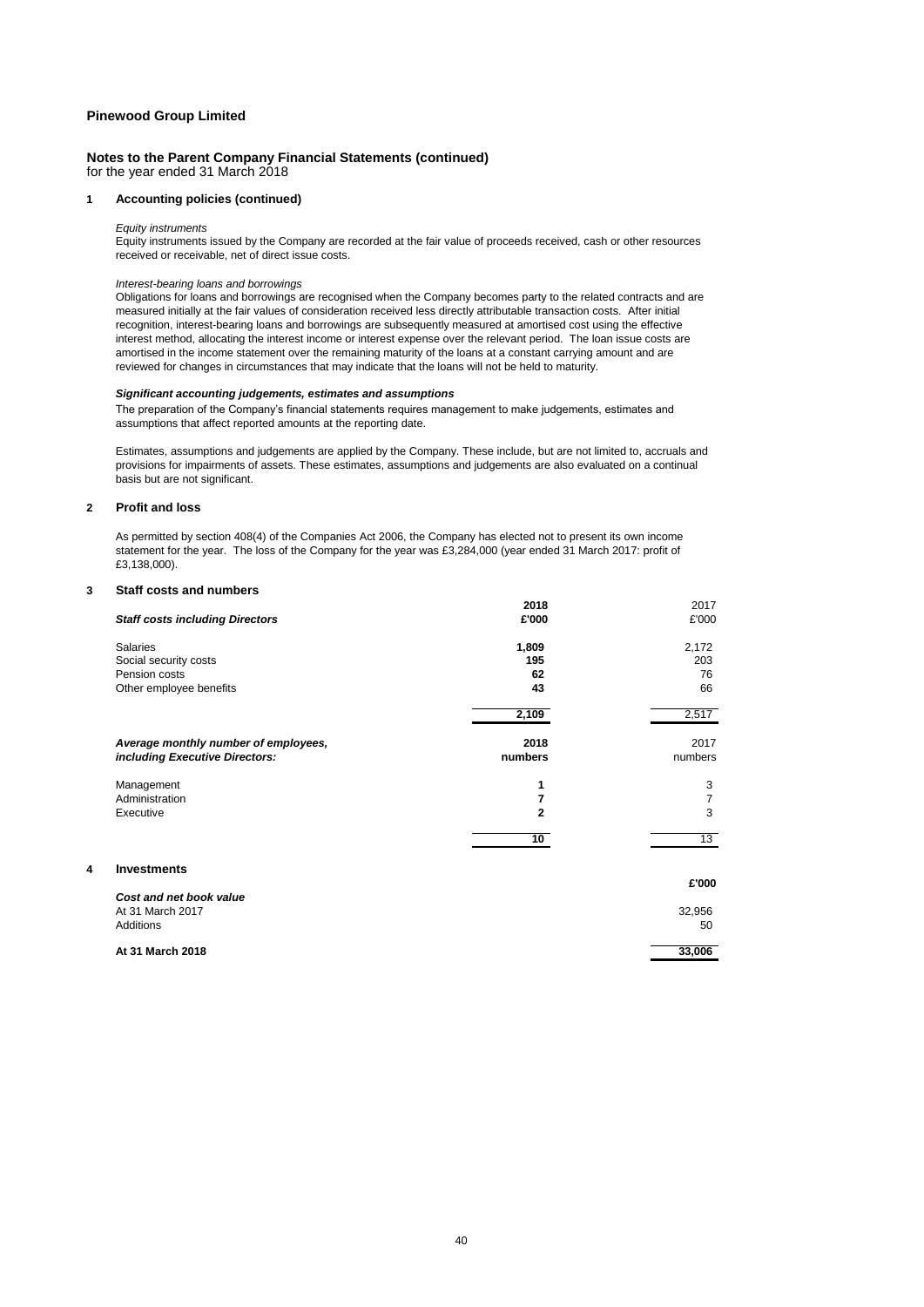## **Notes to the Parent Company Financial Statements (continued)** for the year ended 31 March 2018

## **4 Investments (continued)**

### *Subsidiaries*

Details of investments in which the Company holds 20% or more of the nominal value of ordinary share capital (or other class of share capital where marked  $2$ , see below) are as follows:

|                                                           |                           | <b>Country of</b>     | % equity |
|-----------------------------------------------------------|---------------------------|-----------------------|----------|
| Company name                                              | <b>Principal Activity</b> | incorporation         | interest |
| Pinewood-Shepperton Studios Limited <sup>1,2</sup>        | Holding company           | United Kingdom        | 100%     |
| Pinewood PSB Limited <sup>1</sup>                         | Property development      | United Kingdom        | 100%     |
| Pinewood Film Advisors Limited <sup>1</sup>               | Film investment advice    | United Kingdom        | 100%     |
| Pinewood Film Advisors (W) Limited <sup>1</sup>           | Film investment advice    | United Kingdom        | 100%     |
| <b>Pinewood Studios Limited</b>                           | Film studio services      | United Kingdom        | 100%     |
| <b>Shepperton Studios Limited</b>                         | Film studio services      | United Kingdom        | 100%     |
| Shepperton Studios (General Partner) Limited              | Property investment       | United Kingdom        | 100%     |
| Pinewood Shepperton Limited                               | Dormant                   | United Kingdom        | 100%     |
| Baltray No.1 Limited                                      | Property investment       | United Kingdom        | 100%     |
| Baltray No.2 Limited                                      | Property investment       | United Kingdom        | 100%     |
| Shepperton Management Limited                             | Property support          | United Kingdom        | 100%     |
| Pinewood Shepperton Facilities Limited                    | Property support          | United Kingdom        | 100%     |
| <b>PSL Consulting Limited</b>                             | Film services             | United Kingdom        | 100%     |
| Pinewood Studio Wales Limited                             | Film services             | United Kingdom        | 100%     |
| Pinewood Germany Limited                                  | Dormant                   | United Kingdom        | 100%     |
| Pinewood Film Services GmbH <sup>3,4</sup>                | Dormant                   | Germany               | 100%     |
| Pinewood Dominican Republic Limited                       | Film services             | <b>United Kingdom</b> | 100%     |
| Pinewood Malaysia Limited                                 | Film services             | United Kingdom        | 100%     |
| Pinewood USA Inc. <sup>4</sup>                            | Film services             | USA                   | 100%     |
| Pinewood Film Production Studios Canada Inc. <sup>3</sup> | Film services             | Canada                | 100%     |
| Pinewood Production Services Canada Inc.                  | Film services             | Canada                | 100%     |
| Pinewood Films Limited                                    | Film investment           | United Kingdom        | 100%     |
| Pinewood Media Development Limited                        | Film services             | United Kingdom        | 100%     |
| <b>Pinewood Productions Ireland Limited</b>               | Film services             | Ireland               | 100%     |
| Space Bear IR Designated Activity Company                 | Film services             | Ireland               | 100%     |
| Pinewood Last Passenger Limited <sup>3</sup>              | Film production           | United Kingdom        | 100%     |
| Pinewood Belle Limited <sup>3</sup>                       | Film production           | United Kingdom        | 100%     |
| Pinewood Camera Trap Limited                              | Film production           | United Kingdom        | 100%     |
| Pinewood Christmas Candle Limited <sup>3</sup>            | Film production           | United Kingdom        | 100%     |
| Pinewood Robot Overlords Limited                          | Film production           | United Kingdom        | 100%     |
| Pinewood Riot Club Limited                                | Film production           | United Kingdom        | 100%     |
| Pinewood Pressure Limited <sup>3</sup>                    | Film production           | United Kingdom        | 100%     |
| Pinewood KYF Limited <sup>3</sup>                         | Film production           | United Kingdom        | 100%     |
| Pinewood Films No. 10 Limited                             | Film production           | United Kingdom        | 100%     |
| Pinewood Films No. 11 Limited                             | Film production           | United Kingdom        | 100%     |
| Pinewood Films No. 12 Limited                             | Film production           | United Kingdom        | 100%     |
| Pinewood Films No. 13 Limited                             | Film production           | United Kingdom        | 100%     |
| Pinewood Films No. 14 Limited                             | Film production           | United Kingdom        | 100%     |
| Where Hands Touch (FPC) Limited                           | Film production           | United Kingdom        | 100%     |
| Pinewood Films No. 16 Limited <sup>3,4</sup>              | Film production           | United Kingdom        | 100%     |
| The Studios Unit Trust <sup>2</sup>                       | Property investment       | Jersey                | 100%     |
| Shepperton Studios Property Partnership <sup>2</sup>      | Property investment       | United Kingdom        | 100%     |
| Pinewood Finco PLC <sup>1,5</sup>                         | <b>Financial services</b> | <b>United Kingdom</b> | 100%     |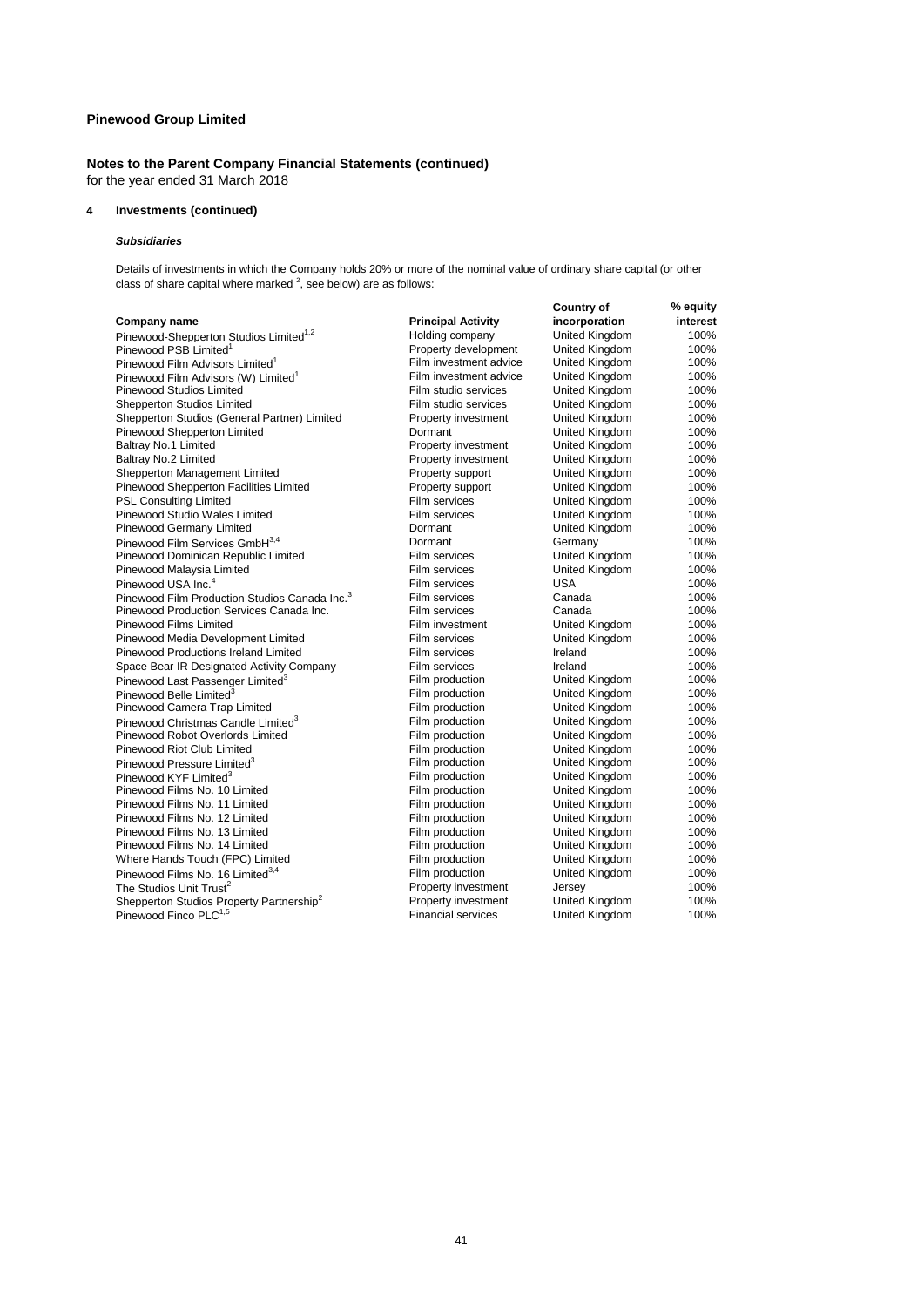### **Notes to the Parent Company Financial Statements (continued)** for the year ended 31 March 2018

#### **4 Investments (continued)**

#### *Subsidiaries (continued)*

#### <sup>1</sup>Directly held.

2 Investment held as follows:

- o Pinewood Shepperton Studios Limited 17,830 ordinary shares of 5p each with a nominal value of £892, and 942,700 redeemable shares of 10p each with a nominal value of £94,270. Further details included in the subsidiary financial statements of Pinewood Shepperton Studios Limited.
- o The Studios Unit Trust units held in Jersey Property Unit Trust by Baltray No 1 Limited and Baltray No 2 Limited.
- o Shepperton Studios Property Partnership Limited Partnership in which Baltray No 1 Limited and the Studios Unit Trust are Limited Partners.

4 The reporting date for Pinewood Film Services GmbH and Pinewood USA Inc. is 31 December and for Pinewood Films No. 16 Limited is 28 February. <sup>3</sup>At the date of approval of these financial statements, these companies have active proposals to strike off.

<sup>5</sup>On 8 November 2017, the company purchased 100% of the shares of Pinewood Finco PLC upon the entity's incorporation.

The registered office of the subsidiaries (or local equivalent) are as follows:

- o All United Kingdom subsidiaries Pinewood Studios, Pinewood Road, Iver Heath, SL0 0NH, England
- o The Studios Unit Trust 47 Esplanade, St. Helier, Jersey JE1 0BD
- o All Irish subsidiaries Second Floor, 10 South Anne Street, Dublin 2, Ireland
- o Pinewood Film Services GmbH c/o Greenfort Partnerschaft von Rechtsanwälten, Arndtstraße 28 e 28, 60325 Frankfurt am Main, Germany
- o Pinewood USA Inc. and Pinewood Media Guarantors Insurance Services LLC c/o Katten Munchin Rosenman LLP, 2029 Century Park East, Suite 2600, Los Angeles, CA 90067, USA
- o Pinewood Production Services Canada Inc. 225 Commissioners Street, Toronto, ON M4M 0A1, Canada
- o Pinewood Film Production Studios Canada Inc. Suite 2600, Three Bentall Centre, PO Box 49314, 595 Burrard Street, Vancouver BC, V7X 1L3, Canada

#### *Joint ventures*

As at 31 March 2018, the Company had interests in the following joint ventures:

|                          | <b>Principal</b> |                   |          |
|--------------------------|------------------|-------------------|----------|
|                          | place of         |                   | % votina |
| Company name             | business         | % equity interest | riahts   |
| Pinewood Atlanta LLC     | USA              | 40%               | 50%      |
| PAS Holdings Fayette LLC | USA              | 40%               | 50%      |

None of the investments in joint ventures is directly held. The accounting reference date for the two joint ventures is 31 **December** 

All joint venture interests are indirectly held. The registered office of Pinewood Atlanta LLC and PAS Holdings Fayette LLC is 461 Sandy Creek Road, Fayetteville, Georgia 30214, USA.

#### *Other investments*

The Group owns 15% of the share capital of PMBS Holdings Ltd. PMBS Holdings Ltd owns 100% of Pinewood MBS Lighting Limited. The Company also has an indirect investment in POP Global Limited amounting to 12.5% of the share capital. POP Global Limited owns 100% of We Got Pop Limited.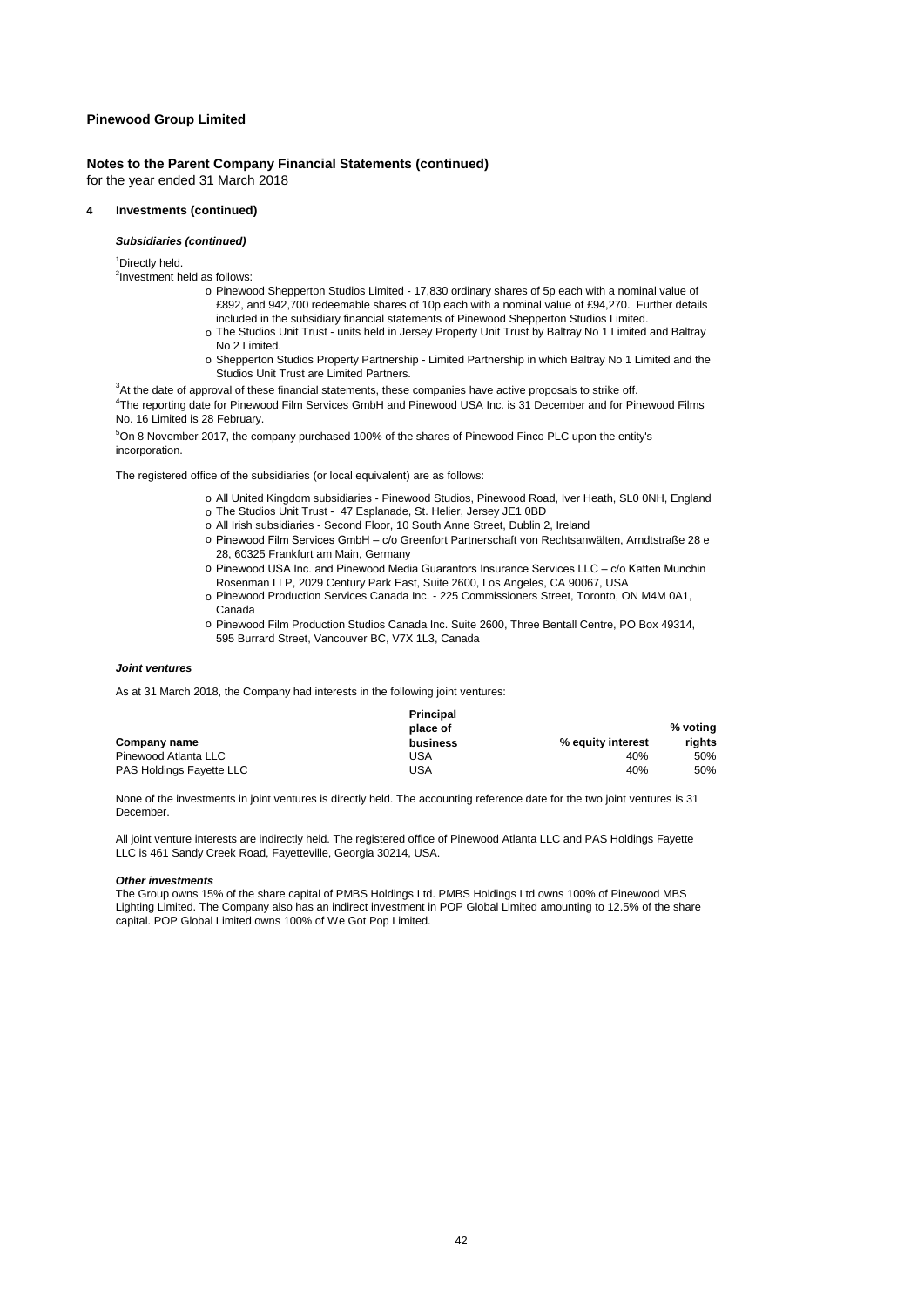# **Notes to the Parent Company Financial Statements (continued)**

for the year ended 31 March 2018

### **4 Investments (continued)**

#### *Audit exemption*

Pinewood Group Limited has given statutory guarantees against all the outstanding liabilities of the below listed whollyowned subsidiaries at 31 March 2018 under Section 479A of the Companies Act 2006, thereby allowing these subsidiaries to be exempt from the annual audit requirement for the year ended 31 March 2018.

Although the Company does not anticipate the guarantees to be called upon, the book values of the guaranteed liabilities, excluding intragroup balances, for each relevant subsidiary at 31 March 2018 are set out below:

|                                              | Company  |                                  |
|----------------------------------------------|----------|----------------------------------|
|                                              |          | registration Liabilities to non- |
| Company name                                 | number   | group entities                   |
|                                              |          | £'000                            |
| Baltray No.1 Limited                         | 05776674 | 96                               |
| Baltray No.2 Limited                         | 05778635 |                                  |
| Pinewood Camera Trap Limited                 | 08153323 |                                  |
| Pinewood Dominican Republic Limited          | 07096246 | 27                               |
| Pinewood Films Limited                       | 07660856 |                                  |
| Pinewood Films No. 10 Limited                | 08818148 | $\overline{7}$                   |
| Pinewood Films No. 13 Limited                | 09006529 | 12                               |
| Pinewood Malaysia Limited                    | 07074446 | 66                               |
| Pinewood Media Development Limited           | 09592018 |                                  |
| Pinewood Riot Club Limited                   | 08446929 |                                  |
| Pinewood Robot Overlords Limited             | 08370083 |                                  |
| Pinewood PSB Limited                         | 06300755 | 15,837                           |
| Pinewood Studio Wales Limited                | 08863162 | 121                              |
| <b>PSL Consulting Limited</b>                | 08655214 | 156                              |
| Shepperton Management Limited                | 05907027 |                                  |
| Shepperton Studios (General Partner) Limited | 05913009 |                                  |
| Pinewood Germany Limited                     | 07079399 |                                  |
| Pinewood Camera Trap Limited                 | 08153323 | $\overline{2}$                   |
| Pinewood Robot Overlords Limited             | 08370083 | $\overline{2}$                   |
| Pinewood Riot Club Limited                   | 08446929 |                                  |
| Pinewood Shepperton Facilities Limited       | 07527390 |                                  |
|                                              |          |                                  |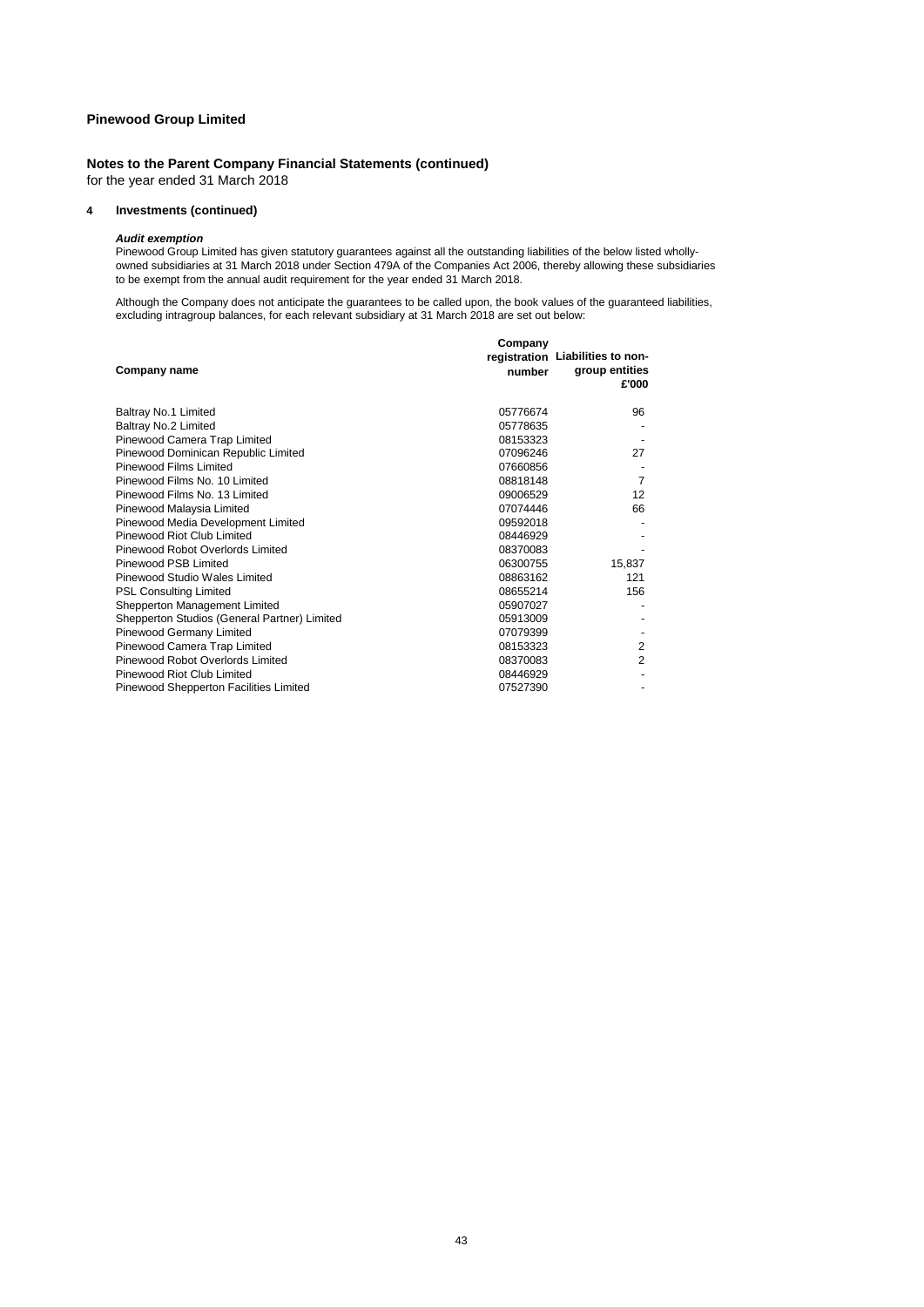# **Notes to the Parent Company Financial Statements (continued)**

for the year ended 31 March 2018

### **5 Trade and other receivables**

|                                              | 2018    | 2017    |
|----------------------------------------------|---------|---------|
|                                              | £'000   | £'000   |
| Amount falling due within one year:          |         |         |
| Prepayments and accrued income               | 66      | 47      |
| Loans due from subsidiary undertakings       | 36.414  | 36.414  |
| Amounts due from subsidiary undertakings     | 223,389 | 242,009 |
|                                              | 259,869 | 278.470 |
| Amount falling due after more than one year: |         |         |
| Loans due from parent undertakings           | 129.045 |         |
|                                              | 129,045 |         |
|                                              | 388,914 | 278.470 |

Intragroup balances are repayable on demand and interest is charged at 4.05% (2017: 3.1%). The loans due from the parent company are repayable on 1 December 2023 and carry interest charged at 4.05% (2017: nil). The loans due from subsidiary undertakings are repayable on demand and interest is charged at 4.5% (2017: 4.5%).

### **6 Share capital**

| Issued, called up and fully paid       | 2018<br>£'000 | 2017<br>£'000 |
|----------------------------------------|---------------|---------------|
| 57,409,926 Ordinary shares of 10p each | 5.741         | 5.741         |

The Ordinary shares, which carry no right to fixed income, each carry the right to one vote at general meetings of the Company.

### **7 Interest bearing loans and borrowings**

|                                                                     | <b>Maturity</b> | 2018<br>£'000 | 2017<br>£'000 |
|---------------------------------------------------------------------|-----------------|---------------|---------------|
| <b>Current Borrowings</b>                                           |                 |               |               |
| Bank overdraft                                                      | Annual renewal  |               |               |
| <b>Non-Current Borrowings</b>                                       |                 |               |               |
| Term loan facility                                                  | 29 May 2019     |               | 100.000       |
| Revolving credit facility                                           | 1 June 2023     |               |               |
| Asset financing                                                     | 5 November 2019 | 724           | 1,504         |
| Loan from subsidiary undertaking                                    | 1 December 2023 | 250,000       |               |
| Non-current drawn loan facilities                                   |                 | 250.724       | 101.504       |
| Secured bank loan arrangement costs                                 |                 | (1,282)       | (438)         |
|                                                                     |                 | 249.442       | 101.066       |
| Total current and non-current interest-bearing loans and borrowings |                 | 249.442       | 101.066       |

The loan from subsidiary undertaking carries interest at 3.75% and is repayable on 1 December 2023.

Details of effective interest rates, total facilities, security, repayment, covenants are listed in Note 21 of the consolidated Group financial statements accounts above.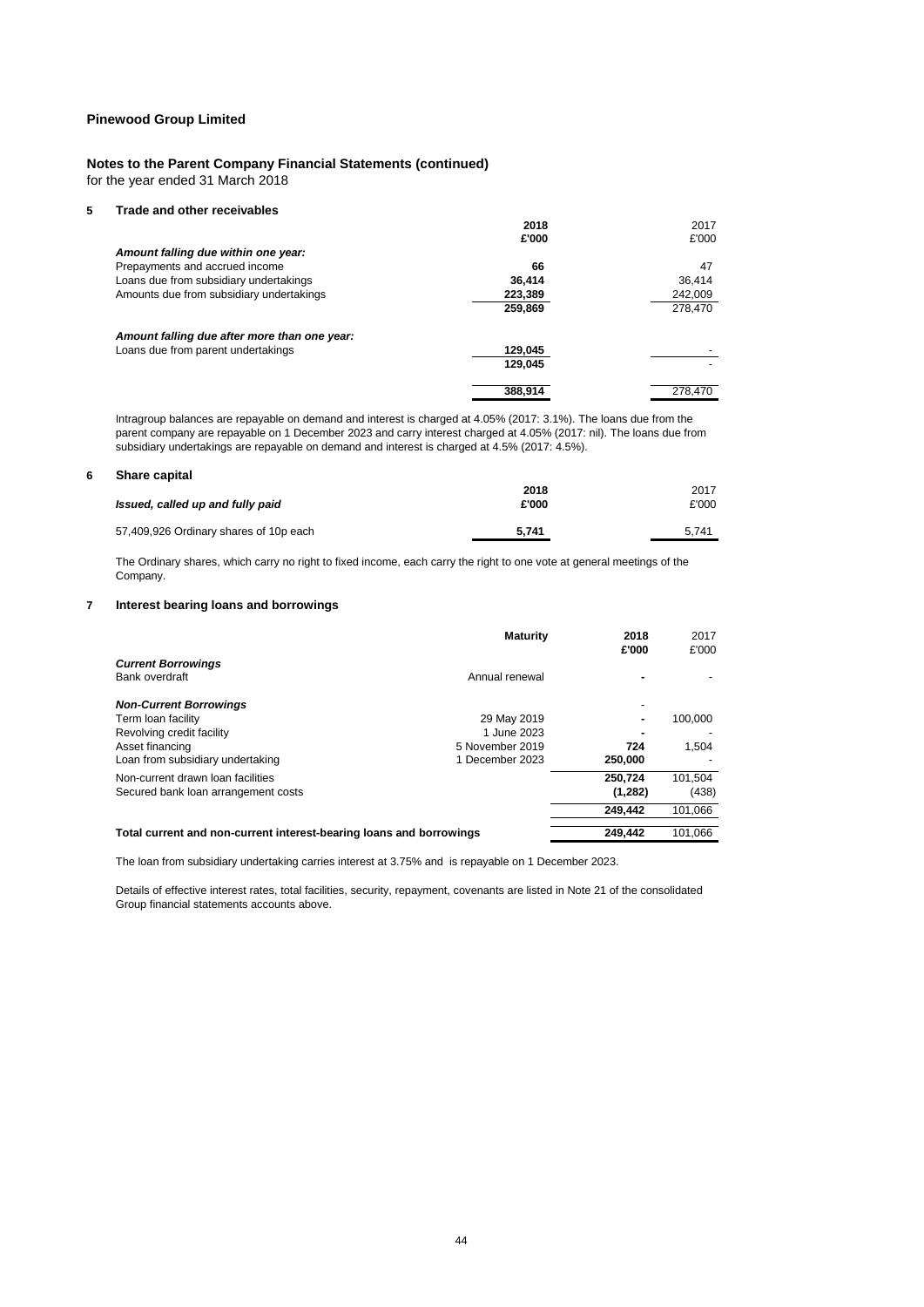### **Notes to the Parent Company Financial Statements (continued)** for the year ended 31 March 2018

### **8 Derivative financial instruments**

The Company's interest rate swaps are recognised as derivative financial instruments. Fair value movements are recognised in the income statement within interest payable and similar charges.

Further details can be found in Note 22 to the consolidated Group financial statements.

|                                                                                                         | 2018<br>£'000  | 2017<br>£'000  |
|---------------------------------------------------------------------------------------------------------|----------------|----------------|
| Financial liabilities carried at fair value:<br>Non-current derivative financial instrument liabilities | 1,781<br>1,781 | 3,687<br>3,687 |
| Trade and other payables<br>9                                                                           |                |                |
|                                                                                                         | 2018           | 2017           |
|                                                                                                         | £'000          | £'000          |
| Other creditors                                                                                         | 1,535          | 4,992          |
| Amounts due to parent undertakings                                                                      | 75             | 150            |
| Amounts due to subsidiary undertakings                                                                  | 115,223        | 104,011        |
|                                                                                                         | 116,833        | 109,153        |

Intragroup balances are repayable on demand and interest is charged at 4.05% (2017: 3.1%).

### **10 Related party transactions**

The Company has elected not to disclose related party transactions entered into between wholly owned members of its wider group in accordance with paragraph 331A of FRS 102.